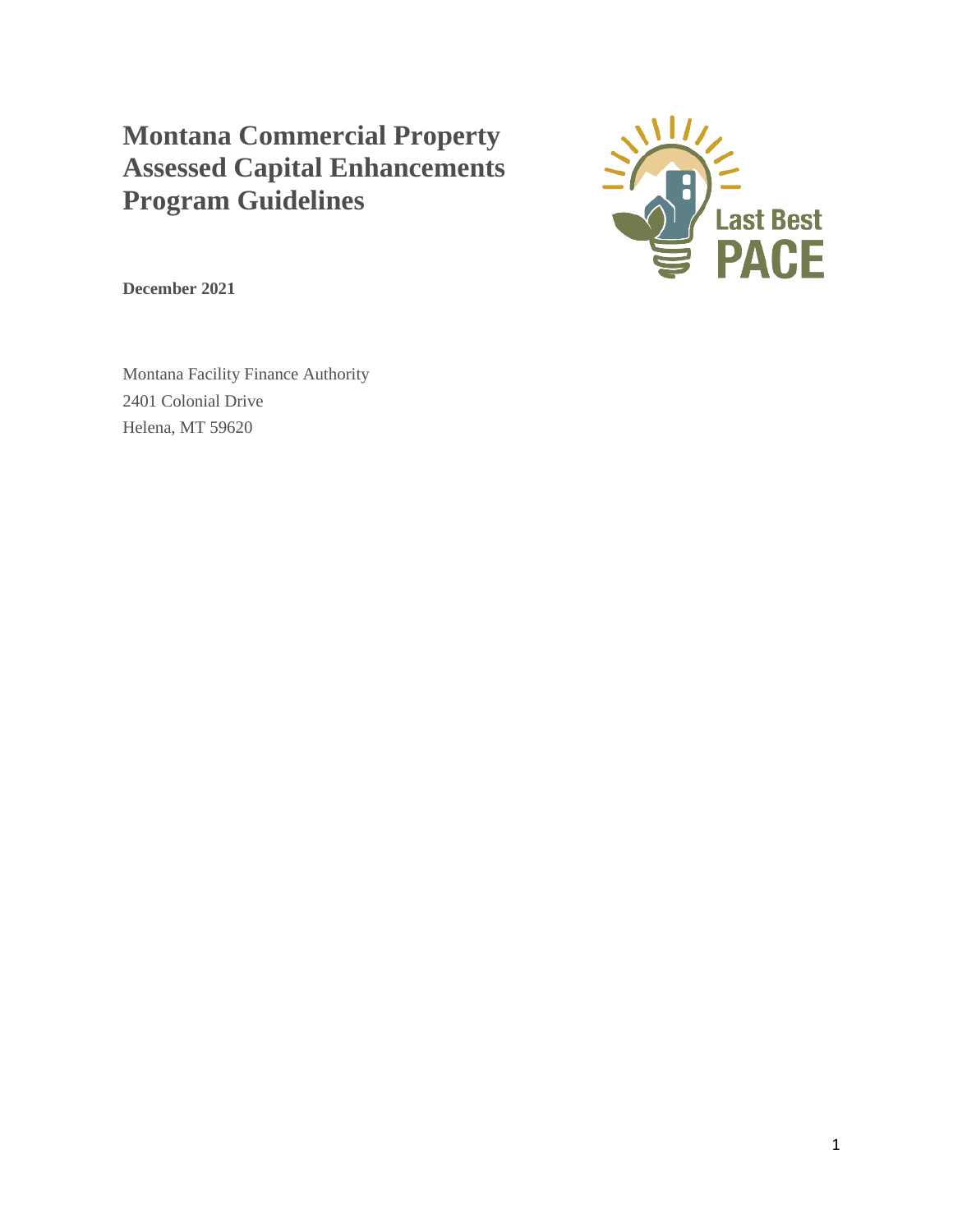# <span id="page-1-0"></span>About the Authority

The Montana Facility Finance Authority ("MFFA" or the "Authority") provides not-for-profit health care providers with access to low-cost capital. The Authority provides tax-exempt bond financing, low-interest loans and limited planning grants for non-for-profit healthcare organizations and small value-added manufacturers with projects of less than \$10 million.

The 2021 legislative session authorized the Authority to become the state-wide administrator of the Commercial Property Assessed Capital Enhancements or "C-PACE" program.

Under the PACE Act, the Authority is tasked as the program administrator in charge of establishment and operation of a statewide program to enable the creation of C-PACE districts and support property owners, lenders, and local governments as they use C-PACE financing. The Authority's work on the MTPACE program will be funded by transaction fees paid by the parties or other sources of revenue. The Authority will not receive compensation or reimbursement from local governments.

The Authority is an enterprise fund administratively connected to the Montana Department of Commerce.

### **Mission**

Enhance Montana healthcare and community capabilities through access to cost-effective capital financing and development services.

### **Values**

The Authority holds the following values as important to the achievement of its mission. These values guide our internal conduct and relationships with our partners:

- Accessibility
- Accountability
- Community
- Effectiveness
- Relationships
- Self-sustaining
- Nimble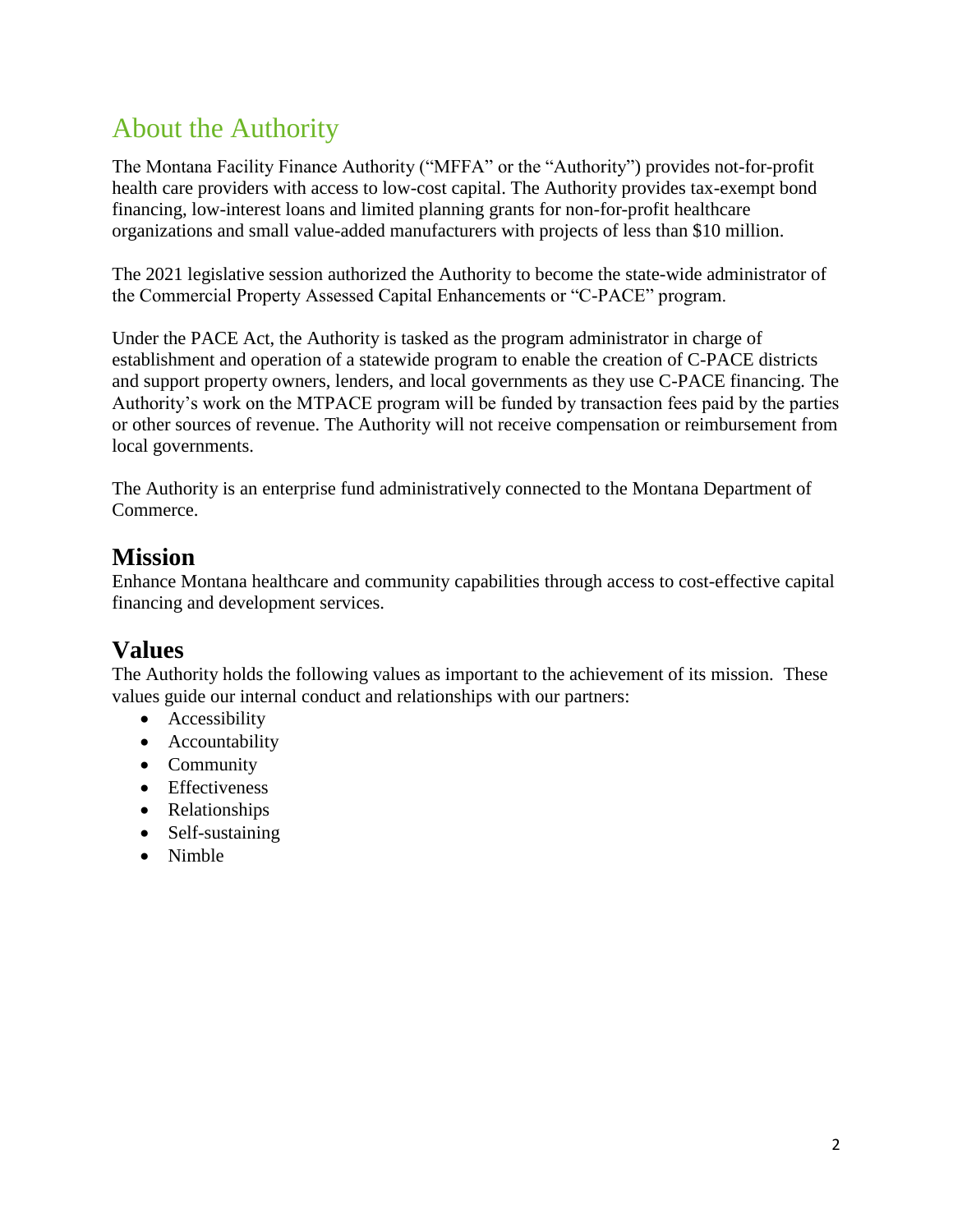# **Table of Contents**

| Appendix A: Eligible C-PACE Improvements and Typical Simple Payback range  27            |  |
|------------------------------------------------------------------------------------------|--|
| Appendix B: ASHRAE Audit and Engineering Commissioning and Verification Descriptions  31 |  |
|                                                                                          |  |
| Appendix D: Form Contract between Local Government and Record Owner 37                   |  |
|                                                                                          |  |
|                                                                                          |  |
|                                                                                          |  |
|                                                                                          |  |
| Appendix I: Model Local Government Resolution Establishing a PACE District 67            |  |
| Appendix J: Borrower Acknowledgement of Risk and Certification as to Montana CPACE       |  |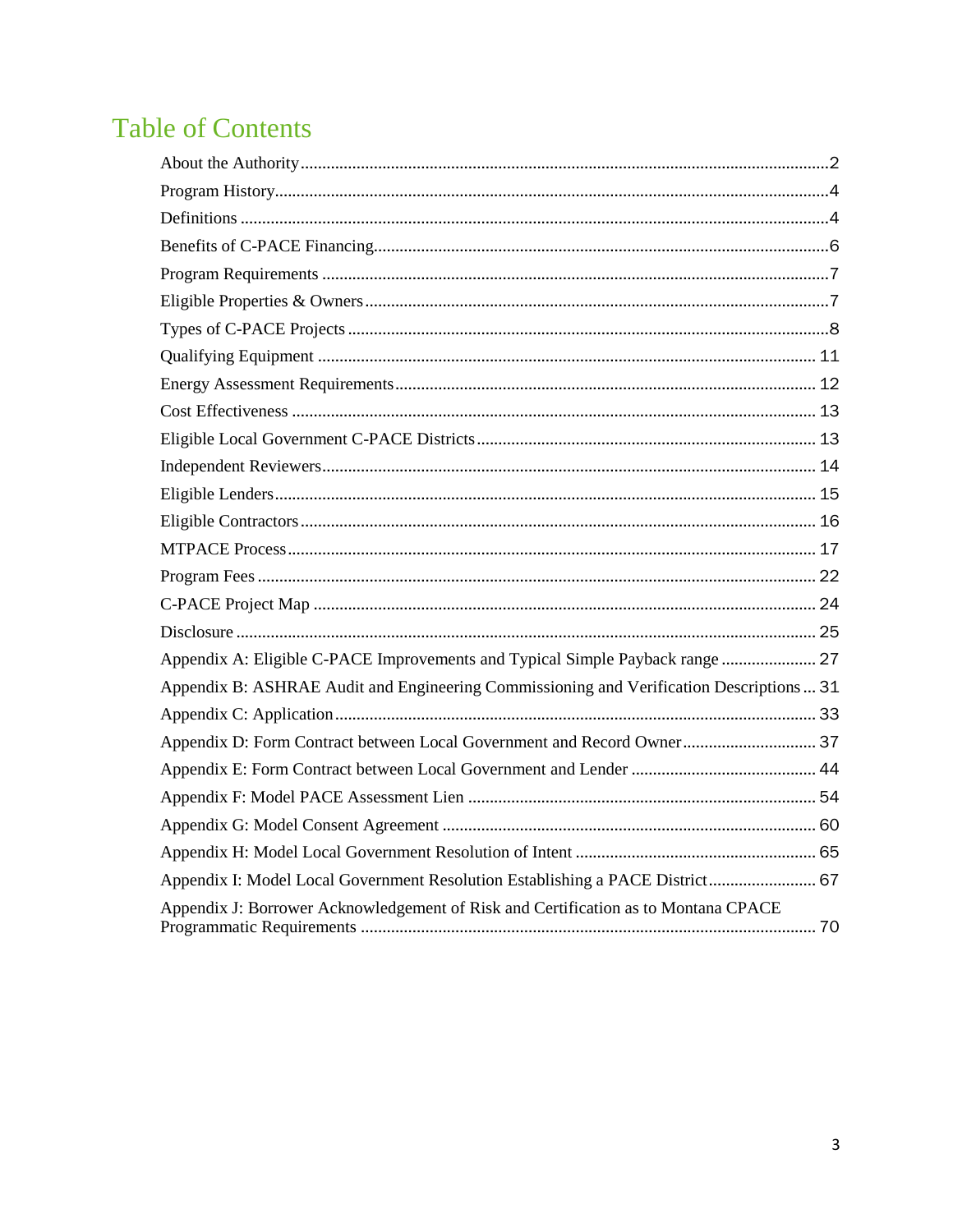# <span id="page-3-0"></span>Program History

In 2021, Governor Greg Gianforte signed into law the Commercial Property-Assessed Capital Enhancements Act of Montana, which authorized the creation of a C-PACE program in Montana. MCA 90-4-13 allows for the establishment of a commercial Property-Assessed Capital Enhancements program ("MTPACE") to be administered by the Montana Facility Finance Authority. MTPACE is effective beginning January 1, 2022.

The Authority would like to thank all working group members who provided insight and expertise to help mold the MTPACE program guidelines. Special thanks goes out to Northern Plains Resource Council, PACENation, and the C-PACE Alliance for being guiding forces through this process.

### <span id="page-3-1"></span>**Definitions**

Applicant – Any property owner or their authorized agent who submits an application to the Authority with the intent to utilize MTPACE Financing to fund a C-PACE Project.

Application Fee – This fee is due at the time the Full Application is submitted for review by the Authority.

Cost Effectiveness – The total cost of financing will be exceeded by the projected monetary savings to the Record Owner over the life of the assessment as a result of the C-PACE Project. The project must be deemed as cost effective by the professional conducting the Energy Assessment and independent reviewer to move forward. The cost effectiveness examines the value of energy and water utility bill savings, operational savings streams, and tax benefits with respect to the value of the costs of installing the ECM(s).

C-PACE – The acronym for Commercial Property Assessed Capital Enhancements.

C-PACE District – A district created by a local government to allow Record Owners C-PACE financing.

C-PACE Financing – A C-PACE Financing Agreement made by a C-PACE Lender to a Record Owner for a C-PACE Project.

C-PACE Financing Agreement – A written agreement between a Record Owner, a C-PACE Lender, and the Local Government where the C-PACE Project is located that is recorded in the appropriate jurisdiction's property records and sets forth the terms of the C-PACE Financing.

C-PACE Lender – Any financial institution that meets the participation requirements set forth in the Eligible Lenders portion of the Guidelines and that makes a C-PACE Financing.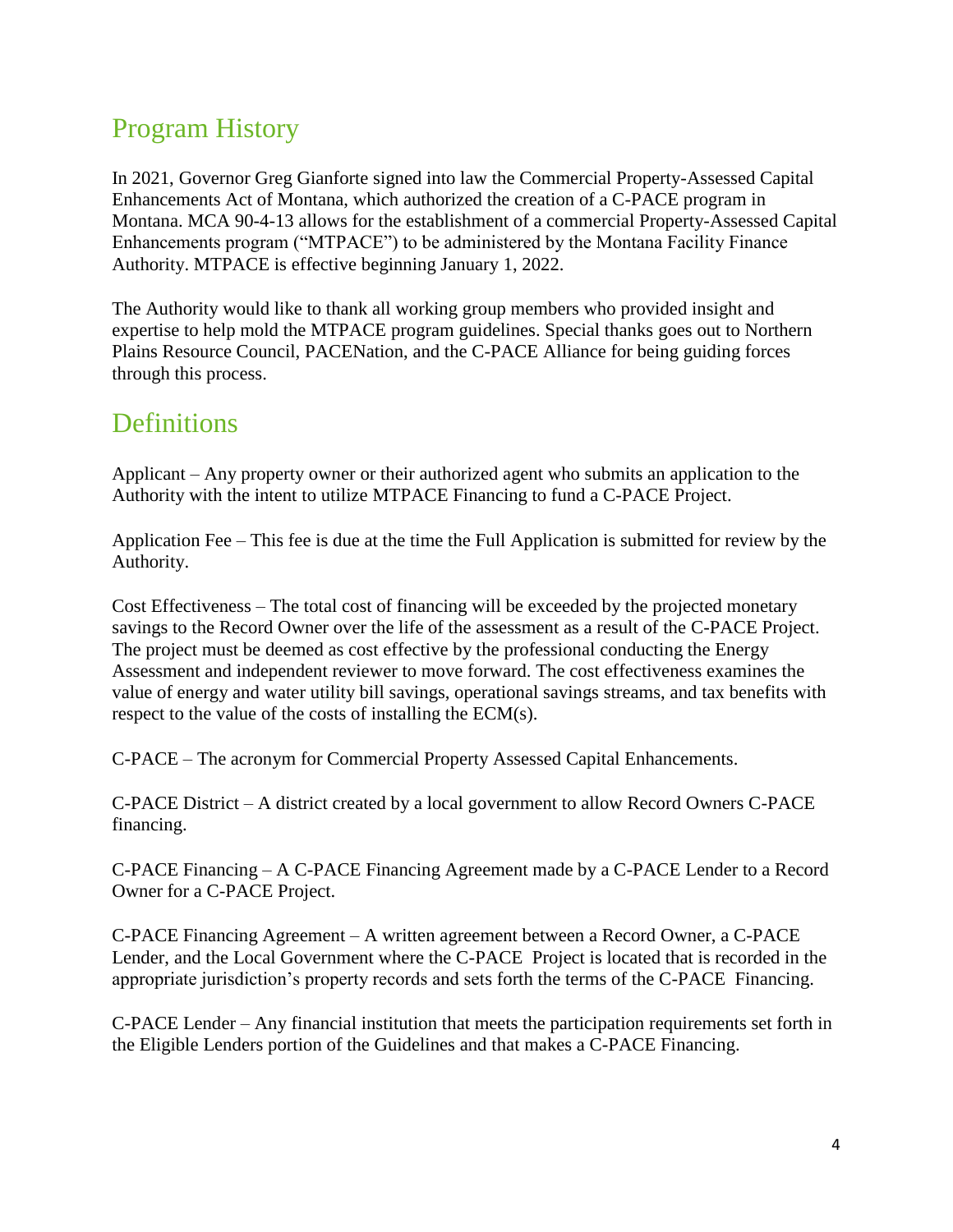C-PACE Project – One or more Energy Conservation Measures installed on real property that meet the requirements set forth in the Program Guidelines.

C-PACE Record Owner – The Record Owner who completes a Full Application and receives a Notice of MTPACE Approval to receive the proceeds of a C-PACE Financing to fund a C-PACE Project.

Direct Costs – All ECM direct costs necessary to complete the installation of a C-PACE Project, such as the installation/construction contract amount (materials and labor), and any required ancillary cost incurred in order to complete the installation of an ECM. Ongoing maintenance and operational costs may also be included.

Electric Vehicle Charging System – The installation or upgrade of electrical transformers, wiring, outlets, or charging stations to charge a motor vehicle that is fully or partially powered by electricity.

Eligible Property – Any property located in a C-PACE district that is utilized for general commercial purposes, such as retail, industrial, office, non-profit, agricultural, and hospitality uses, as well as certain multifamily properties with four or more units.

Energy Assessment – An assessment of the energy efficiency, water conservation, or renewable energy measures proposed for the C-PACE Project conducted by the project contractor or professional engineer.

Energy Conservation Measure (ECM) – An Energy Efficiency Improvement, Water Efficiency Improvement, Renewable Energy Improvement, or Electric Vehicle Charging System installed at an Eligible Property. The types of projects vary, but are usually designed to reduce utility costs. Water, electricity, and gas are the main three utility costs for industrial and commercial enterprises. The aim of an ECM should be to generate on-site energy or achieve a savings by reducing the amount of energy or water used by a particular process, technology, or facility.

Energy Efficiency Improvement – An improvement to a commercial or industrial premises (subject to Eligible Property guidelines), that reduces the usage of energy, or increases the efficiency of energy usage at the premises. This is referred to as "Qualified Improvements" in the Program Plan.

Full Application – The application to participate in MTPACE C-PACE.

Independent Reviewer – A review performed by a qualified engineer who has no financial interest in the project. Their review verifies the feasibility of the project design and expected cost effectiveness, and verifies that the project has been successfully completed.

Local Government – A Montana county, city, or town that has voluntarily created a C-PACE **District**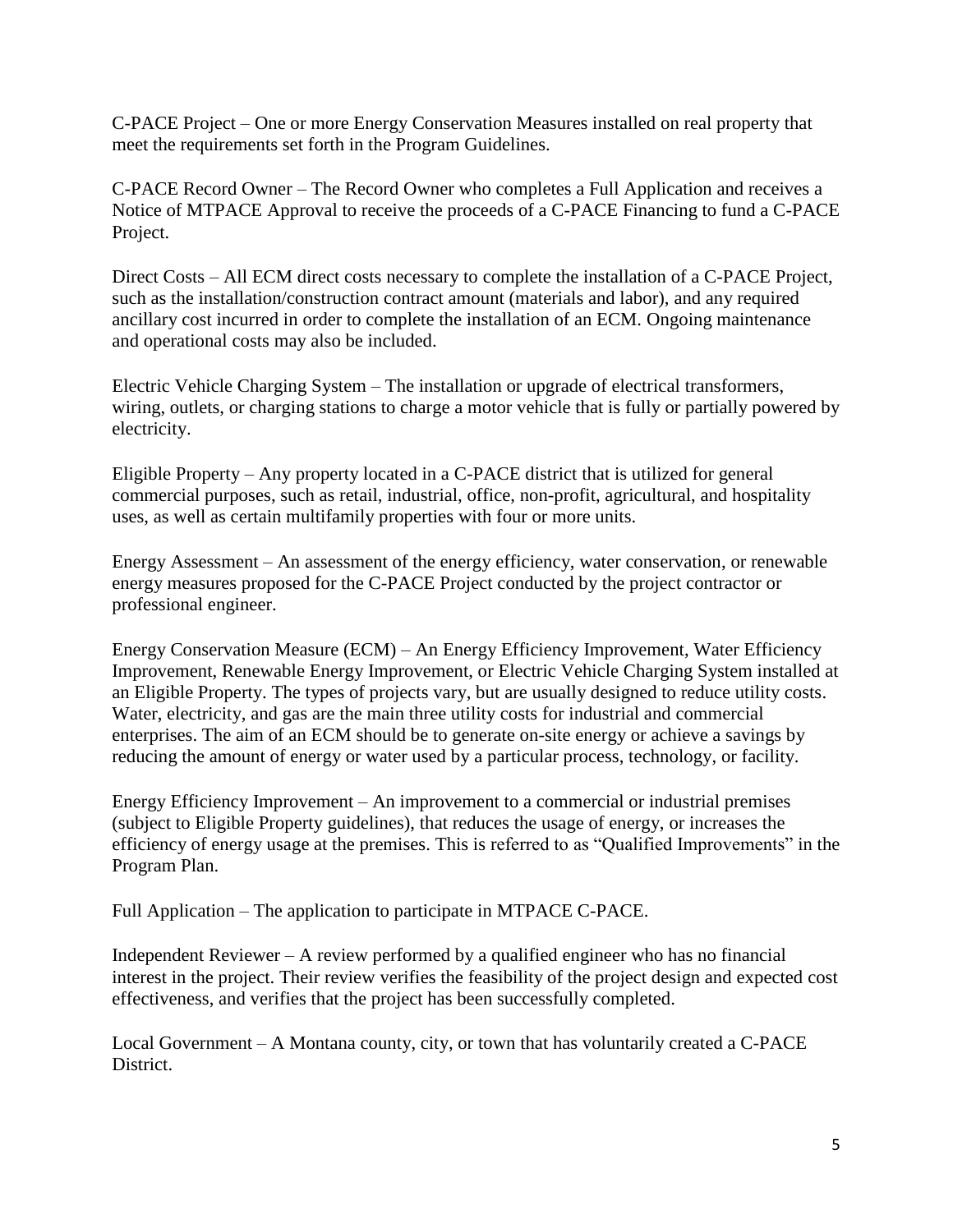MFFA – The acronym for Montana Facility Finance Authority, the Program Administrators of the MTPACE program, known in this document as the "Authority."

Mortgage Lender Consent – The written consent of the existing holder(s) of a mortgage or other real property lien on the Eligible Property of an Applicant, which must be obtained by an Applicant prior to closing on a C-PACE Financing.

MTPACE – The statewide C-PACE program administered by the Authority.

Notice of MTPACE Approval – This is a notice provided to the Applicant by the Authority that signifies that the Full Application is complete and approved. Following receipt of this notice, the Applicant may close their C-PACE Financing.

Pre-Application – The initial application completed by a Record Owner by which the Authority can determine whether the proposed project is located on an Eligible Property and that the Applicant is aware of the program requirements. Approval of a Pre-Application is a requirement prior to the Full Application step.

Program Fee – A one-time administration processing and Program Fee paid to the Authority at or prior to the C-PACE Financing closing date.

Program Guidelines – This document sets forth the C-PACE guidelines and processes for which Applicants seeking to complete a MTPACE Project may be approved to utilize C-PACE Financing.

Record Owner – As defined in statute at MCA 90-40-1302(10)

Renewable Energy Improvement – A building or site improvement that generates renewable energy available for use by building or facility occupants.

Renewable Energy Feasibility Study – A study that provides technology and financing recommendations for the installation of a Renewable Energy Improvement. The feasibility study must be performed by a professional engineer and reviewed by an independent reviewer with detailed knowledge of the renewable energy improvements.

Water Efficiency Improvement – An improvement to an Eligible Property that reduces the usage of water or increases the efficiency of water usage at the premises.

# <span id="page-5-0"></span>Benefits of C-PACE Financing

Authorized under the C-PACE Act enacted in 2021, MTPACE is an innovative financing program that enables private sector owners of commercial, industrial, non-profit, agricultural, and multi-family properties with four or more dwelling units to obtain low-cost, long-term loans to pay for water conservation, energy-efficiency improvements, and renewable energy retrofits.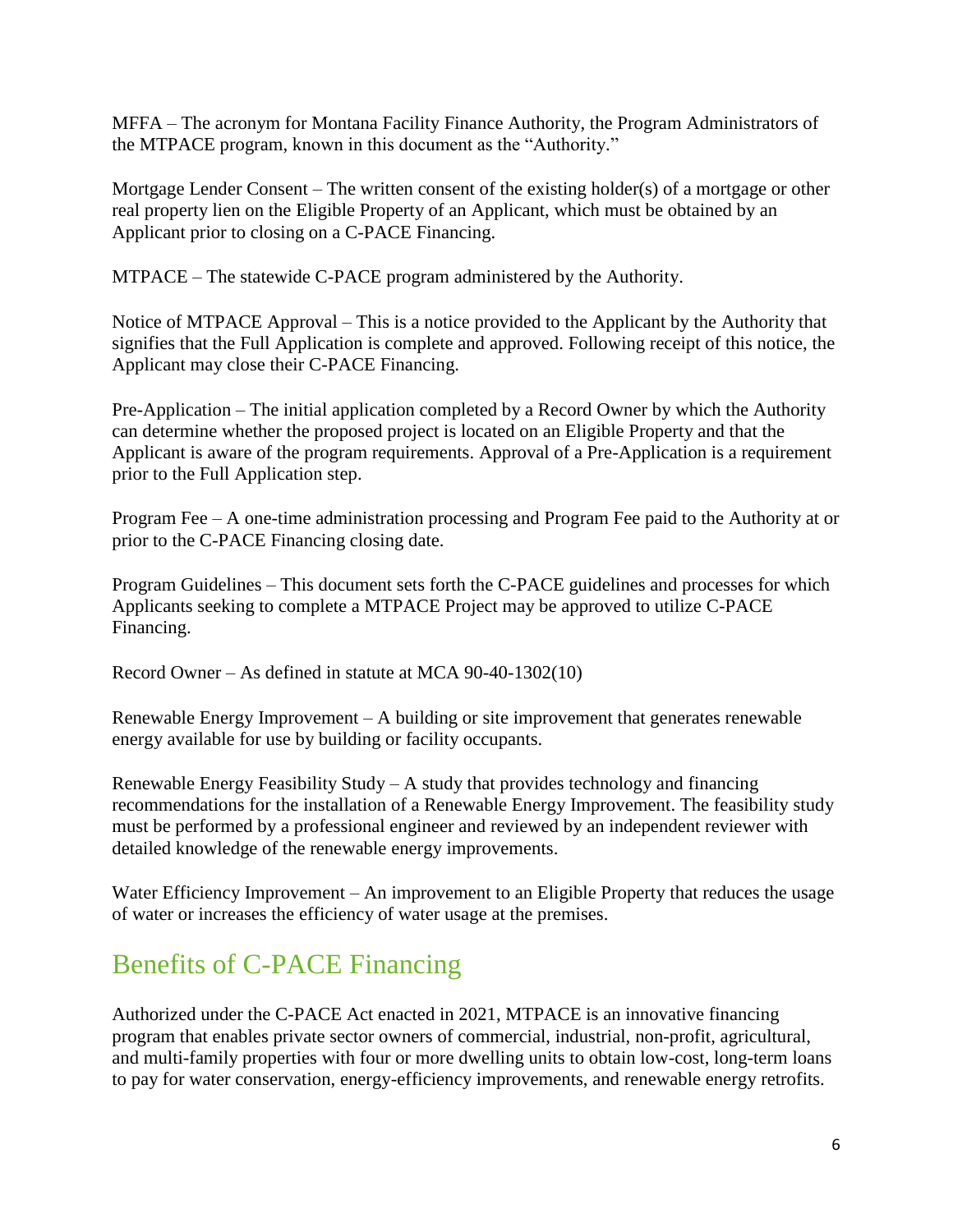C-PACE loans provide up to 100% financing of all eligible project costs, with little or no upfront out-of-pocket cost to the Record Owner.

Loans made under the MTPACE Program will be secured by assessments on the property that are voluntarily imposed by the Record Owner. Assessments may be amortized over the projected life of the improvements. The annual utility cost savings derived from improvements financed with C-PACE loans are expected to match or exceed the amount of the annual assessment payments. In turn, these improvements are able to generate positive cash flow upon installation because the debt service will be no greater than the savings.

PACE assessments are tied to the property and follow title from one Record Owner to the next. Each Record Owner is responsible only for payment of the assessments accruing during its period of ownership. When the property is sold, the payment obligation for the remaining balance of the assessment is transferred automatically to the next Record Owner. As a result, the program will help Record Owners overcome market barriers which often discourage investment in energy efficiency and water conservation improvements.

The State of Montana, via the Montana Facility Finance Authority acting as Program Administrator, is establishing the MTPACE Program to encourage private sector investment in energy efficiency and water conservation. The MTPACE program will be offered to Record Owners on a strictly voluntary basis; loans will be privately financed.

# <span id="page-6-0"></span>Program Requirements

Commercial properties must be located in a Montana city, county, or town that has entered into, or will enter into, a C-PACE District.

Qualifying businesses must also meet the following criteria:

- No "mechanics" or similar liens against the property
- Current on all taxes
- Current on mortgage payment(s)
- Not involved in any bankruptcy proceedings

### <span id="page-6-1"></span>Eligible Properties & Owners

MTPACE is a voluntary program. All private sector owners of Eligible Properties located within a C-PACE District may participate in PACE Financing. "Eligible Properties" include commercial, industrial, non-profit, commercial condominiums, and multi-family residential properties with four or more dwelling units.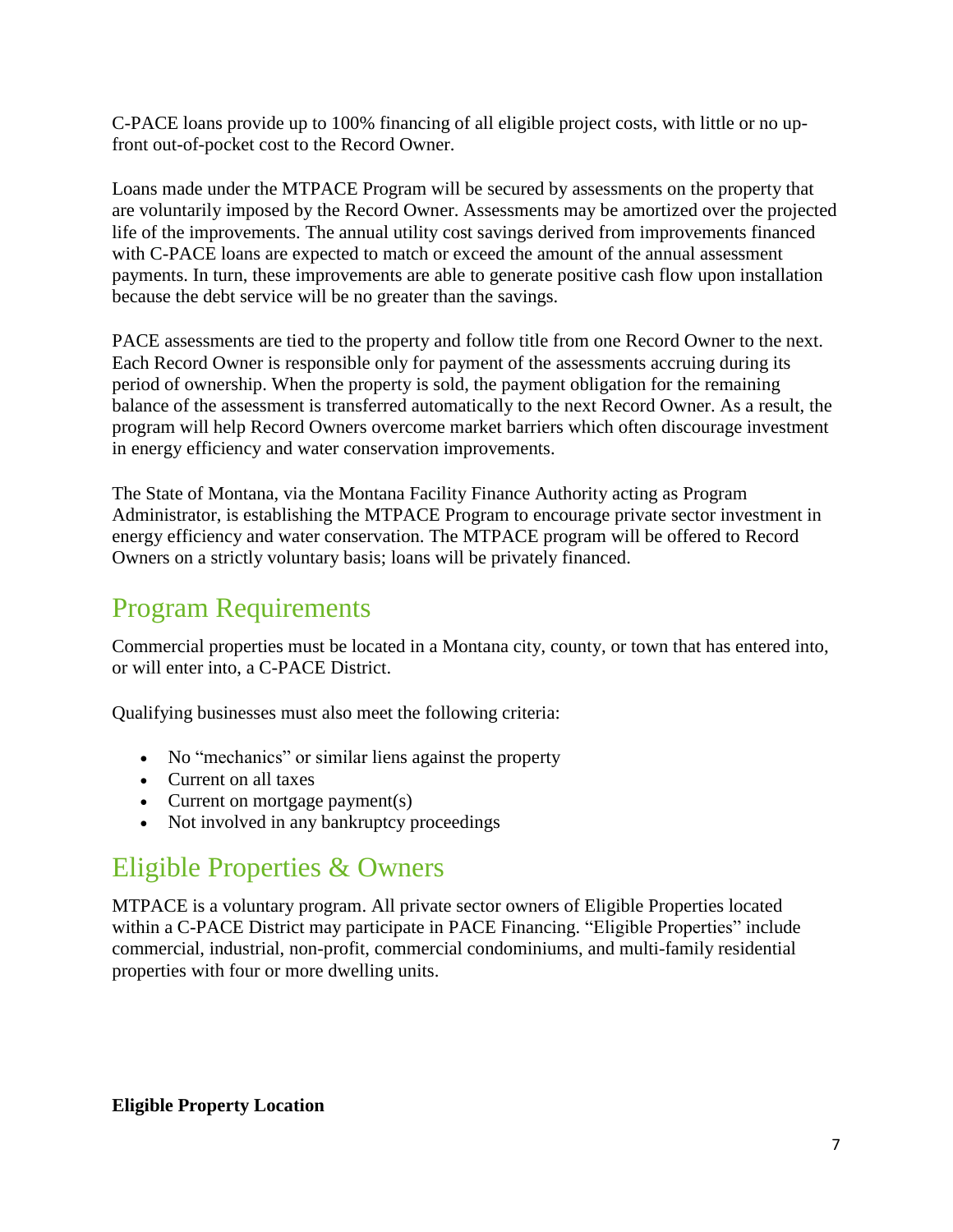To be eligible, the property must be (or must be eligible to be placed) on the property tax rolls of a county or municipality within a C-PACE district and have a property tax identification number.

#### **Ineligible Property Types**

Residential single family  $(1 – 3$  units), residential condominiums, property owned by a local, state, or federal government, as well as property that is owned by a homeowner's association or by a condominium association is not eligible.

#### **Multiple Parcel IDs**

Buildings with multiple Parcel ID/Parcel Number/tax keys require additional documentation and underwriting. For C-PACE Projects that encompass multiple Parcel IDs/tax keys, the Assessment will include 1) a description of the method of spreading the Annual Installment between the parcels; 2) a list of lots, blocks, tracts, and parcels of land in the C-PACE Area; and 3) the amount assessed on each parcel. However, the Authority reserves the right to deny buildings with multiple Parcel ID/tax keys if any one Parcel ID/tax key cannot support a pro-rata portion the C-PACE Project.

# <span id="page-7-0"></span>Types of C-PACE Projects

#### **Retrofit Improvements**

The existing conditions of a building shall be used to establish the baseline level of energy and water usage against which the performance of the ECMs will be measured. Existing conditions may be determined based on nameplate efficiency ratings of currently installed equipment. Alternatively, the energy engineer may use modeled energy performance of the building or other professionally accepted methods of establishing energy and water efficiency performance of the existing building.

#### **New Construction Projects**

C-PACE financing is available for the construction of new buildings, as well as the substantial (gut) renovation OR adaptive reuse of vacant buildings. New construction projects, unlike existing-building retrofits, do not benefit from a history of pre-improvement energy consumption data from which baseline energy consumption can be formulated. Without the benefit of this baseline building performance data, additional Energy Assessment requirements are necessary.

New construction projects are required to meet the State of Montana building code and exceed the code in some measurable manner. The baseline for new construction projects is the minimum level of equipment efficiency required by the current applicable building energy code or applicable ASHRAE (American Society of Heating, Refrigerating, and Air-Conditioning Engineers) standard. For any new construction project that follows the performance or prescriptive path, the Applicant must demonstrate through the Energy Assessment that the C-PACE project exceeds the applicable IECC (International Energy Conservation Code) or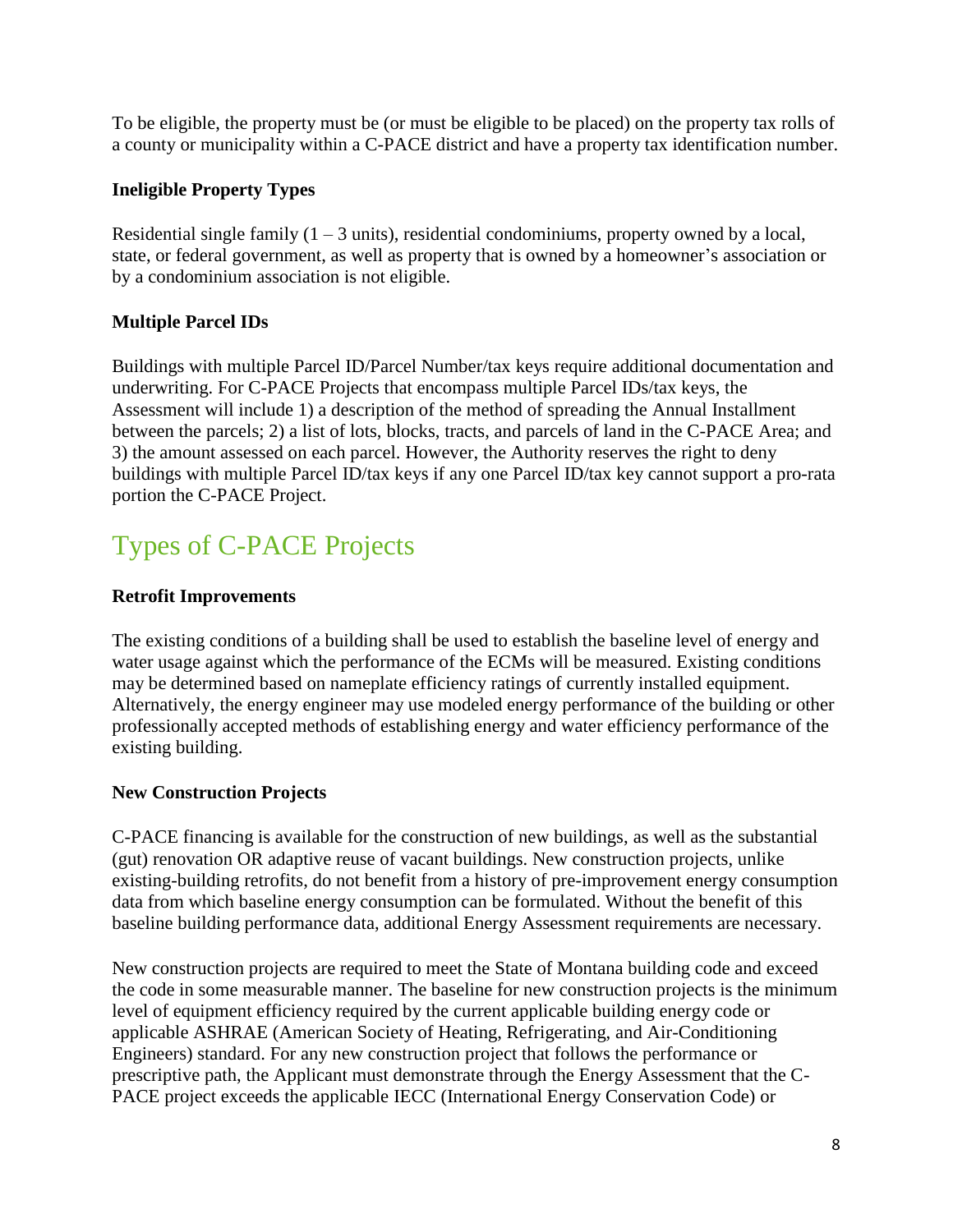equivalent ASHRAE standard established in the State of Montana building code or the new construction baseline set forth below.

For the purposes of determining the new construction baseline for the energy savings calculations prepared in the Energy Assessment, the applicant may rely on the corresponding ASHRAE standard.

#### Adaptive Reuse and Vacant Building Baseline:

If the C-PACE Project requires substantial renovation or adaptive reuse of a vacant or underutilized building at project inception as determined by the Authority, the baseline for the purposes of establishing energy savings of proposed Energy Conservation Measures can be set at the level of existing equipment and building conditions.

With the exception of the provision of historic utility bills, the Energy Assessment for this project type should include all other component requirements for existing buildings as outlined above. Energy savings for adaptive reuse and vacant buildings may be established using the appropriate energy assessment methodology determined by the qualified energy engineer as set forth above, provided that the existing equipment will serve the same function as the end result of the project.

#### **Retroactive Projects**

Completed installations of eligible Energy Conservation Measures are eligible for retroactive C-PACE Financing. Retroactive C-PACE Financings are C-PACE Financings that close financing after the Applicant completes the installation of an ECM(s). New construction projects which begin with a short-term construction phase financed by a construction loan, followed by longterm permanent loan that refinances the construction loan, may be reviewed as retroactive C-PACE Financings if the Record Owner chooses to access C-PACE Financing after stabilization of the property. Record Owners of new building projects that access C-PACE Financing earlier in the construction or conversion process may be reviewed under the guidelines for new construction.

Applicants with retroactive C-PACE Projects may apply to MTPACE to be approved for C-PACE Financing. Retroactive C-PACE Projects are subject to the following additional requirements:

- o All such retroactive C-PACE Financings must occur within thirty-six months of the time elapsed between the later of the completion of the installation or the certificate of occupancy for the Eligible Property and application of the C-PACE Financing, unless otherwise approved by the Authority.
- o For any such retroactive C-PACE Project, the term of the C-PACE Financing will be reduced to account for any of the ECM's life that has elapsed between the time of installation and the close of a C-PACE Financing. For example, if a C-PACE Financing is funded one year after the later of either the installation of the ECM(s) or certificate of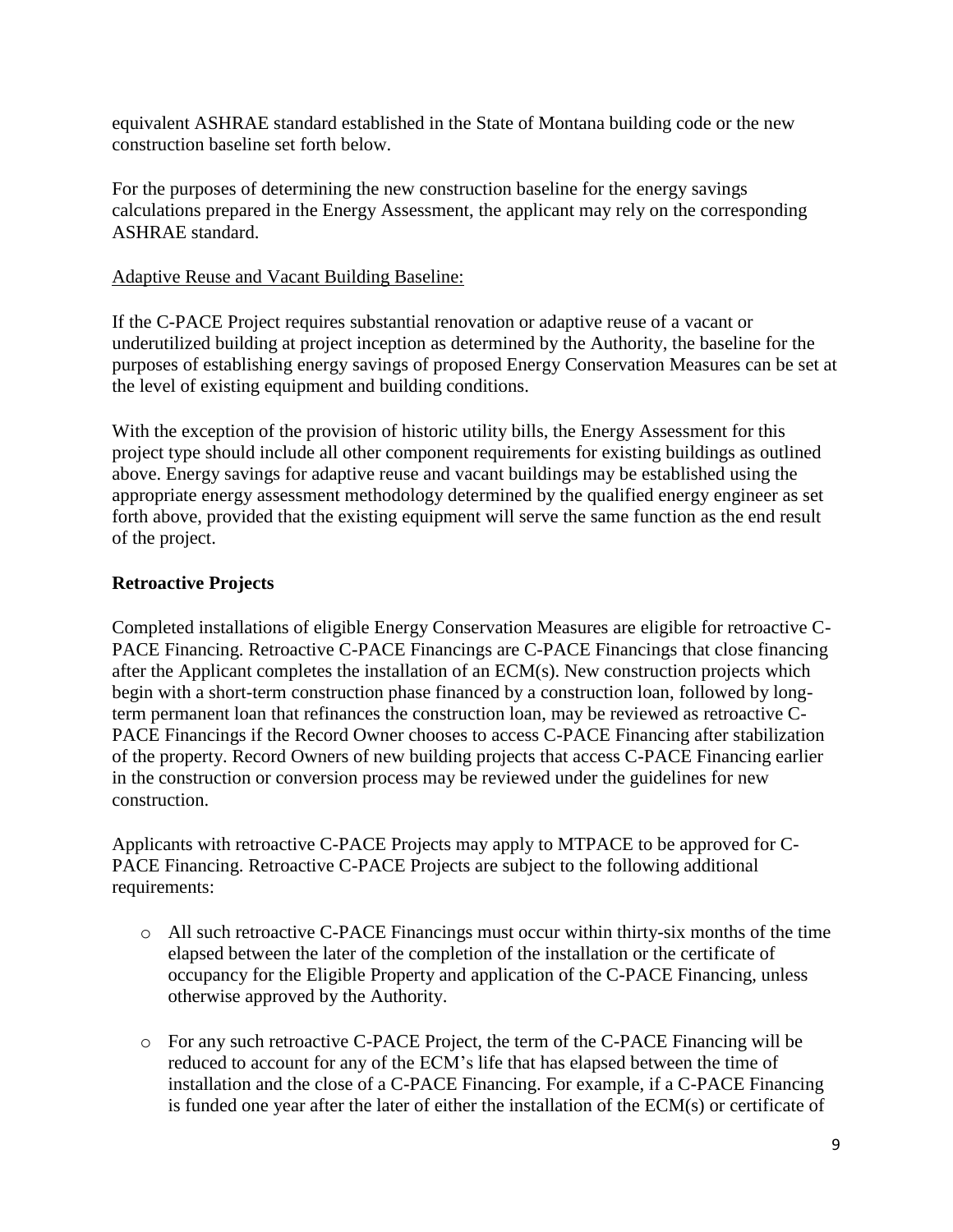occupancy, the eligible term of the financing will be reduced by one year.

Required Documentation for Retroactive Financing:

Verification is required to establish prior conditions (baseline) and describe the new ECM installed in any such retroactive C-PACE Project. The Energy Assessment for a retroactive C-PACE Project shall include additional documentation that provides evidence of installation of the ECM(s) that are the subject of the C-PACE Project, as follows:

- o Completion Date for the ECM(s) that are subject to the C-PACE Project
- o Make and model of equipment replaced. Describe the baseline.
- o Documentation that provides evidence of equipment installed prior to replacement
- $\circ$  Make and model of ECM(s) that are the subject of the retroactive C-PACE Project.
- o Documentation that provides evidence of installation of new ECM(s)

#### **Renewable Energy Improvements**

For all C-PACE Projects that include a Renewable Energy Improvement, the Record Owner must submit a Renewable Energy Feasibility Study. In addition to the information required for all energy assessments, the Renewable Energy Feasibility Study, at a minimum, should address the following:

- Site ambient conditions
- Location for the Renewable Energy Improvement
- Building characteristics
- Utility consumption profile of the site, including the site's historic energy use and cost
- Description of the proposed Renewable Energy Improvement
- Projected energy production
- Projected energy and financial cost savings to be generated by the Renewable Energy Improvement, including assumptions affecting the cost savings:
	- o Weighted cost of energy saved and generated by the project
	- o Cost savings to be realized from time-of-use and demand charge reductions
	- o Utility tariff to be applied to the site and/or system following installation
	- o Utility escalation rate assumptions
	- o Tax benefits and other incentives
	- o Expected Useful Life of the Renewable Energy Improvement
	- o Maintenance expenses
- Assessment of total project capital costs
- Applicable utility tariffs and type of interconnection (e.g., net metering)
- Appropriate requirements for system monitoring to maintain optimized performance

At its sole discretion, the Authority may waive one or more required components of the Renewable Energy Feasibility Study.

The energy generation baseline for all Renewable Energy Improvements is assumed to be zero energy generation; however, if the Renewable Energy Improvement is a replacement of an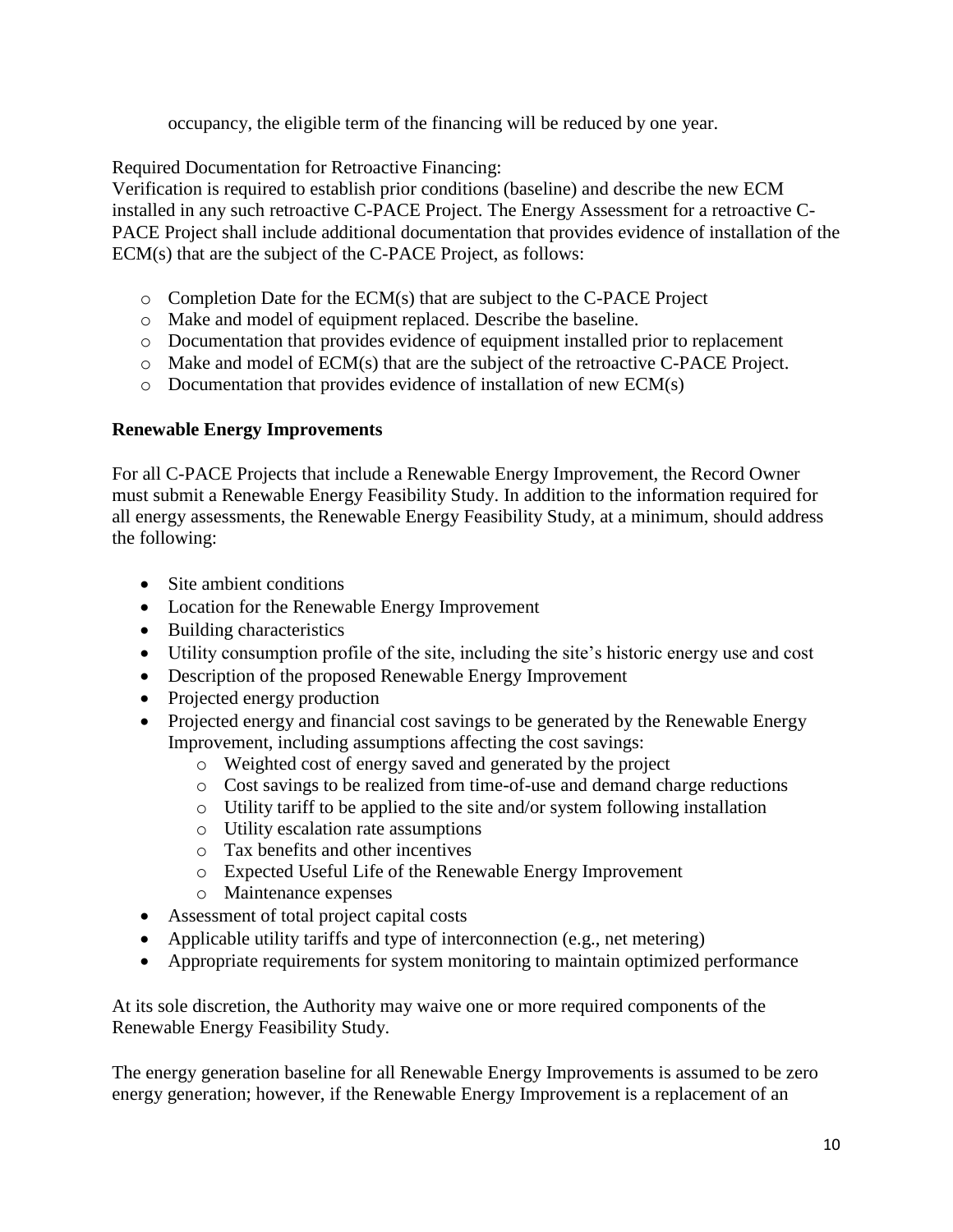existing renewable energy system, the Energy Assessment provider shall establish the baseline using performance and/or nameplate ratings of the existing system.

#### **Electric Vehicle Charging Systems**

For all C-PACE Projects that include an Electric Vehicle Charging System, the Record Owner must submit an assessment of the benefits of the Electric Vehicle Charging System. This assessment must include:

- Description of the proposed Electric Vehicle Charging System
- Projected energy consumption of the Electric Vehicle Charging System
- Analysis of cost savings to be achieved by the Electric Vehicle Charging System may include reductions in consumption of transportation fuels and operations and maintenance cost savings. The analysis may assess additional monetary savings or revenue generation to be achieved by the Electric Vehicle Charging System.
- Assessment of utility tariffs and interconnections issues
- Present a summary of the estimated implementation cost for the measure, the simple payback period in years, and the simple ROI
- Assumptions affecting the analysis, including, but not limited to:
	- o Utility and fuel cost escalation rate assumptions
	- o Any tax benefits
	- o Estimated useful life of the Electric Vehicle Charging System

The energy generation baseline for all Electric Vehicle Charging Systems is an internal combustion engine used for transportation.

#### **Energy Efficiency Improvement Energy Assessment Guidelines**

For projects that include ECMs that are Energy Efficiency Improvements, the Energy Assessment will follow a methodology consistent with standard ASHRAE guidelines and calculated using a U.S. Department of Energy-approved building energy modeling software or detailed engineering calculations demonstrating that the whole building exceeds the local building code.

# <span id="page-10-0"></span>Qualifying Equipment

PACE financing may be used to pay for Energy Efficiency Improvements to Eligible Properties. An Energy Efficiency Improvement is an improvement to a commercial or industrial premises (subject to Eligible Property guidelines), that reduces the usage of energy, or increases the efficiency of energy usage, at the premises *u*nder the PACE Act, products or devices that are not permanently fixed to real property are not considered to be Energy Efficiency Improvements.

The following items may constitute Energy Efficiency Improvements:

• High efficiency heating, ventilating and air conditioning ("HVAC") systems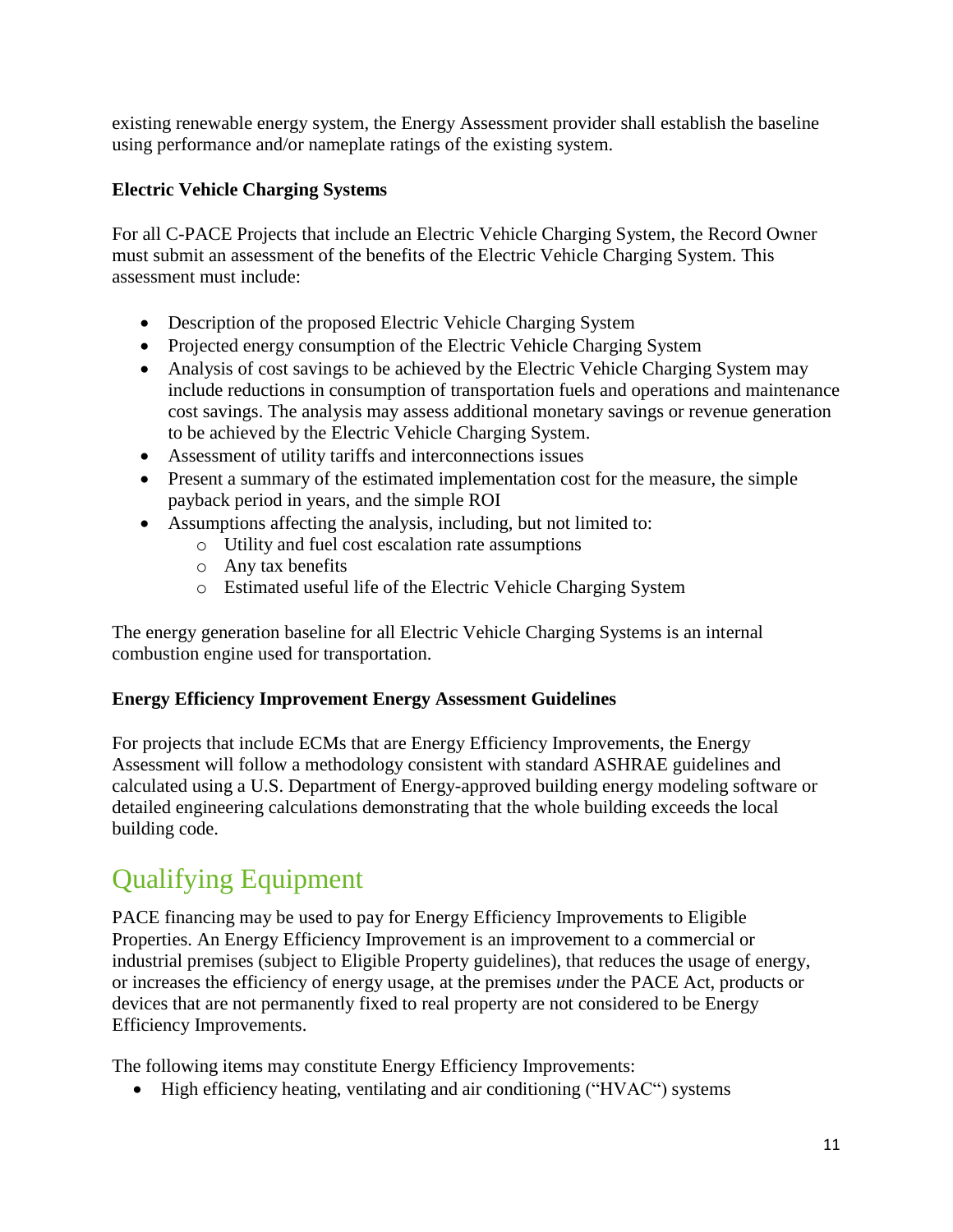- High efficiency chillers, boilers, and furnaces
- High efficiency water heating systems
- Energy management systems and controls
- Distributed generation systems
- High efficiency lighting system upgrades
- Building enclosure and envelope improvements
- Water conservation and wastewater recovery and reuse systems
- Combustion and burner upgrades
- Heat recovery and steam traps
- Water management systems and controls ("indoor and outdoor")
- High efficiency irrigation equipment
- Solar energy systems

Ineligible Energy Efficiency Improvements include but are not limited to:

- Compact fluorescent and LED screw-in lamps
- Plug load devices
- Measures that are not permanently installed and can be easily removed
- Measures that save energy solely due to operational or behavioral changes
- Power factor correction, power conditioning
- Any measure that does not result in energy savings, water savings, or renewable energy production
- Any measure that cannot be explained in terms of industry-standard engineering or scientific principles

C-PACE Financing terms shall not exceed the expected life of the proposed Energy Conservation Measure as described in the Energy Assessment. For projects that include multiple Energy Conservation Measures, the term of a C-PACE Financing should be the weighted average of useful life.

## <span id="page-11-0"></span>Energy Assessment Requirements

The Energy Assessment for a C-PACE project must address the following components:

- Written description of the proposed C-PACE Project.
- Expected annual energy savings (kWh or therms), electrical demand reduction (kW), water savings (gallons or ccf), renewable energy capacity (kW), renewable electrical production (kWh) and operational cost (\$) savings.
- Estimate of the useful life of each ECM.
- The total project capital cost required for each ECM or for packages of ECMs if interactive effects between ECMs make itemized costs impractical.
- Projected annual energy and water bill savings and operating cost assumptions.
- Provide clear and logical documentation of assumptions for energy savings calculations.
	- o Document assumptions and inputs to calculations (e.g., hours of operation, equipment efficiencies, lighting power, controls, load factors, power factor, motor efficiencies, etc.) and use consistently throughout any calculations (as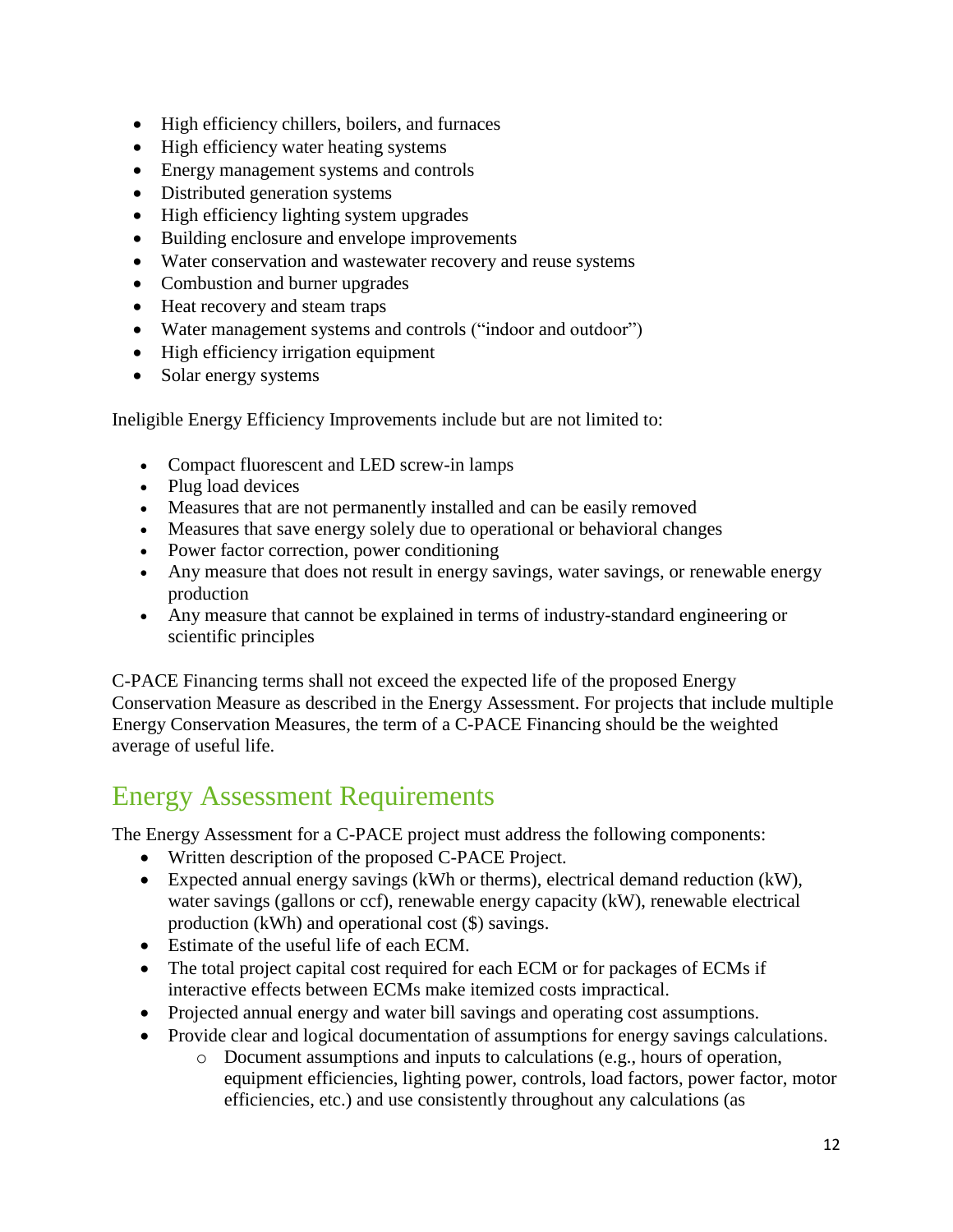appropriate).

- o Key numbers should be easily identifiable (circled, bold, highlighted, etc.) with correct units shown.
- A copy of proposed relevant equipment specs, data sheets, etc.

A qualified energy engineer will use generally acceptable engineering calculations or a building energy model in a U.S. Department of Energy (DOE)-approved energy modeling software to determine savings attributable to the proposed ECMs.

# <span id="page-12-0"></span>Cost Effectiveness

An energy improvement project must be cost effective to qualify for C-PACE financing. A costeffective calculation should include any financing costs and associated fees. Upfront incentives and ongoing value streams available to the project, including, but not limited to, energy efficiency or renewable incentives and tax credits, should be included in the cost-effective calculation. The project developer must also provide additional documentation to substantiate its values.

Estimates of savings and costs must be adequately documented. The Authority reserves the right to request additional documentation to verify estimated costs and savings at its discretion.

# <span id="page-12-1"></span>Eligible Local Government C-PACE Districts

MTPACE is available to commercial Record Owners located in all communities within the State of Montana, subject to the applicable local government's initial one time election to participate in the program. A local government must authorize its participation in MTPACE through adoption of a final C-PACE Resolution by the appropriate municipal process.

Local governments are not responsible for and do not authorize participation in C-PACE by each project. The Authority will coordinate and support the efforts to assist each local government that wishes to opt-in to MTPACE. Local governments interested in C-PACE should contact the Authority directly to discuss the MTPACE program.

Among benefitting the Record Owner by implementing energy-and water-saving measures, local governments see the benefits of a C-PACE program as well, either through direct or indirect benefits to its community. For example, they:

- Enhance the value and efficiency of existing buildings;
- Boost the local economy by creating new job opportunities for laborers, and new business opportunities for contractors, engineers, commercial lenders, professionals, equipment vendors, and manufacturers;
- Increase business retention and expansion in the C-PACE region by enabling cost effective energy and water saving updates to existing property;
- Improve productivity through optimized energy usage; and
- Better enable local governments to meet their water conservation goals.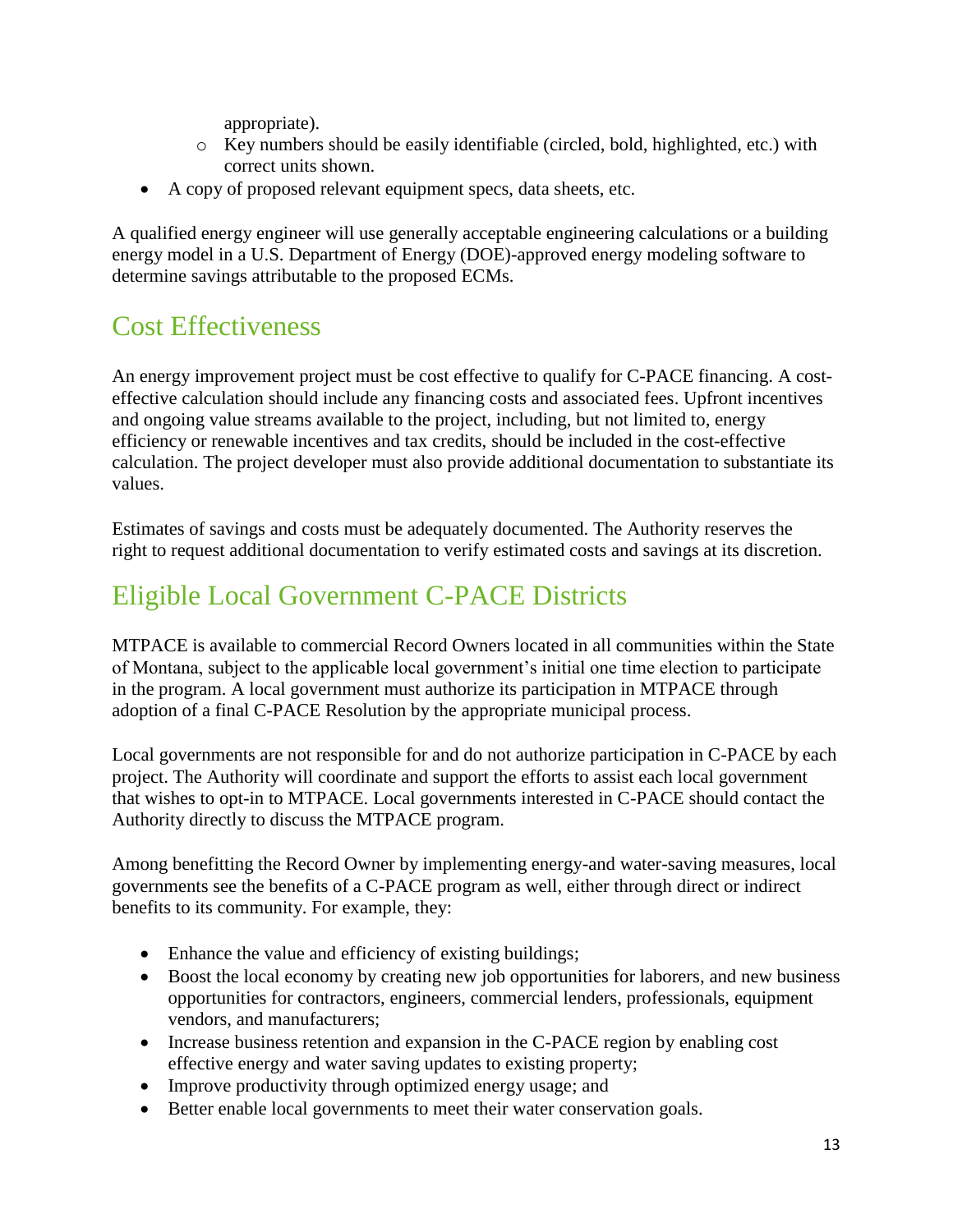MTPACE is designed to be self-sustaining and requires minimal support from the local government. Furthermore, because the C-PACE program is tax neutral, it achieves all of the benefits without imposing a burden on the local government's general fund. The program is designed to benefit all parties involved.

Under MCA 90-4-1306, once a local government is interested in creating a C-PACE district, the local government must:

- 1. Adopt a Resolution of Intent (Appendix H) that includes:
	- a. a statement of intent to establish a commercial property-assessed capital enhancements program describing the role of the governing body and the role of the authority in administering the program;
	- b. the types of energy conservation projects that may be included in the program;
	- c. a reference to the program plan required by 90-4-1305 and a location where the plan is available for public inspection; and
	- d. the time and place for a public hearing on the proposed program;
- 2. Hold a public hearing at which the public may comment on the proposed program and the program plan required by 90-4-1305; and
- 3. Adopt a Resolution Establishing a C-PACE Program (Appendix I) and setting the terms and conditions of the program, including:
	- a. How the governing body will meet the program plan requirements established by the authority in 90-4-1305. To meet the requirement of this subsection  $(1)(c)(i)$ , the resolution may incorporate a program plan or an amended version of a program plan by reference;
	- b. A description of the aspects of the program that may be changed without a public hearing and the aspects that may be changed only after a public hearing;
	- c. Identification of an official authorized to enter into a program contract on behalf of the program with entities providing funding for the program; and
	- d. Identification of an official authorized to enter into a program contract on behalf of the governing body with record owners.

# <span id="page-13-0"></span>Independent Reviewers

All C-PACE projects require an independent reviewer to review the energy assessment created by a professional engineer to verify the EMCs cost effectiveness. Energy assessment reports must be prepared and submitted by an energy professional engineer or by a team including an energy engineer. An energy engineer is defined as a professional holding one or more of the following certifications:

- Building Energy Assessment Professional (BEAP)
- Building Energy Modeling Professional (BEMP)
- Certified Energy Manager (CEM)
- Certified Measurement and Verification Professional (CMVP)
- Certified Energy Auditor (CEA)
- Certified Commissioning Professional (CCP)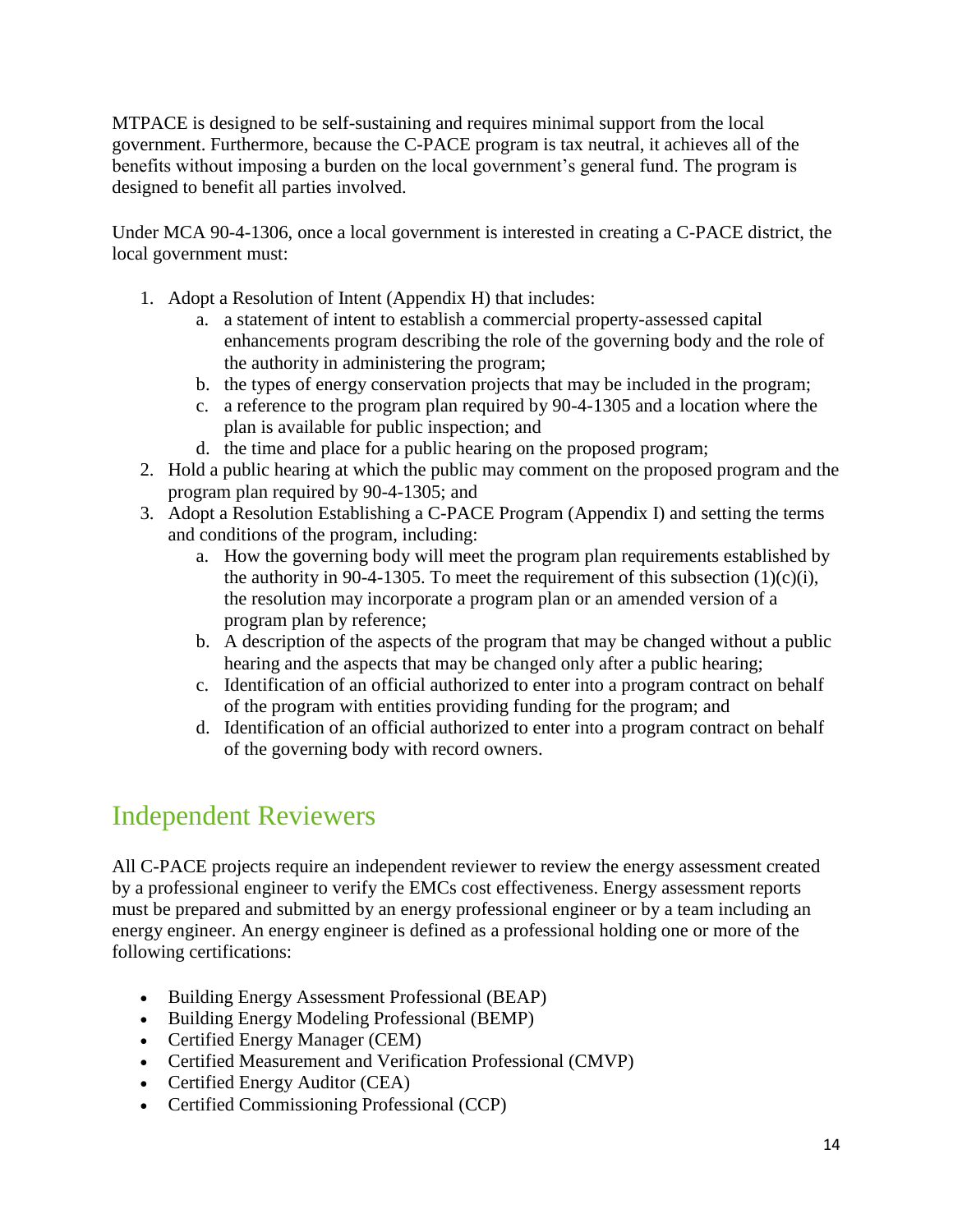- Certified Commissioning Authority (CxA)
- Building Commissioning Professional Certification (BCxP)
- Other certifications not listed but deemed appropriate will be accepted and added to this list.

A Registered Contractor with relevant demonstrated experience may also be approved by the Authority to conduct Energy Assessments. Written Authority approval of the registered contractor to prepare Energy Assessments must be granted prior to approval of any Full Application. MTPACE recognizes that developers and installers of Renewable Energy Improvements and Electric Vehicle Charging Systems may be able to provide a qualifying Renewable Energy Feasibility Study to a Record Owner without engaging an energy engineer, as described above. The name, firm name, and credentials of the energy engineer shall be included in the Energy Assessment.

## <span id="page-14-0"></span>Eligible Lenders

C-PACE Projects will be financed by lenders in an open market model. This model relies on private capital to finance projects and does not obligate the State of Montana, the Authority, or the local government to support or guarantee funding for projects. In this model, the Record Owner finds an Eligible Lender (see below) and negotiates the terms of financing with them. Lenders will extend loans to finance Energy Efficiency Improvements. Financing documents executed between Record Owners and Lenders will impose a contractual assessment on Eligible Property to repay the Record Owner's financing of the Energy Efficiency Improvements. The Lenders will ensure that Record Owners demonstrate the financial ability to fulfill the financial obligations to be repaid through contractual assessments.

The PACE Act does not set criteria for financial institutions or investors to be MTPACE Lenders. However, the Authority will follow best practices of other C-PACE programs by recommending that Lenders be:

- Any federally insured depository institution, such as a bank, savings bank, savings and loan association, and federal or state credit union;
- Any insurance company authorized to conduct business in one or more states;
- Any registered investment company, registered business development company, or a small business;
- Small business investment company;
- Any publicly traded entity; or
- Any private entity that:
	- o Has a minimum net worth of \$5 million; and
	- o Has at least three years' experience in business or industrial lending or commercial real estate lending (including multifamily lending), or has a lending officer that has at least three years' experience in business or industrial lending or commercial real estate lending; and
	- o Can provide independent certification as to availability of funds;
- All Lenders must have the ability to carry out, either directly or through a servicer, the bookkeeping and customer service work necessary to manage the assessment accounts.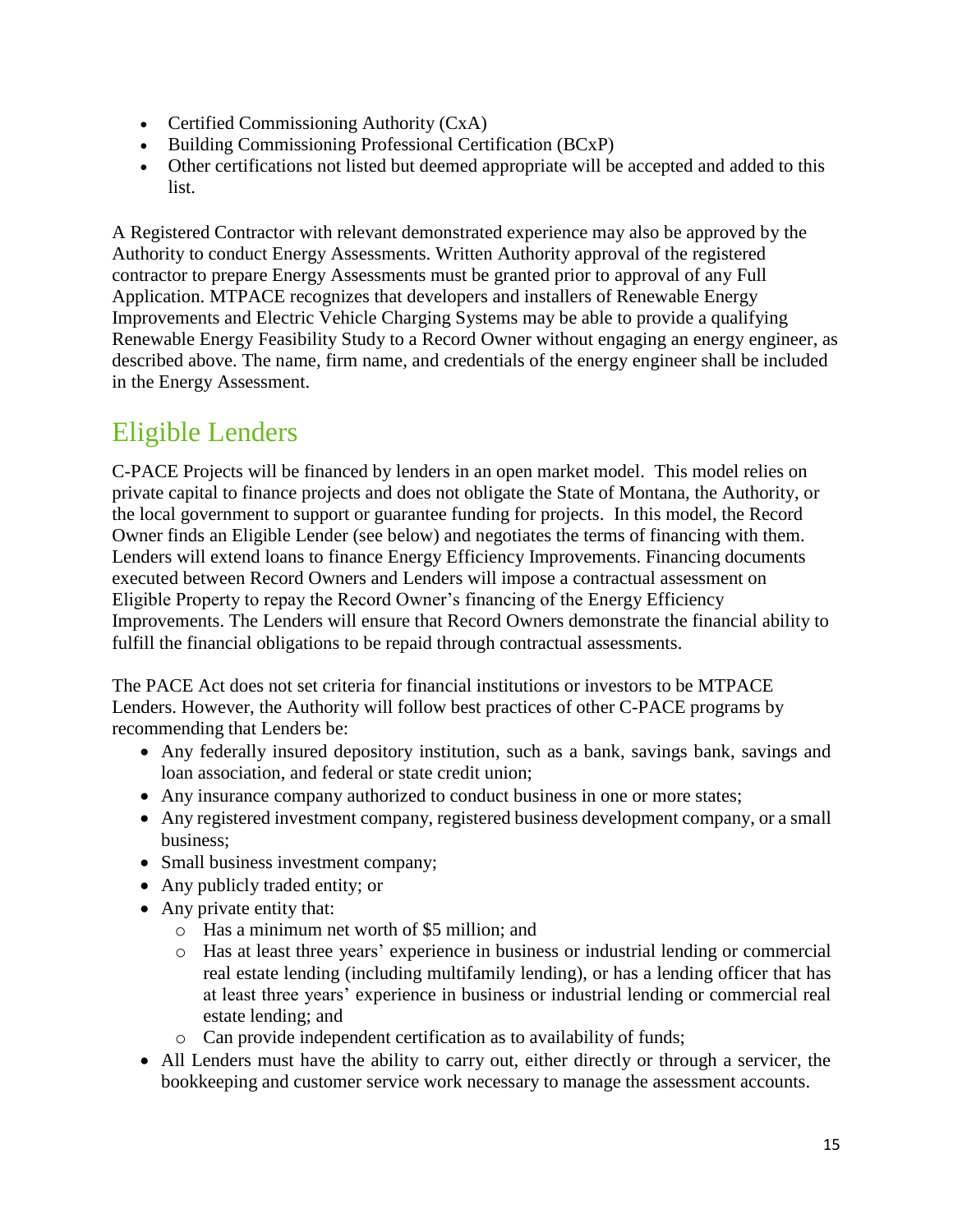Any Lender can participate in the MTPACE program as long as it is a financially stable entity with the ability to carry out, either directly or through a servicer, the bookkeeping and customer service work necessary to manage the assessment accounts. **The Record Owner selects the Lender, not the Local Government, Contractor, or the Authority.**

## <span id="page-15-0"></span>Eligible Contractors

MTPACE seeks to facilitate good, locally-based jobs for contractors and their employees. MTPACE requires that projects financed through MTPACE be installed by experienced commercial contractors. The Record Owner and C-PACE Lender are required to ensure that qualified, reputable contractors are chosen to perform the work on the C-PACE Project according to plans, specifications, and requirements set forth in these guidelines. Installation contractors must register with MTPACE and certify that they hold all licenses required to install the applicable ECM(s). Upon acceptance of the MTPACE terms and conditions and approval by the Authority, the installation contractor will become a Registered Contractor in the MTPACE program.

#### **Qualified Contractor**

MTPACE will provide Record Owners a list of registered contractors who have met certain criteria which they may wish to use to select for their projects. This is a service to Record Owners and is a means to encourage the use of registered contractors. Participating contractors are encouraged to be knowledgeable about C-PACE financing in order to participate in the program.

#### **MTPACE Contractor application process**

- Contractor submits application to MTPACE to be considered a registered Contractor
- Staff reviews application
- If Contractor meets criteria, they are notified of such determination
- The Contractor is listed on the MTPACE website

#### **Criteria to be accepted as MTPACE commercial Contractor:**

- Company is licensed to do business in the State of Montana
- Contractor has all required licenses and appropriate certifications listed below
- Company has \$1,000,000 in liability coverage
- Company is bonded
- Company provides workers comp coverage for employees
- Company has not been disbarred from working in Montana

#### **Required certifications**

Contractors performing work in the below referenced areas must have one or more employees assigned to the project with one of the following certifications:

#### **HVAC**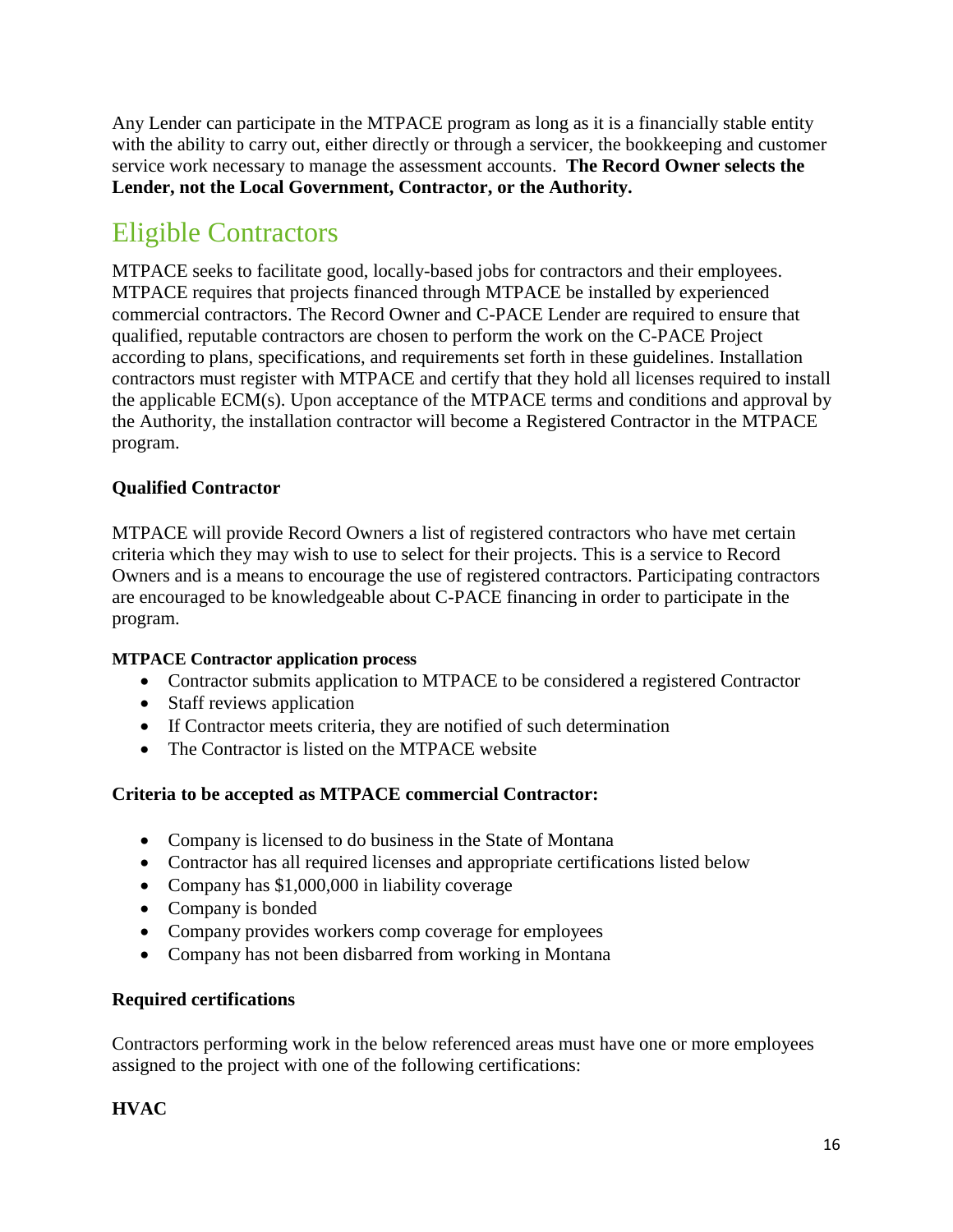- Masters' plumber license
- EPA Section 608 Type 2 or 3 certification

#### **Solar Photovoltaic/Solar Thermal**

- North American Board of Certified Energy Practitioners ("NABCEP")
- Solar PV Installer
- Solar Thermal Installer

#### **Geothermal**

- International Ground Source Heat Pump Association ("IGSHPA")
- Accredited Driller
- Accredited Installer

MTPACE reserves the right to modify qualifications for contractors and will notify contractors of the new requirements.

## <span id="page-16-0"></span>MTPACE Process

#### Prior to Application

To start the process, the Record Owner will work with a qualified licensed engineer to conduct an Energy Assessment of the Property. The Energy Assessment for a C-PACE project must address the following components:

- Written description of the proposed C-PACE Project.
- Expected annual energy savings (kWh or therms), electrical demand reduction (kW), water savings (gallons or ccf), renewable energy capacity (kW), renewable electrical production (kWh) and operational cost (\$) savings.
- Estimate of the useful life of each ECM.
- The total project capital cost required for each ECM or for packages of ECMs if interactive effects between ECMs make itemized costs impractical.
- Projected annual energy and water bill savings and operating cost assumptions.
- Provide clear and logical documentation of assumptions for energy savings calculations.
	- o Document assumptions and inputs to calculations (e.g., hours of operation, equipment efficiencies, lighting power, controls, load factors, power factor, motor efficiencies, etc.) and use consistently throughout any calculations (as appropriate).
	- o Key numbers should be easily identifiable (circled, bold, highlighted, etc.) with correct units shown.
- A copy of proposed relevant equipment specs, data sheets, etc.

A qualified energy engineer will use generally acceptable engineering calculations or a building energy model in a U.S. Department of Energy (DOE)-approved energy modeling software to determine savings attributable to the proposed ECMs.

#### **Application**

Once the Energy Assessment is complete and shows the cost effectiveness of the C-PACE Project, the Record Owner can submit the Full Application (see Appendix C) to the Authority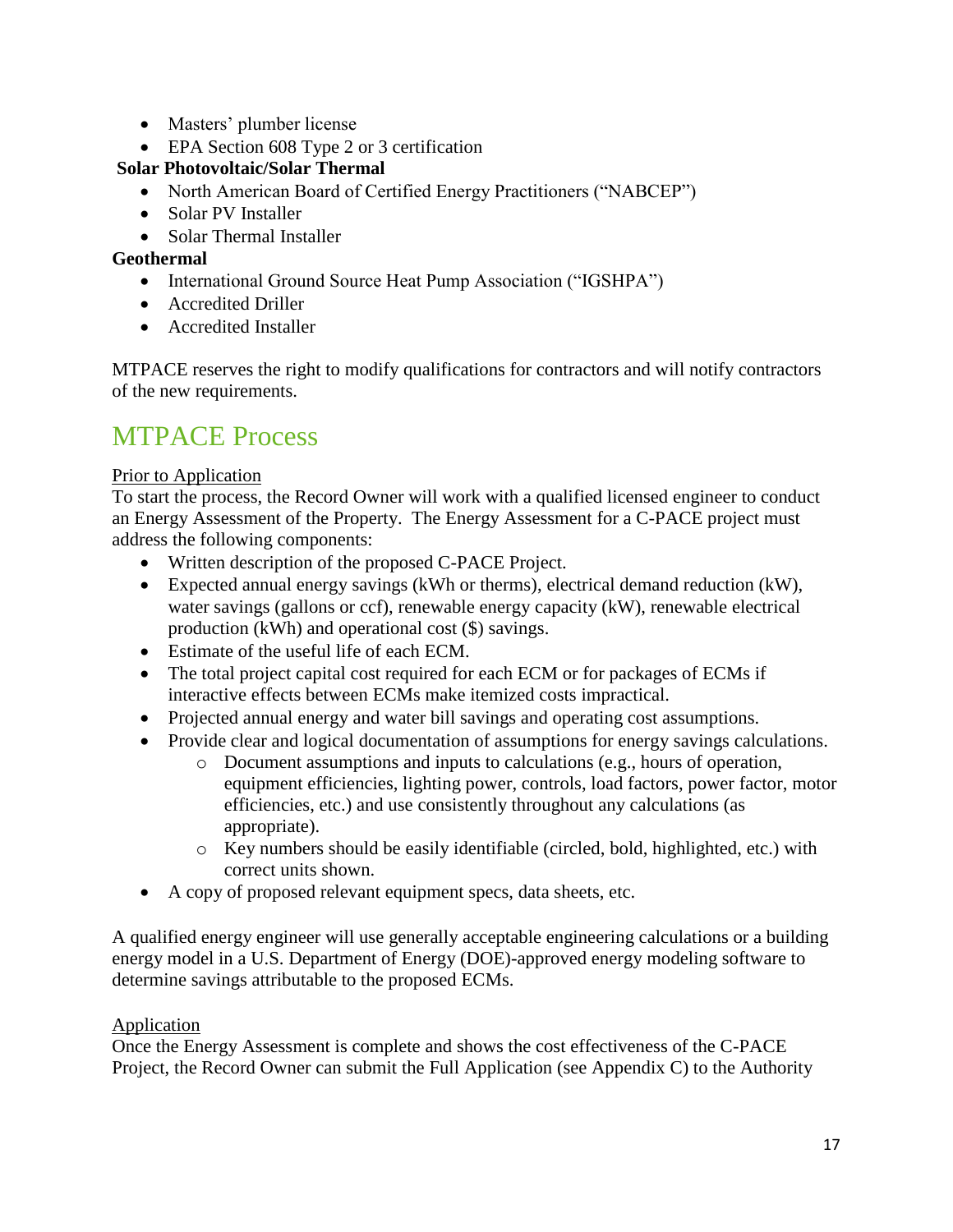outlining the Energy Efficiency Improvements. Each application must be accompanied by the required application fee and must include:

- The completed Energy Assessment referenced above;
- A description of the specific real property to which the qualified improvements will be permanently fixed; and
- The total amount of financing, including any transaction costs, to be repaid through assessments.

Based on this information, the Authority may issue a preliminary letter indicating that, subject to verification of all requirements at closing, the proposed project appears to meet program requirements.

#### Engage with Contractor and Receive Independent Review

Based on this preliminary letter, the Record Owner may engage with a Contractor if they have not already done so. The Authority will provide a listing of Registered Contractors, but a Record Owner can choose a contractor not from the Authority listing. Note: Under MCA 90- 4-1305, the Contractor must use a skilled and trained workforce. In addition, projects financed with MTPACE financing must require contractors and subcontractors to give preference to the employment of bona fide Montana residents, if the Montana residents have substantially equal qualifications to those of nonresidents.

Once design of the project and a final calculation of the expected costs and savings is completed, it will be reviewed by a qualified independent reviewer. The review is conducted by a licensed engineer with the relevant professional certifications. The reviewer is chosen by the Record Owner and cannot have a financial interest in the project. Alongside the independent review of the Energy Assessment, the reviewer will include additional considerations of savings and costs outlined below.

Savings considered in the review include, but are not limited, to:

- Energy efficiency savings;
- Water use reduction savings;
- Estimated savings from renewable energy generation;
- Tax credits and deductions, rebates, grants and other incentives applicable to the qualifying improvements;
- Expected savings from improved efficiency in maintenance and operations; and
- Expected savings from using C-PACE in replacement of mezzanine debt or preferred equity.

Costs considered in the review include, but are not limited, to:

- The cost of the Energy Efficiency Improvements
	- o This can include the incremental increase in costs over a minimally codecompliant installation;
- Materials and labor for installation of above;
- Soft costs such as program fees, planning, and design; and
- Loan interest and other expected financing fees.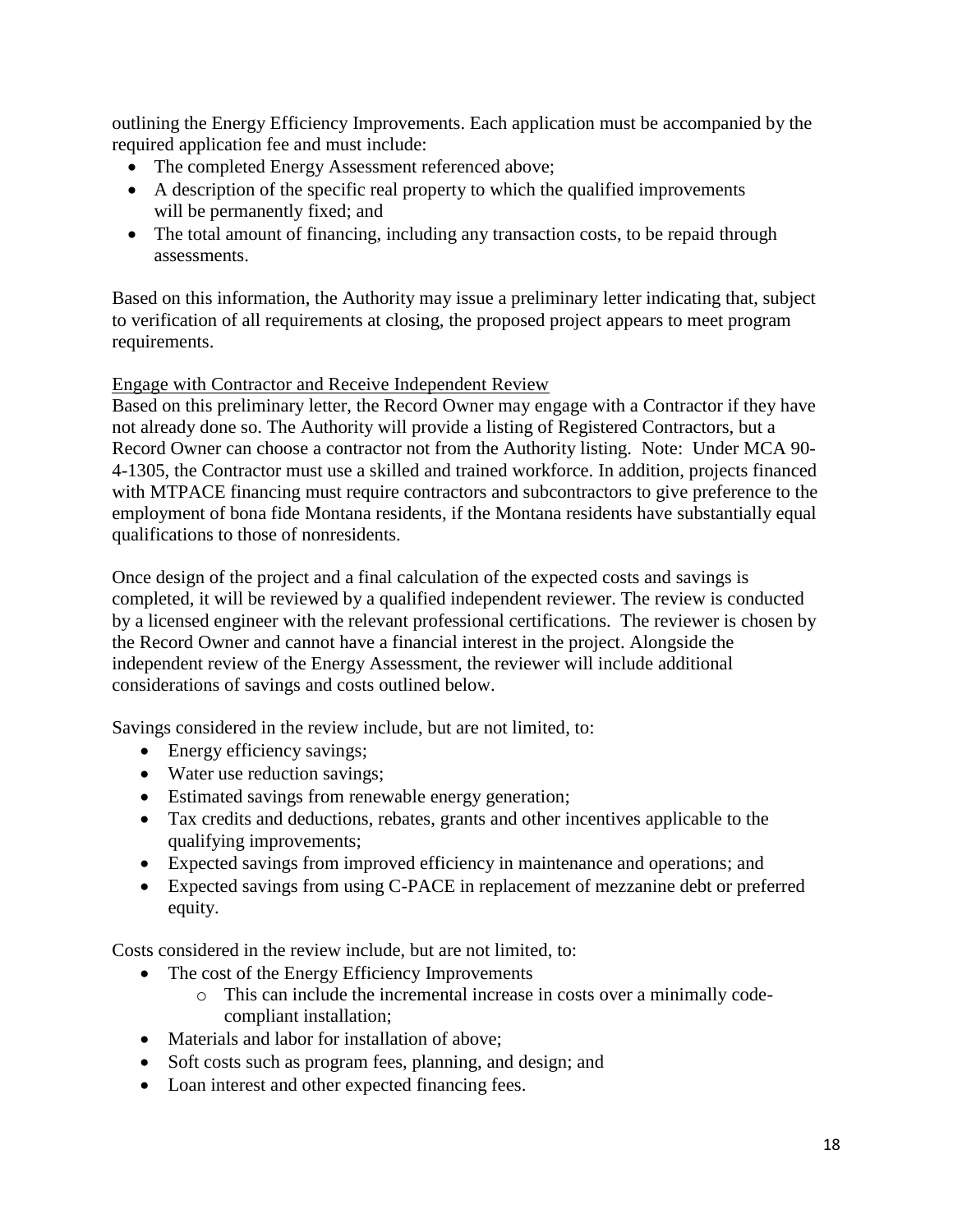Estimates of savings and costs must be adequately documented. The Authority reserves the right to request additional documentation to verify estimated costs and savings at its discretion.

#### Obtain Mortgage Lender Consent

The Record Owner shall obtain written consent in a form substantively similar to that of Model Consent Agreement in Exhibit G from any mortgage holder prior to the issuance of C-PACE financing. The Record Owner must provide:

- An executed consent agreement, properly notarized and executed within three months prior to the Full Application for a contract;
- A record of the consent agreement from the office of the County Clerk and Recorder in the county where the property is located; and
- A secretary's certificate or substantially similar certification that the person who executed the consent agreement is authorized to sign such an agreement.

#### Secure Financing

After receiving the Consent Agreement from any current mortgage holder (if applicable), the Record Owner will take the preliminary approval from the Authority as well as the information from the reviewer and secure a commitment from an Eligible Lender. Under statute, the assessment payment period cannot exceed the useful life of the project that is the basis for the loan and assessment. The expected cost savings derived from improvements financed with PACE loans are expected to match or exceed the total cost of project over the term of the financing. The financing package from the Lender may include soft costs such as program fees, planning, and design.

#### C-PACE Financing Closing

Prior to closing on the C-PACE loan, the Record Owner is expected to provide to the Authority the following documentation:

- The reviewer's report conducted by a qualified, independent third party, showing water or energy baseline conditions and the projected water or energy savings, or the amount of renewable energy generated attributable to the project.
- Documentation that there are no delinquent taxes, special assessments, or water or sewer charges are not due on the real property. And that delinquent assessments on the real property under a C-PACE Program are not due.
- Prior to closing the financing, the Record Owner will via the Borrower Acknowledgement of Risk and Certification as to Montana CPACE Programmatic Requirements that the Record Owner understands and accepts the terms of the contract and financing.

With the above information as well as the Full Application, the Authority will make a determination that:

- The Record Owner and the property are eligible to participate in the program;
- The proposed improvements are reasonably likely to decrease energy or water consumption or demand; and
- The period of the requested assessment does not exceed the useful life of the project.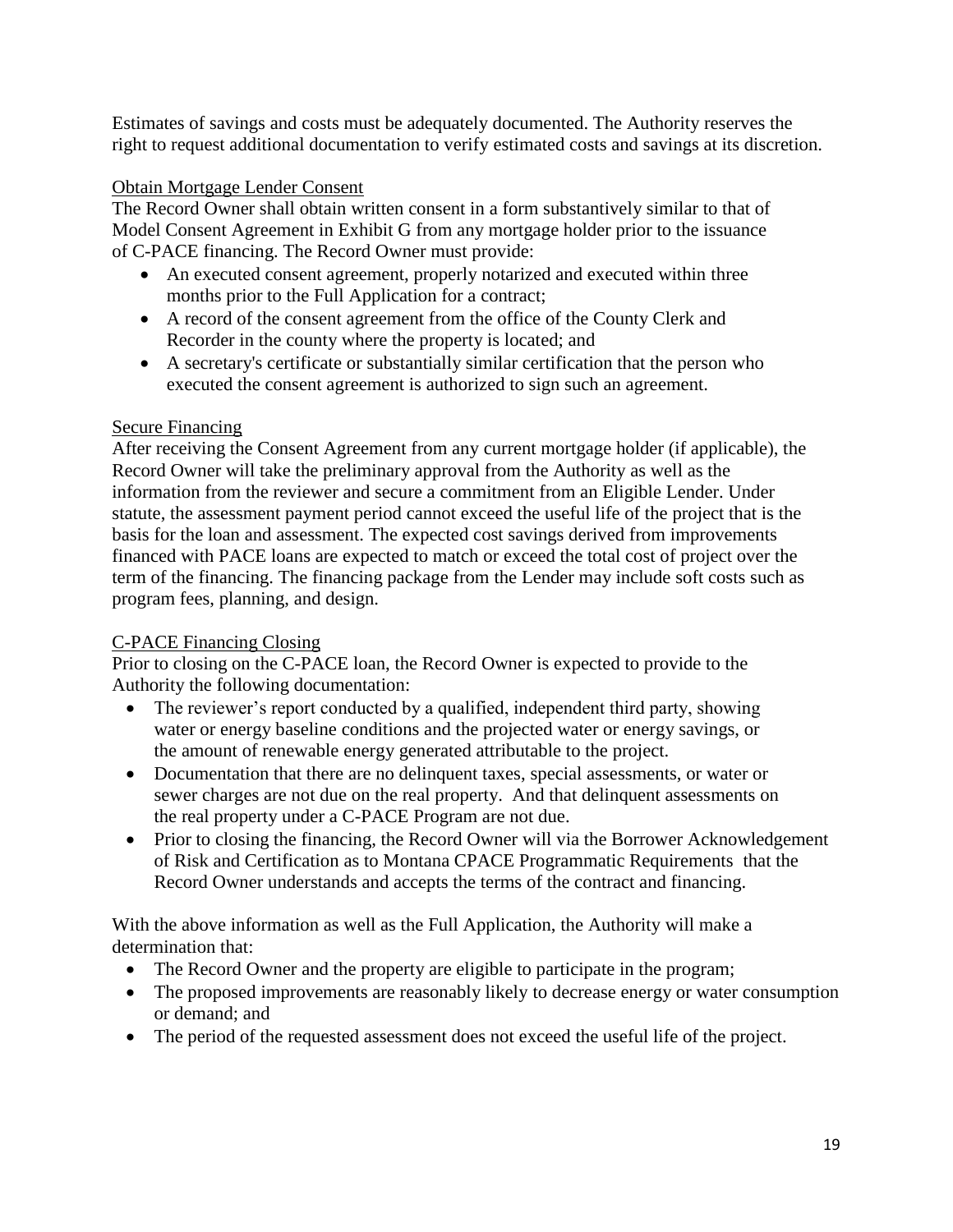With the Authority determination of compliance, the Lender can then notify the Local Government and the Authority that the Record Owner has demonstrated the financial ability to fulfill the financial obligations to be repaid through contractual assessments.

#### File Assessment

Once the program requirements are met, the Local Government will enter into a written contract with the Record Owner. The contract will impose a contractual property tax assessment on the Record Owner's Eligible Property to repay the Lender's financing of the Energy Efficiency Improvements. The Lender will file "A Notice of Contractual Assessment Lien," in substantially the form in Appendix F in the Official Public Records of the County where the Eligible Property is located, as notice to the public of the assessment, from the date of filing. The contract and the notice must contain the amount of the assessment, the legal description of the property, the name of the Record Owner, and a reference to the statutory assessment lien provided under the PACE Act.

Before entering a contract with a Record Owner under a program, the Local Government shall verify that delinquent taxes, special assessments, or water or sewer charges are not due on the real property, and that delinquent assessments on the real property under a commercial propertyassessed capital enhancements program are not due.

The execution of the written contract between the Local Government and the Record Owner and recording of the Notice of Contractual Assessment Lien (Appendix F) incorporate the terms of the financing documents executed between the Record Owner and with the Lender to repay the financing secured by the assessment. The Lender will advance financing to the Record Owner, and the terms for repayment will be such terms as are agreed between the Lender and the Record Owner. Under the form Lender contract attached in Appendix E the Lender or a designated servicer will agree to service the debt secured by the assessment.

#### Complete Project

With funds from the Lender, the Record Owner can purchase directly the equipment and materials for the Energy Efficiency Improvement and contract directly, including through lease, power purchase agreement, or other service contract, for the installation or modification of the improvements. Alternatively, the Lender may make progress payments to the Record Owner as the Energy Efficiency Improvement is installed.

As per MCA 90-4-1305, when an energy conservation project is completed, the contractor who completed the project shall submit written verification to the Authority that the energy conservation project was properly installed and is operating as intended. Projects must be completed according to the design approved by the reviewer and in compliance with state and local building and energy codes. If the design needs modification, the changes must be reviewed and approved by the independent reviewer.

#### Change Orders

All change orders that result in a substantial alteration of C-PACE funded improvements or related anticipated energy and water savings or resiliency benefits are required to be preapproved by the Authority to ensure that the changes to the C-PACE project remain consistent with the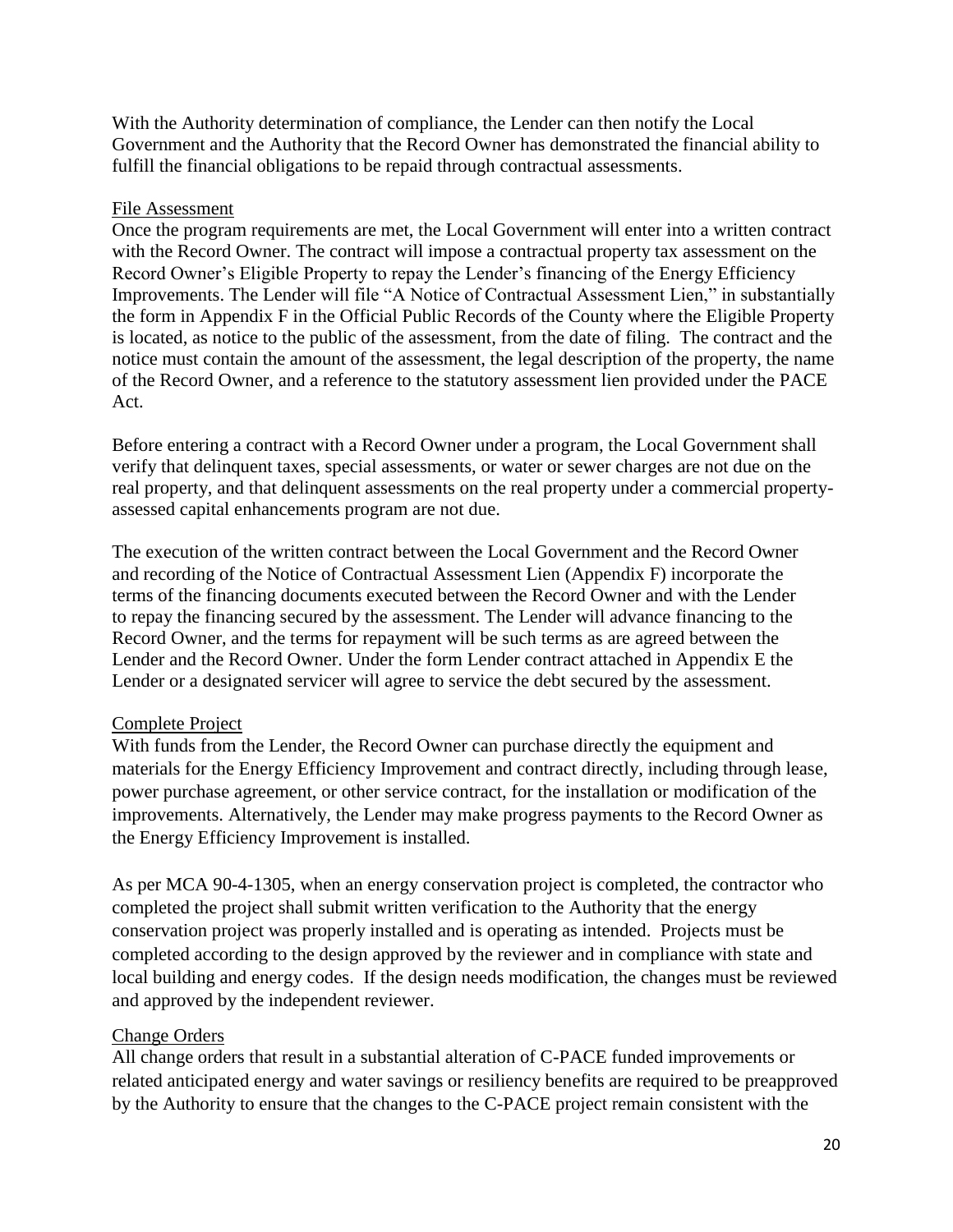requirements as set forth in the Program Guidelines. The property owner shall provide the following documentation:

- Narrative description of the change in C-PACE project scope and purpose for such a change;
- Revised C-PACE project budget to account for changes in C-PACE project cost;
- A letter from a qualified professional certifying that the revised improvements remains eligible for C-PACE financing; and
- Approval of the change by the C-PACE Lender.

#### Verification Review

After an Energy Efficiency Improvement is completed, the Authority requires the Contractor who completed the project to submit written verification to the Authority that the energy conservation project was properly installed and is operating as intended. The verification report conclusively establishes that the improvement is an Energy Efficiency Improvement, and the project is qualified under the C-PACE Program.

#### Loan Repayment

The Lender will receive the Record Owner's assessment payments to repay the debt and remit to the Local Government any administrative fees. The Lender will have the right to assign or transfer the right to receive the installments of the debt secured by the assessment, provided all of the following conditions are met:

- The assignment or transfer is made to an Eligible Lender, as defined above; and
- The Record Owner and the Local Government are notified in writing of the assignment or transfer and the address to which payment of the future installments should be mailed at least 30 days before the next installment is due according to the schedule for repayment of the debt; and
- The assignee or transferee of the right to receive the payments executes an explicit written assumption of all of Lender's obligations under the Lender contract.

#### **Loan Closing**

Pre-closing documents (may be submitted following C-PACE Approval, before close of the C-PACE Financing):

- Contract between Local Government and Record Owner (Appendix D)
- Contract between Local Government and Lender (Appendix E)
- PACE Assessment Lien (Appendix F)
- Consent Agreement (Appendix G)
- Borrower Acknowledgement of Risk and Certification as to Montana CPACE Programmatic Requirements (Appendix J)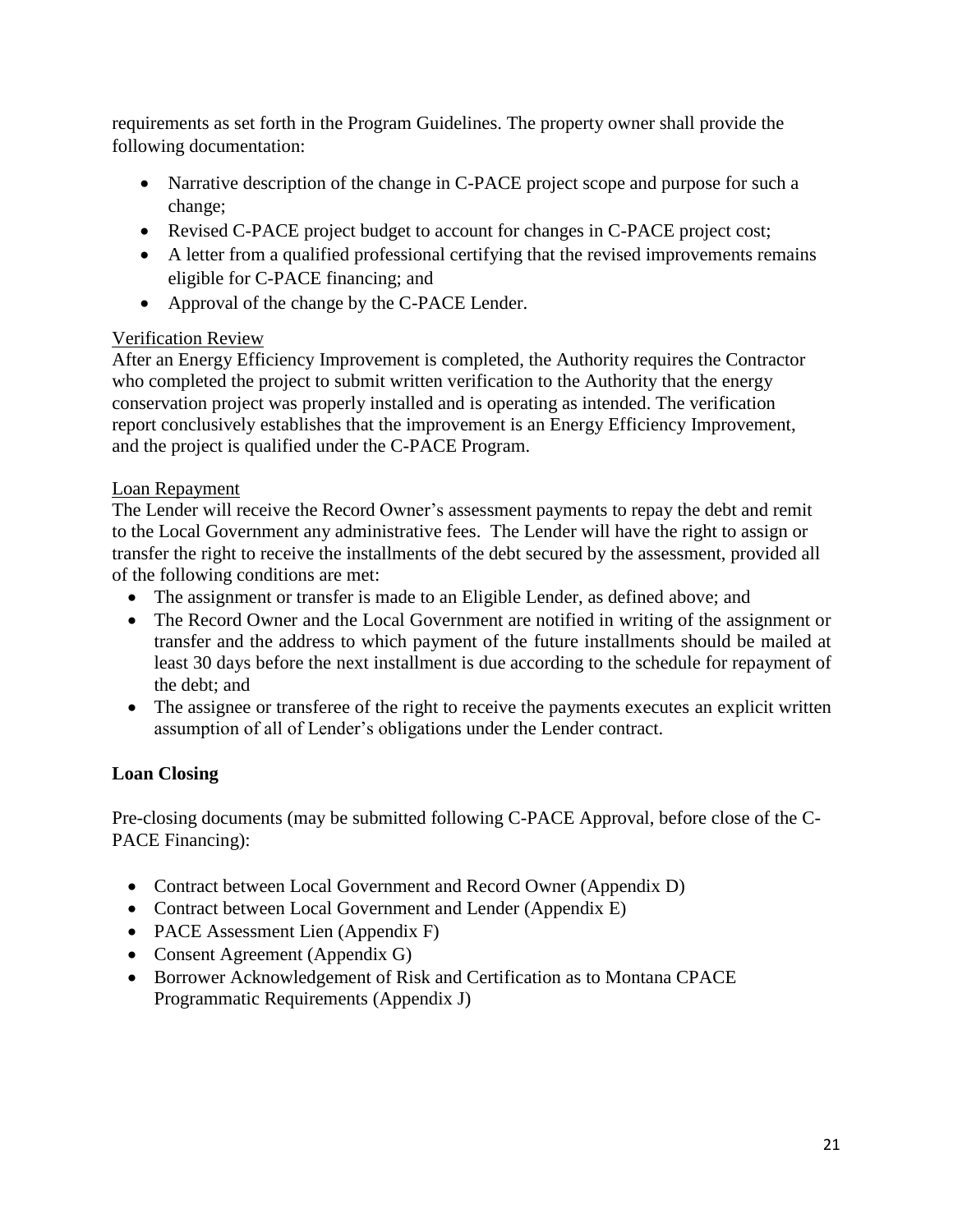# <span id="page-21-0"></span>Program Fees

MTPACE reserves the right to modify its fee structure at any time due to changes to program requirements or market factors. Such modifications will be published in updates to the Program Guidelines.

#### **Application Fee**

A \$250 fee is due to the Authority at the time the Full Application is submitted for review. This fee is to be paid before the Authority will begin review of the Full Application.

#### **Program Fee**

The Program Fee is paid to the Authority at or prior to the C-PACE Financing closing date. A one-time administration processing and Program Fee that equals one percent (1.00%) of the C-PACE Financing amount. The Program Fee shall be no less than a minimum of \$1,000, nor greater than a maximum of \$75,000. The final fee will be reduced by the amount of the initial application fee. The fee may be capitalized into the C-PACE Financing amount for the C-PACE Project.

#### **Program Expenses**

The foregoing Application Fee and Program Fee include the suite of fees generally necessary to cover the regular costs of administration of the MTPACE Program. These costs and expenses do not include any specialized professional services that may be necessary should the circumstances of any particular C-PACE Project require them. For example, and without limitation, should any participant in a C-PACE Project submit substantive comments to the MTPACE program documentation, request a legal opinion from MTPACE counsel or require other time and resource intensive review of a transaction, the Record Owner shall be responsible for covering such MTPACE expenses at cost. These expenses may be paid out of the proceeds of the C-PACE Financing. The Authority will require evidence that such expenses will be paid before closing of a C-PACE Financing may proceed.

#### **Qualifying Expenses**

The following costs may be rolled into the MTPACE agreement:

- Energy audits/renewable energy studies (REQUIRED)
- Equipment costs
- Installation costs
- Operation and Maintenance (O&M) costs
- Feasibility costs
- Recording fees
- Energy evaluations
- Design, drafting, engineering, labor costs
- Permit fees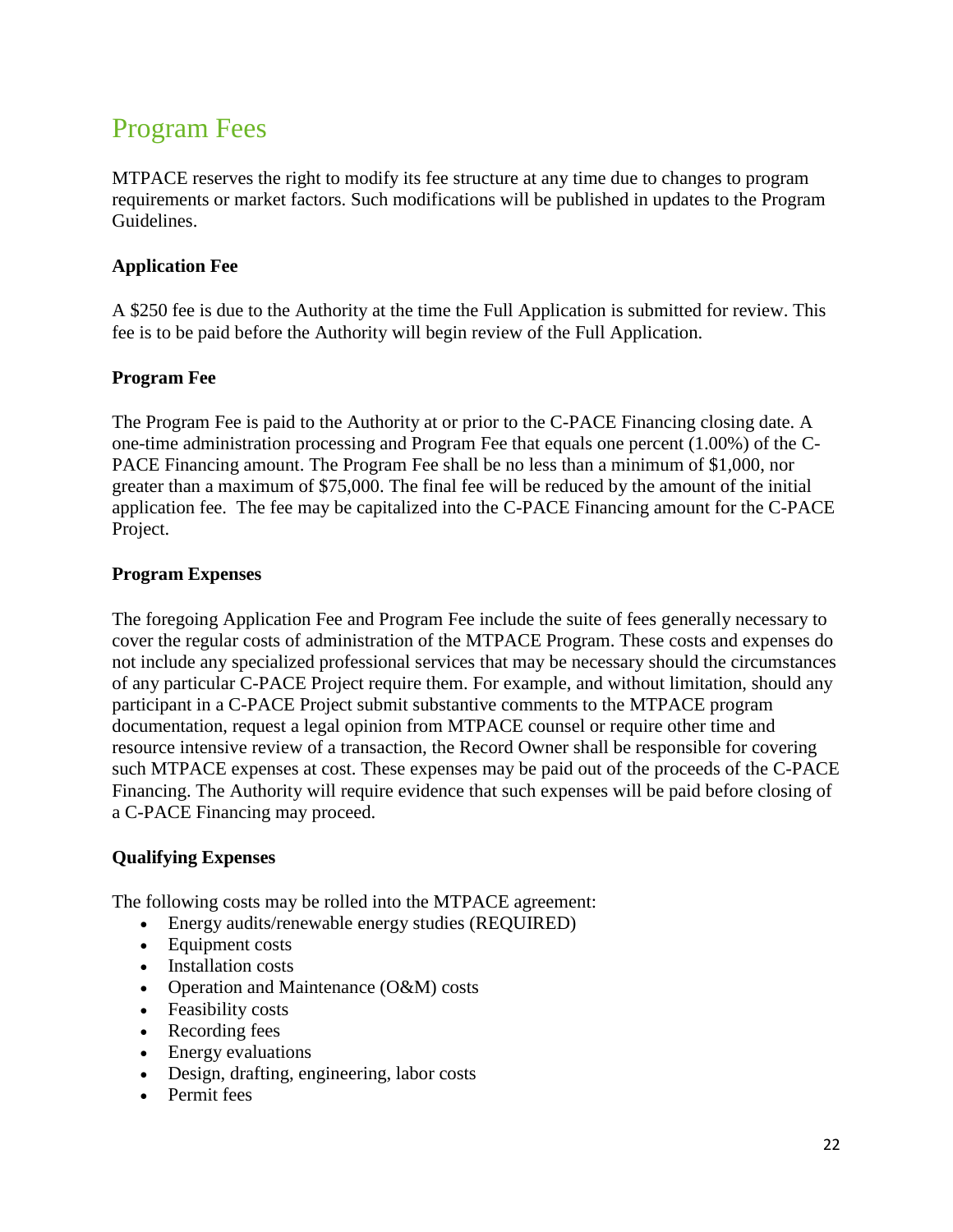- Inspection charges
- Appraisal costs

Self-installation costs do not qualify, and costs must be considered reasonable. MTPACE evaluates costs on a case-by-case basis and may require additional bids to validate reasonability.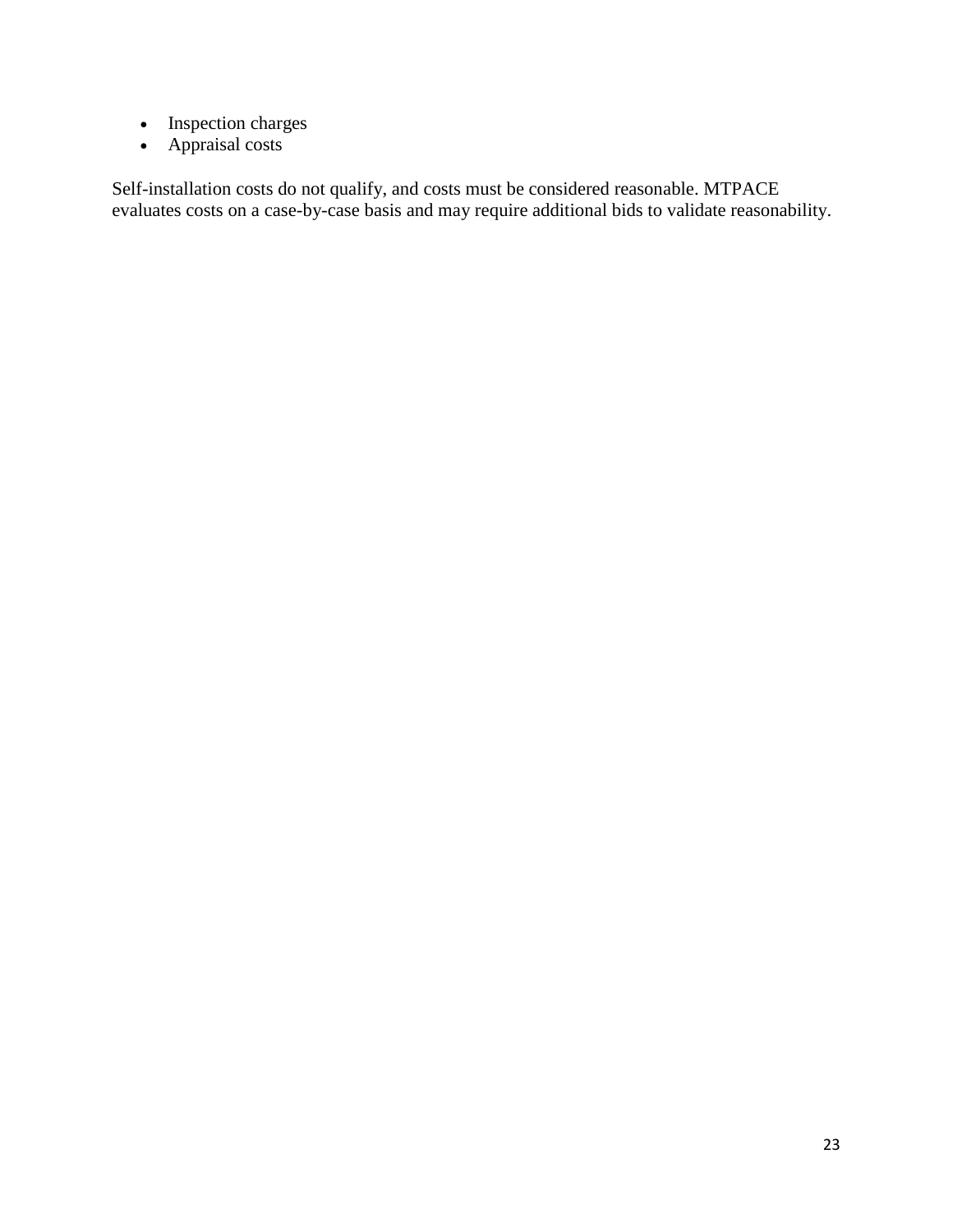# <span id="page-23-0"></span>C-PACE Project Map

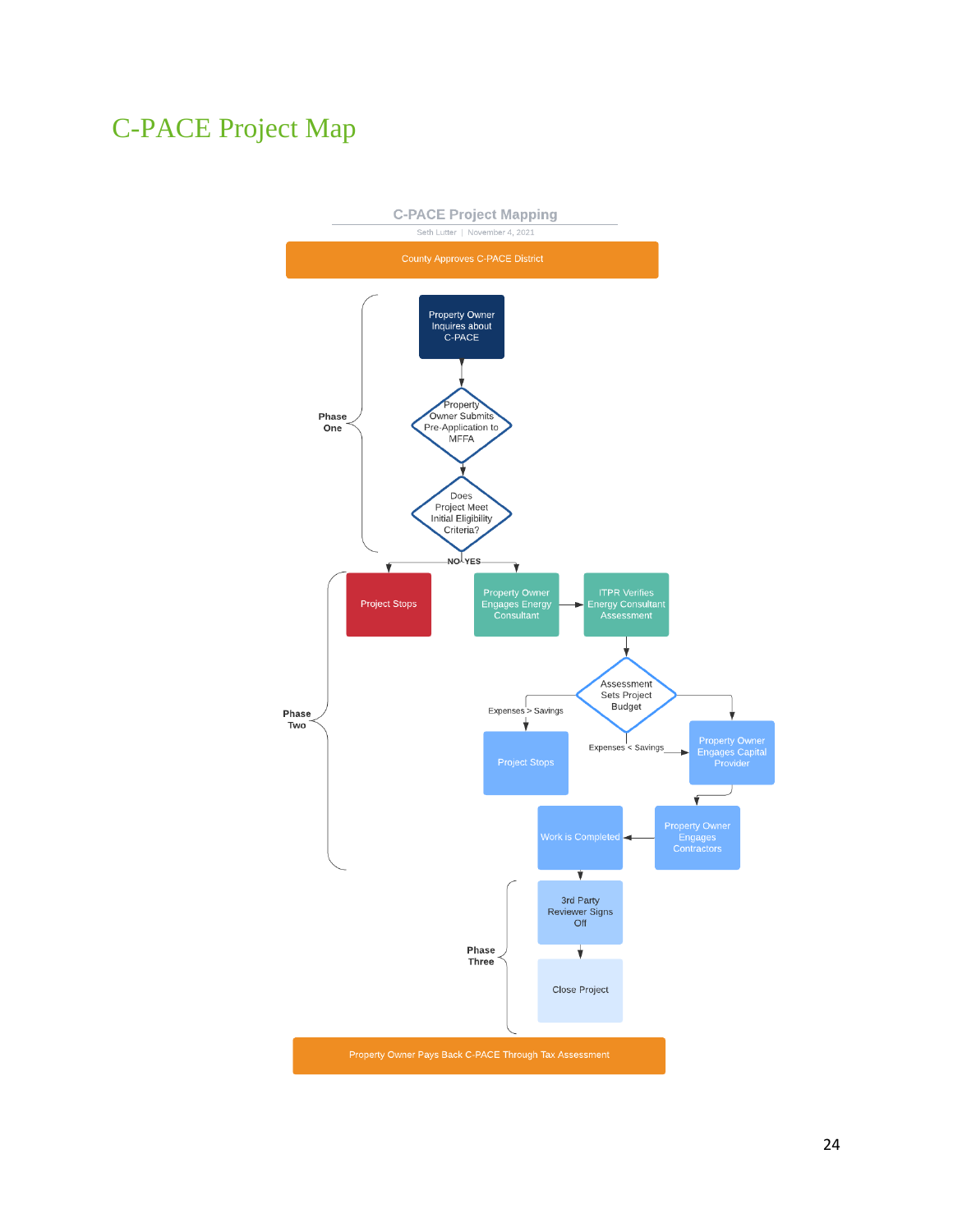# <span id="page-24-0"></span>**Disclosure**

- The Authority does not provide legal advice, and will not mediate any disputes between any participants, including but not limited to, Record Owner, owners of Eligible Properties and their tenants, C-PACE Lenders, Contractors, energy service companies, and utilities.
- The Authority does not provide any accounting advice regarding how a Record Owner should treat the C-PACE Financing in their books and records.
- The Authority has the right to review all projects for eligibility and may approve C-PACE Projects for C-PACE Financing according to the standards and criteria set forth in this Program Guidelines.
- MTPACE retains ultimate discretion whether to approve a C-PACE Financing and enter into a C-PACE Special Charge and Financing Agreement to, among other things, levy a C-PACE Special Charge against an Eligible Property.
- In addition to other designated and implied responsibilities in the C-PACE Program, Record Owners are responsible for reviewing the terms, conditions, and obligations implied by the Financing Agreement, as well as the terms of any supplemental agreements with the C-PACE Lender and all agreements with participating Contractors, independent reviewers, and any other parties to the project.
- The C-PACE Program Administrator:
	- o Does not endorse any particular C-PACE Lender, installation contractor, engineering firm, manufacturer, product, or system design by this offering.
	- $\circ$  Are not responsible for any tax liability imposed on the recipient as a result of the payment.
	- o MAKE NO REPRESENTATION OR WARRANTY, AND ASSUME NO LIABILITY WITH RESPECT TO THE QUALITY, SAFETY, PERFORMANCE, OR OTHER ASPECT OF ANY DESIGN, CONSULTING, PRODUCT, SYSTEM, EQUIPMENT, OR APPLIANCE INSTALLED OR RECEIVED AND EXPRESSLY DISCLAIM ANY SUCH REPRESENTATIONS, WARRANTIES, AND LIABILITY, INCLUDING, BUT NOT LIMITED TO, ANY IMPLIED WARRANTIES OF MERCHANTABILITY OR FITNESS FOR A PARTICULAR PURPOSE. Please contact your Contractor for detailed manufacturer equipment warranties.
	- o Does not guarantee that installation and operation of energy efficient equipment will result in reduced usage or in cost savings to a Record Owner or any occupants of an Eligible Property.
	- o Is not responsible for the proper disposal/recycling of any waste generated as a result of this project.
	- o Is not liable for any damages, including any incidental or consequential damages, arising out of the operation or malfunction of the products, equipment, or appliances, or the installation thereof related to a C-PACE Project.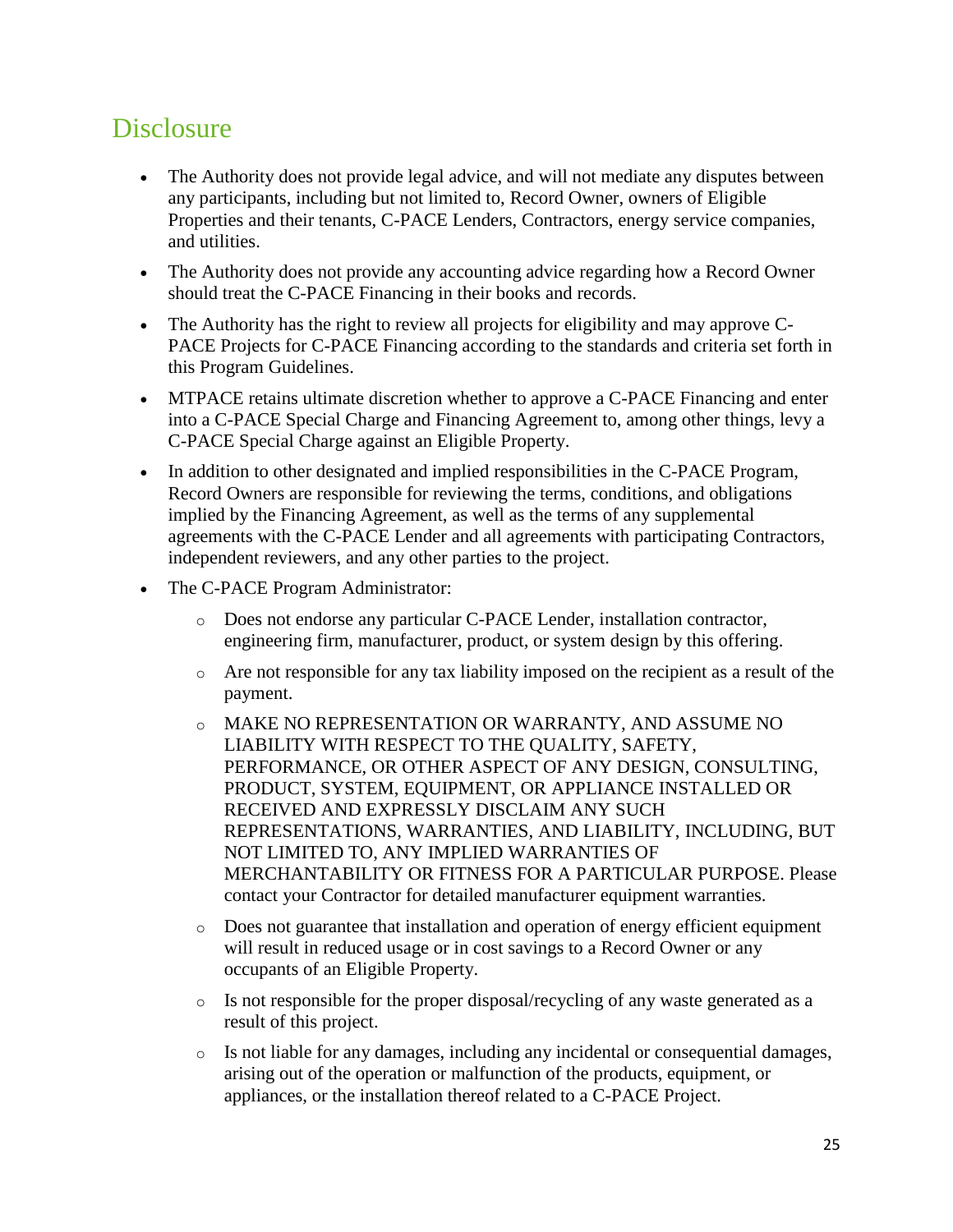- o Unless notified in writing, the Authority reserves the right to publicize participation in the program.
- o Upon reasonable notice period, the Authority may schedule a site visit to verify that qualified products, systems, equipment, or appliances were installed.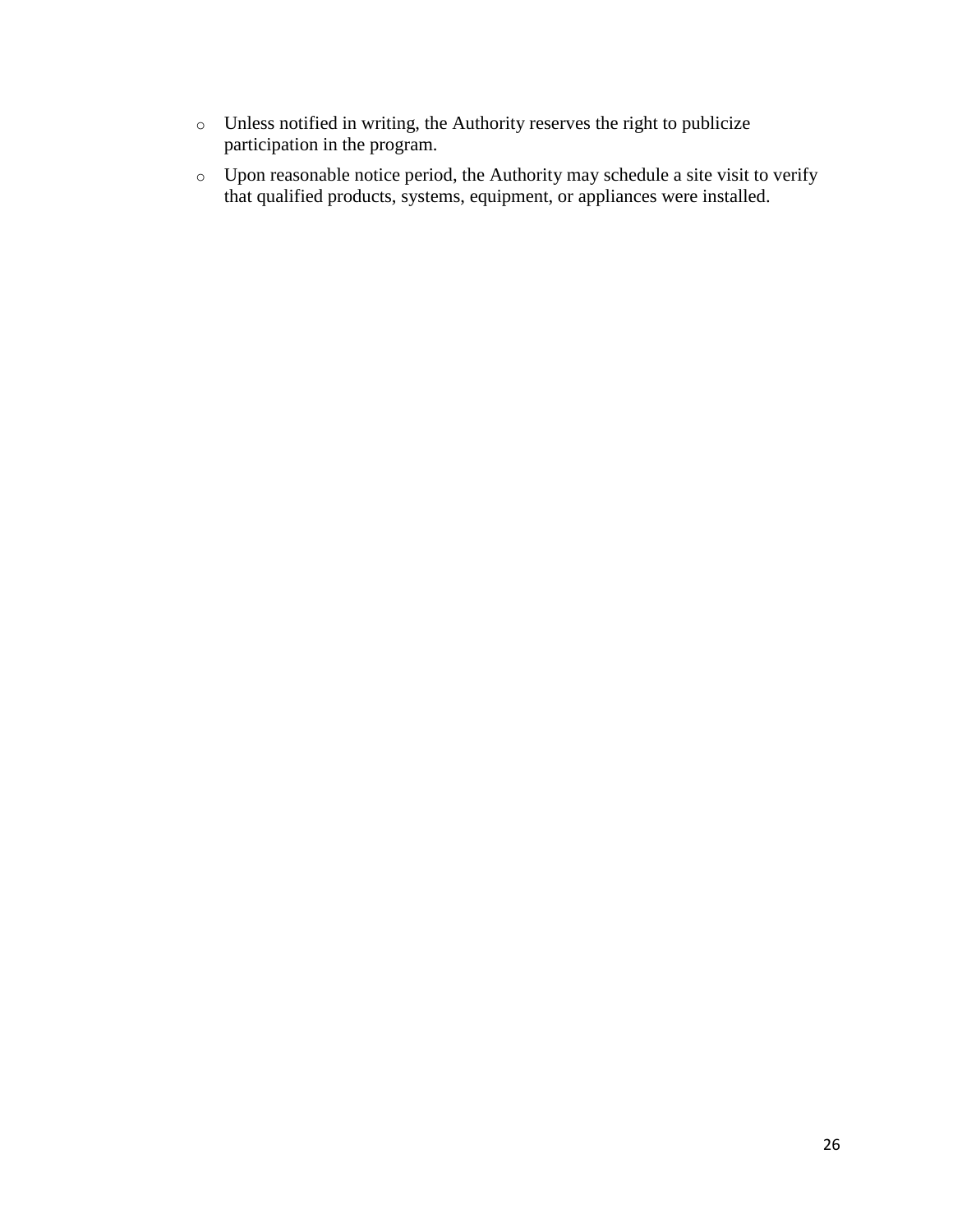# <span id="page-26-0"></span>Appendix A: Eligible C-PACE Improvements and Typical Simple Payback Range

#### Common Eligible Energy Conservation Measures

The following list of predominant, long-standing, proven energy efficiency technologies is intended as a reference list for C-PACE Montana Record Owners and can change at any time. If not included on this list, Authority will review proposed ECM(s) and accept them on a case-bycase basis.

- o High efficiency lighting
- o Heating ventilation air conditioning (HVAC) upgrades
- o New automated building and HVAC controls
- o Variable speed drives (VSDs) on motors fans and pumps
- o High efficiency chillers
- o High efficiency boilers and furnaces
- o High efficiency hot water heating systems
- o Combustion and burner upgrades
- o Fuel switching
- o Water conservation measures
- o Heat recovery and steam traps
- o Building enclosure/envelope improvements
- o Building automation (energy management) systems
- o Renewable energy systems
- o Electric vehicle charging stations
- o Voltage optimization devices that reduce energy consumption by an end user
- The following end-use savings technologies are generally more applicable to industrial facilities:
- o New automated process controls
- o Heat recovery from process air and water
- o Cogeneration used for peak shaving
- o Process equipment upgrades
- o Process changes

Shown below are key aspects of some of the most commonly applied technologies listed above, with their typical simple payback range. These payback ranges are only provided for informational purposes and should not be construed as a guarantee of performance or requirement for MTPACE funding eligibility.

#### **Lighting (typical two- to three-year simple payback)**

- o Daylight controls and natural daylighting designed to reduce energy and improve visual comfort.
- o Upgrades for existing fluorescent fixtures including electronic ballasts, T8 lamps, and reflectors including the installment of LED bulbs and fixtures.
- o Meeting rooms and other intermittently occupied spaces can garner significant energy savings with the use of timers and occupancy sensors.
- o Smaller impact opportunities including security lighting, stairwell lighting, exterior nighttime security lighting and exit signs.

#### **Refrigeration (typical 3 to 5 year simple payback)**

o Install improvements to refrigerated cases and walk-in coolers to improve efficiency and decrease waste.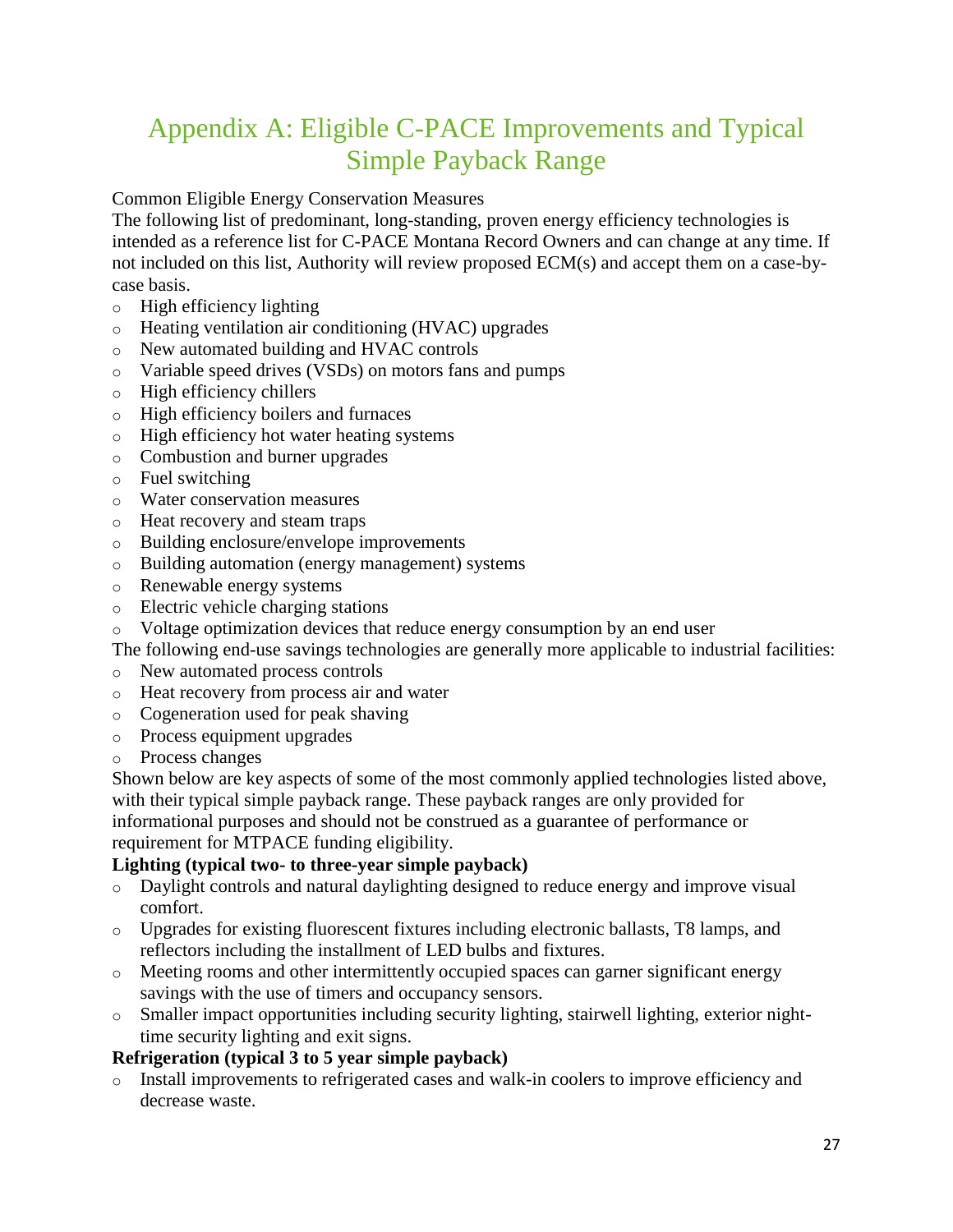- Additional insulation, anti-sweat heater controls, auto-closers for cooler/freezer doors, case-lighting controls, improved defrost controls, suction line insulation, etc.
- o Thermal Storage Systems (for load shifting).
- o Compressors (VFD and controls, heat recovery, mechanical sub-cooling, evaporative condensers, etc.)

#### **Motors (typical 3 to 5 year simple payback)**

- o High efficiency electric motor replacements usually pay back when a motor is running for long periods at high load, or at the end of motor life.
- $\circ$  The cost premium over standard motors normally can be recovered in less than 2 years
- o Motor sizing to the actual load profile to improve efficiency and control electrical power factor.

#### **Variable Speed Drives (typical 3 to 5 year simple payback)**

- Applied to motors, pumps and fans
- o Matches motor use to variable operating load
- o Can save up to 40 percent in power consumption
- o Can be packaged with controls
- o Extends motor life.

#### **HVAC (typical 2 to 8 year simple payback)**

- o New packaged units can increase efficiency and indoor comfort
- o Proper sizing of HVAC equipment is a major opportunity, since full-load operation is more efficient than part load operation - consider fan capacity reduction or staging of 2 smaller units rather than partial loading of one large unit
- o Install VSDs on HVAC motors
- o Balance air and water supply systems to remove trouble spots demanding inefficient system operation
	- **Improve maintenance**
	- Eliminate simultaneous heating and cooling
	- Install economizers and direct digital controls
- o Variable air volume conversions versus constant air flow
- o Ventilation reduction
- o Unoccupied shutdown or temperature setback/setup (controls).

#### **Chillers (typical 5 to 10 year simple payback)**

- o New chiller models can be up to 30-40 percent more efficient than existing equipment.
- $\circ$  Upgrade lead chiller(s) (base load) to high efficiency
- o Manage chiller and condenser settings to minimize compressor energy
- o Optimize pumping energy for distribution of chilled water
- o Optimize HVAC operation to:
	- **Improve temperature/humidity control**
	- Eliminate unnecessary cooling loads
- o CFC reclamation program/inventory chiller replacement may achieve both CFC management and energy efficiency objectives.

#### **Boilers (typical 3 to 5 year simple payback)**

- o Replace steam with hot water boilers for hot water heating loads
- o Improve maintenance
- o Optimize operation/staging in multiple boiler plants
- o Optimize boiler controls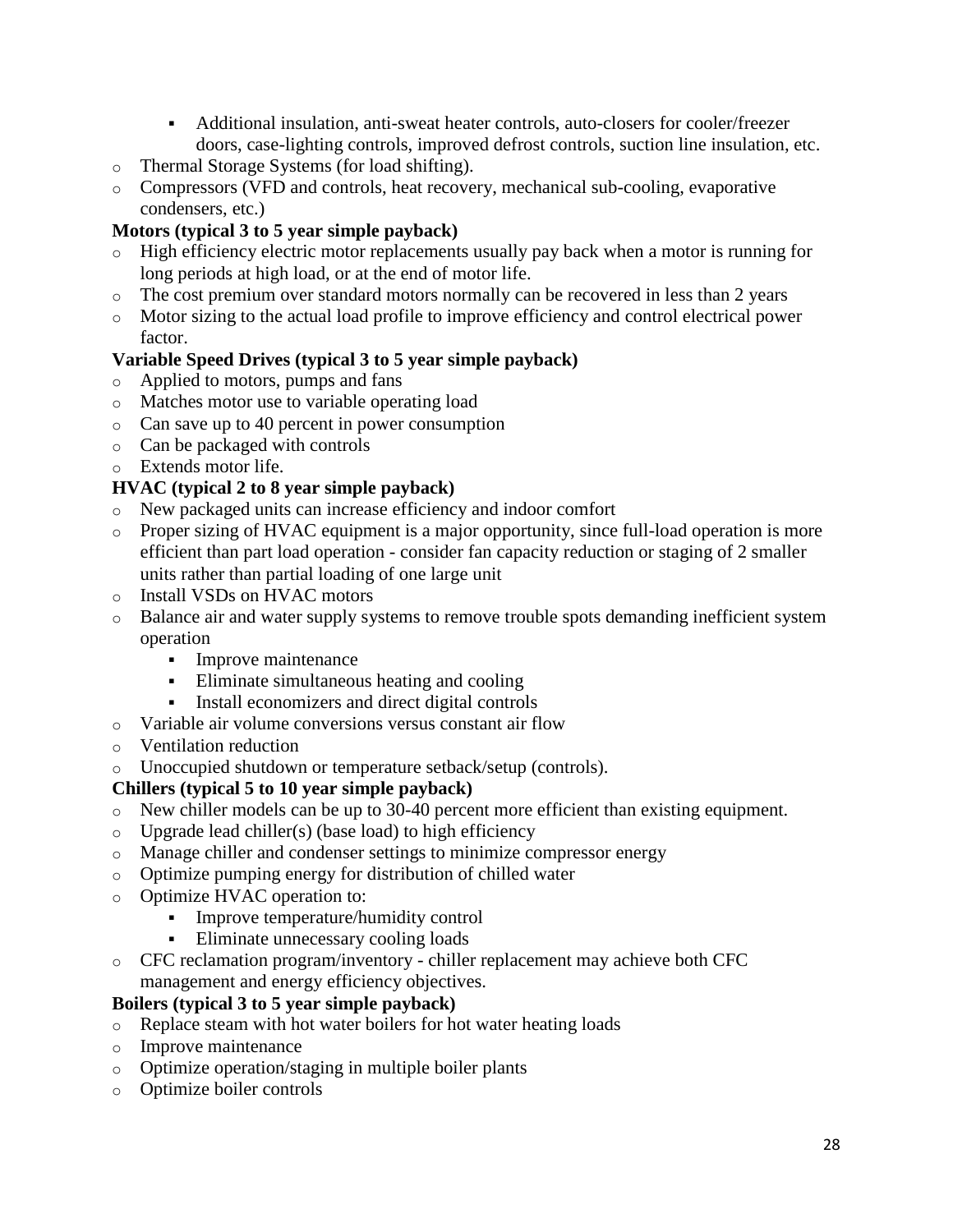- o Tune or replace burners
- o Add small "pony" boilers for low loads:
	- Reduced fuel consumption/energy costs
	- Reduced emissions
	- Reduced maintenance costs
	- **Higher reliability.**

#### **Heat Recovery (typical 2 to 4 year simple payback)**

- o Heat recovery devices to capture waste heat from water, process heat and exhaust air to reuse it for preheating: of building intake air
	- Boiler combustion air
	- **Boiler feed-water**
	- Inlet water for domestic hot water.

#### **New Automated Building and HVAC Controls (typical 3 to 5 year simple payback):**

- o Old controls may still be pneumatic systems based on compressed air new electronic controls are more precise and reliable, with greater capabilities.
- o Can automate lighting, chiller, boiler and HVAC operation:
	- Load shedding
	- Optimal start/stop/warm up
	- Ventilation control and heat recovery ventilation (HRV)
- o Whole-building energy management systems may come with other advanced control technologies:
	- Security, fire and life safety
	- Alarm monitoring and report generation
	- Preventive maintenance scheduling
- o Remote monitoring/metering capabilities may be attractive.

#### **Building Shell and Fenestration (typical 3 to 10 year simple payback)**

- o Roof insulation, combined with reflective roof coatings in warm climates, reduces energy consumption
- o Review building pressurization for proper ventilation: o
	- Balance exhaust and intake air quantities
	- Add weather-stripping on doors and windows
	- Seal cracks and unnecessary openings
- o Window films to reduce solar heat gain and/or heat loss
- o Replace windows with more energy efficient glazing.

#### **Water Conservation Improvements (typical 3 to 5 year simple payback)**

- o Domestic water use can be impacted greatly by the replacement of toilets, urinals, and other bathroom fixtures.
- o Commercial kitchens can save water through the replacement of pre-rinse valves, dishwashers, and icemakers.
- o Laundry equipment in commercial properties and Laundromats can benefit greatly with upgraded equipment.
- o HVAC systems can reduce water consumption through the installation of cooling towers, condensers, and steam boilers.
- $\circ$  Industrial water consumption from car washes, film and x-ray processing, and high-tech manufacturing can be reduced through the installation of equipment involved in each specific process/facility.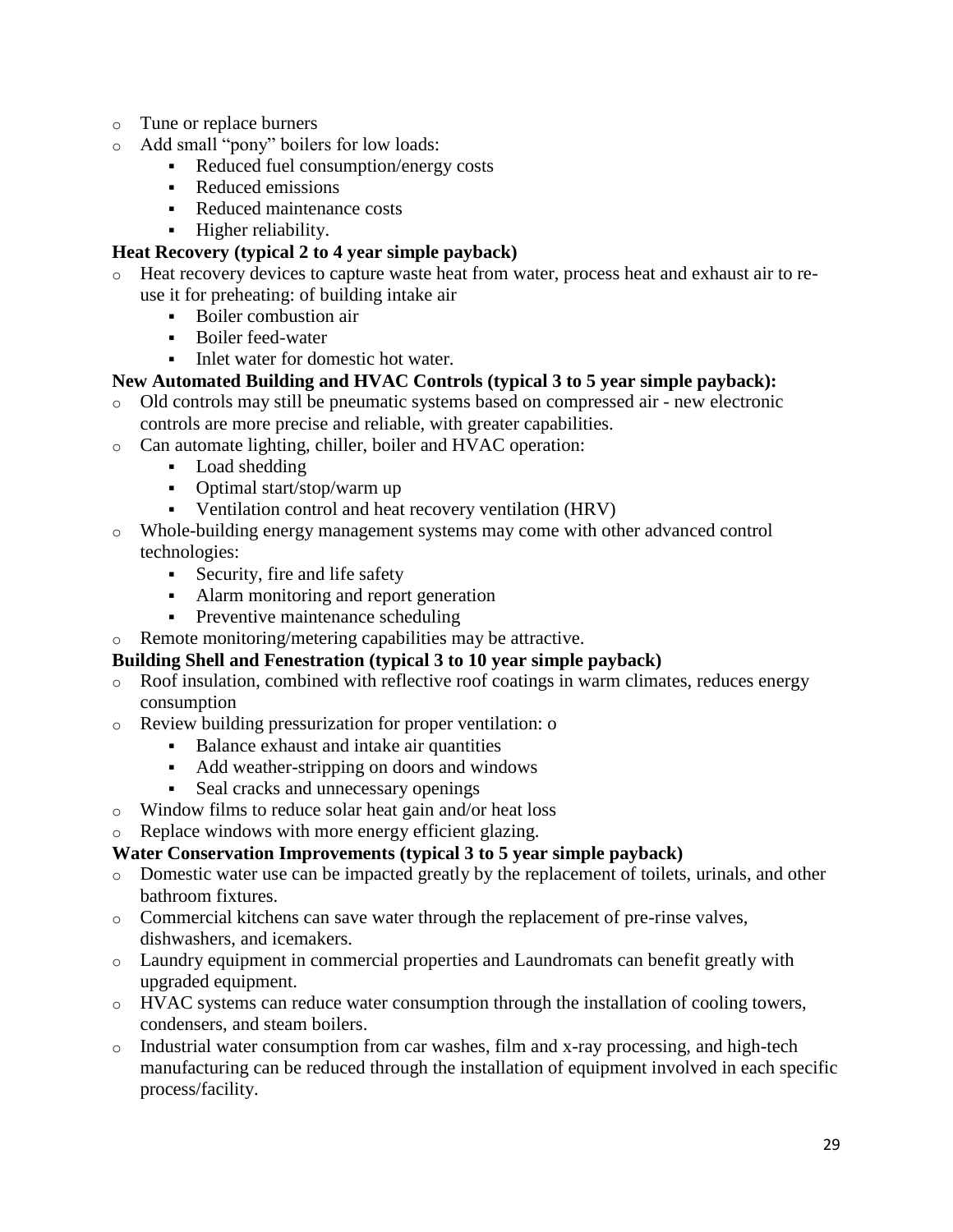#### **Renewable Clean Energy Improvements (typical 3 to 15 year simple payback)**

- o Solar photovoltaic power
- o Solar thermal
- o Wind Power
- o Geothermal energy
- o Fuel Cell
- o Methane Gas from landfills
- o Low emission advanced renewable energy conversion technologies
- o Internal Combustion Engine (ICE) using renewable fuel
- o Projects that seek to deploy electric, electric hybrid, natural gas or alternative fuel vehicles and associated infrastructure and any related storage, distribution, manufacturing technologies or facilities
- Sustainable Biomass Facility

#### **Electric Vehicle Charging Stations (Simple payback period may vary widely)**

- o Transitioning from gasoline and diesel powered vehicles frequently reduces total transportation-related energy consumption, as measured by total BTUs consumed.
- o Electric vehicles have lower cost for operation, maintenance, and fuel than gasoline or diesel powered equivalents.

#### **Ineligible Measures**

The following items will not be considered as efficiency measures under the MTPACE program:

- o Compact fluorescent, screw-in lamps
- o Plug load devices
- o Measures that are not permanently installed and can be easily removed
- o Measures that save energy solely due to operational or behavioral changes
- o Power correction, power conditioning
- o Any measure that does not result in energy savings, water saving, or renewable energy production.
- o Any measure that cannot be explained in terms of industry-standard engineering or scientific principles
- o Vending machine controllers
- o Refrigerant charge (AC/Split Systems/Heat Pumps)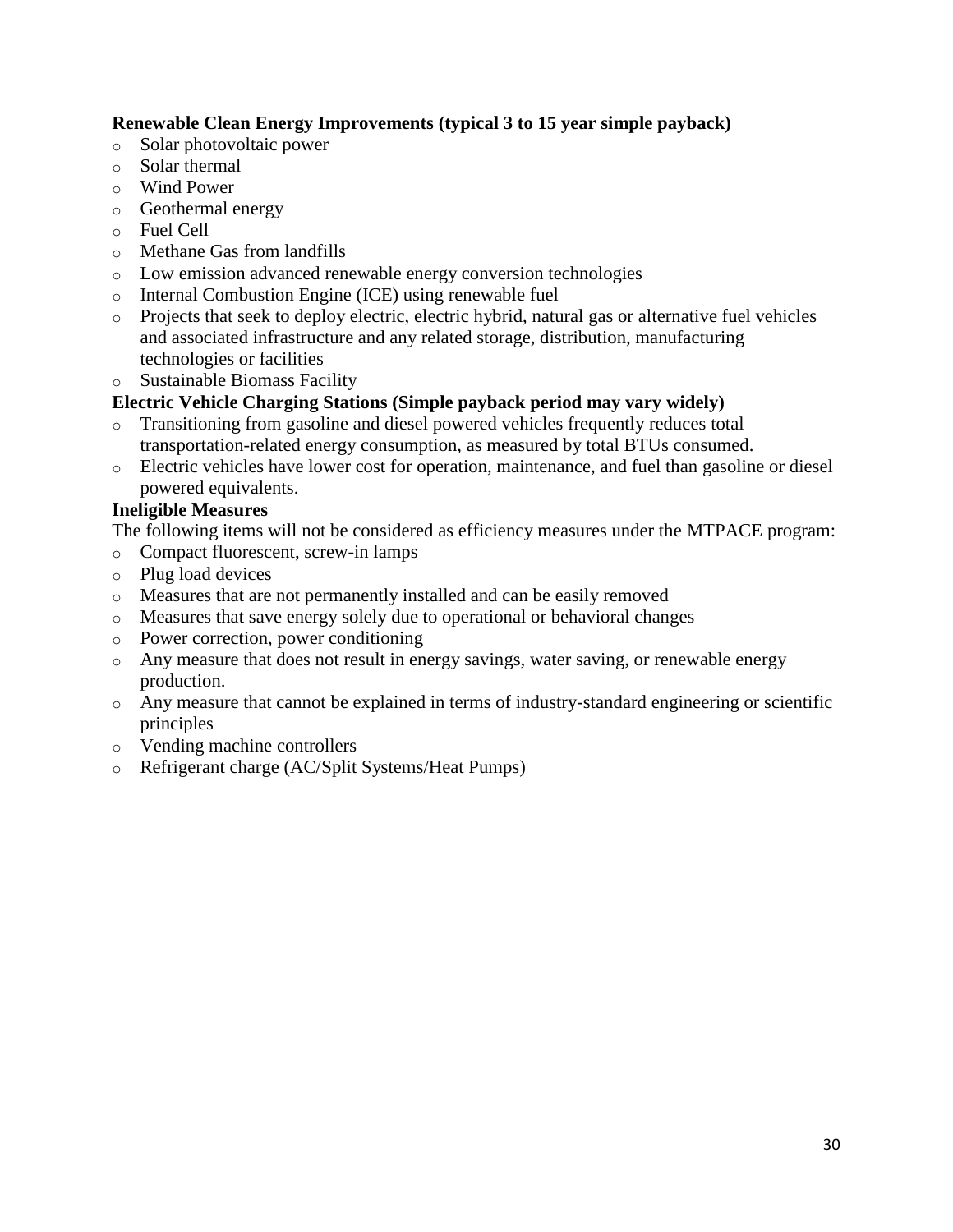# <span id="page-30-0"></span>Appendix B: ASHRAE Audit and Engineering Commissioning and Verification Descriptions

#### **ASHRAE Level I**

An ASHRAE Level I energy audit consists of 1) a walk-through analysis to assess a building's energy cost, 2) a utility bill analysis to assess its efficiency (using ASTM BEPA Methodology or ASHRAE Preliminary Energy-Use Analysis (PEA) to establish the building's baseline energy use), and 3) conducting a brief on-site survey of the building. The walk- through may be targeted at a specific building component that is intended to be replaced or upgraded or added (such as in the case of installing a solar energy system) or may include checking all major energy-using systems. Operational metrics of building equipment are typically limited to data collection of nameplates, but may be more detailed if that data are readily available. Level I energy analysis should at the minimum identify ECMs and the associated potential energy savings, the estimated cost of the ECMs, and specify where further consideration and more rigorous investigation is warranted.

#### **ASHRAE Level II**

An ASHRAE Level II energy audit is a more detailed investigation and includes a more comprehensive building survey and energy analysis than a Level I audit. It also includes more detailed financial analysis. In addition to nameplate data collection, empirical data may also be acquired through various field measurements using handheld devices. The Level II audit should at the minimum identify and provide the investment and cost savings analysis of all recommended ECMs that meet the owner's constraints and economic criteria, along with a discussion of any changes to operation and maintenance procedures. Detailed financial analysis includes ROI, IRR, NPV and payback period determination reflecting C-PACE Financing. Sufficient detail on projected energy savings is provided to justify project implementation.

#### **ASHRAE Level III**

The ASHRAE Level III energy audit (often referred to as an "investment grade audit") is generally applicable to projects that are very capital intensive and demand more detailed field data gathering as well as more rigorous engineering analysis. The Level III energy audit provides even more comprehensive project investment and cost savings calculations to bring a higher level of confidence that may be required for major capital investment decisions. Data collection may involve field measurements acquired through data loggers and/or an existing energy management system.

Engineering Commissioning and Verification Requirements

Engineering Commissioning and Verification of the ECMs' remodeled/installed in the subject C-PACE Project is to be performed by a qualified Engineer (engineering commissioning provider). The engineering commissioning provider is required to review the design, installation and performance of the remodeled/new building systems and compare to the energy assessment or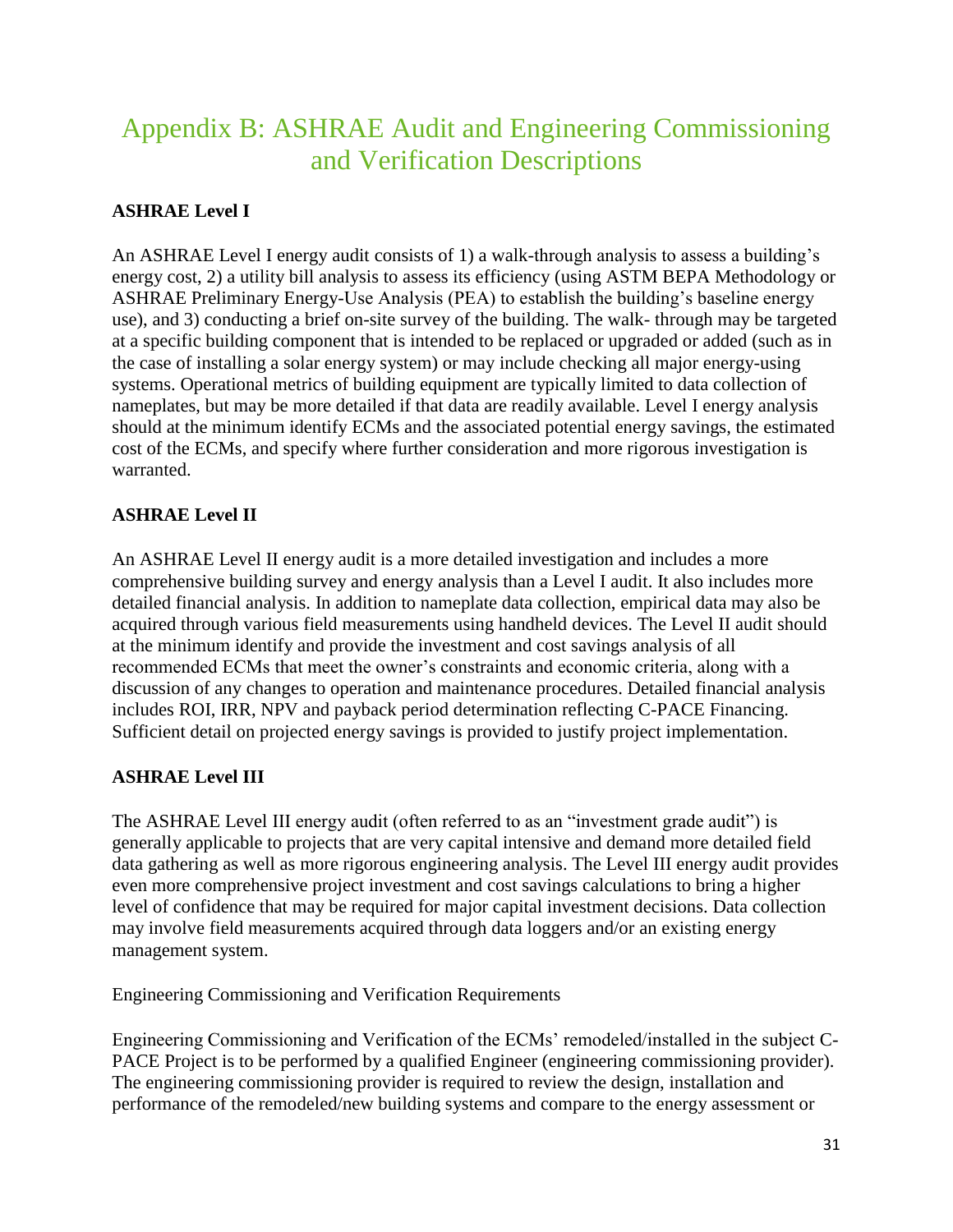study or model (Energy Assessment and/or Renewable Energy Feasibility Study) according to an industry accepted Commissioning guideline or Commissioning scope of work approved by the Authority. The final commissioned systems should be configured as modeled in the Energy Assessment and/or Renewable Energy Feasibility Study for the remodeled/new systems that are included in the scope of the subject C-PACE Project. The remodeled/new systems are to be reviewed and tested for proper function per specified design criteria and sequences. All deficiencies are to be communicated to the Record Owner and shall be resolved.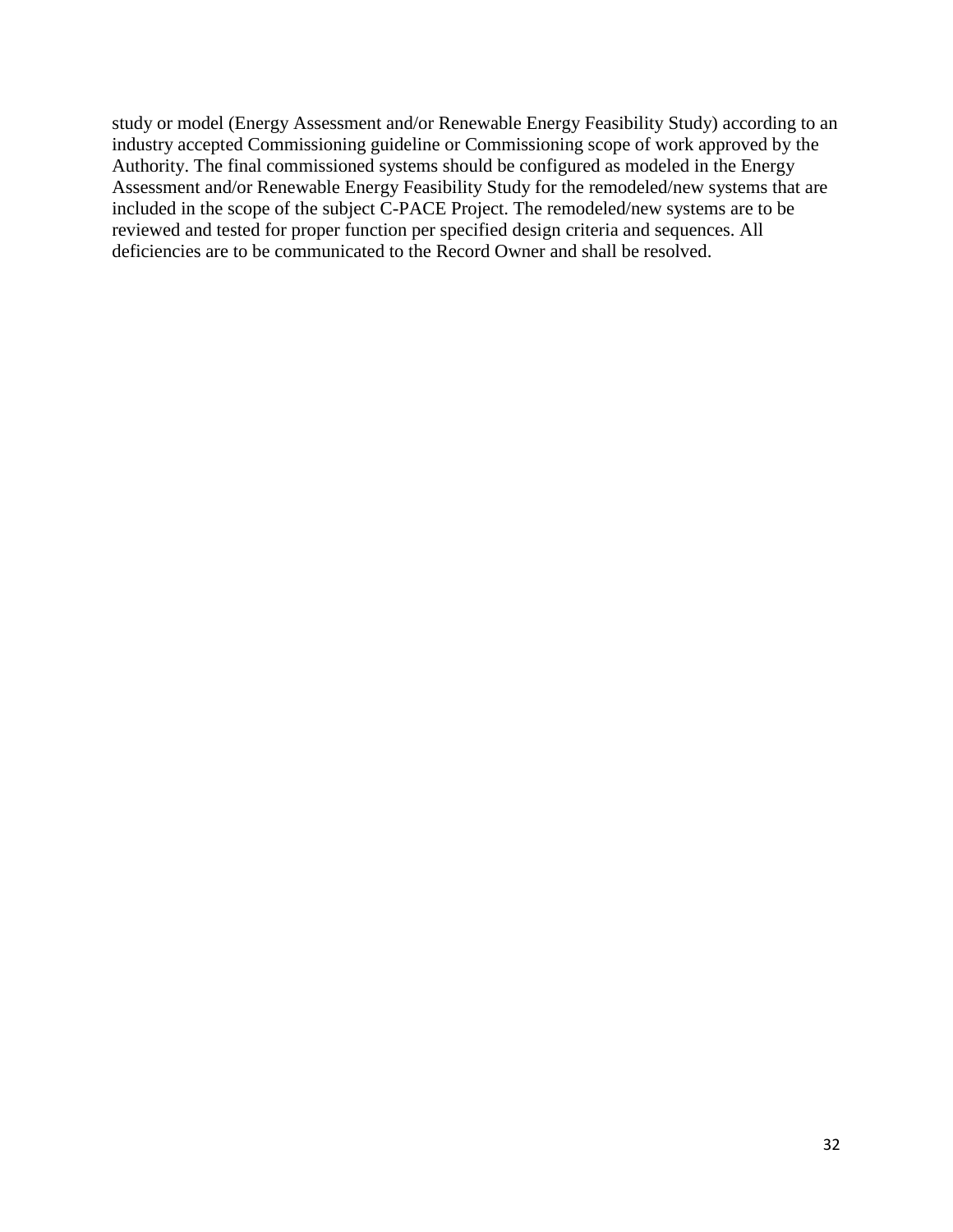# Appendix C: Application

### **MTPACE PROJECT APPLICATION**

<span id="page-32-0"></span>

| SECTION 1. APPLICANT INFORMATION                                                     |        |  |  |  |
|--------------------------------------------------------------------------------------|--------|--|--|--|
| <b>Applicant Primary Contact</b> - Person to whom all communication will be directed |        |  |  |  |
| Name:                                                                                | Title: |  |  |  |
| Email:                                                                               | Phone: |  |  |  |
| Organization:                                                                        |        |  |  |  |
| <b>Mailing Street Address:</b>                                                       |        |  |  |  |
| Zip Code:<br>City<br>State:                                                          |        |  |  |  |
| Relationship of Primary Contact to Property:                                         |        |  |  |  |

| <b>Property Legal Owner Name(s)</b> - As they appear on property title |                     |  |  |
|------------------------------------------------------------------------|---------------------|--|--|
| Owner 1 Name:                                                          | Organization/Title: |  |  |
|                                                                        |                     |  |  |
| Owner 2 Name:                                                          | Organization/Title: |  |  |
|                                                                        |                     |  |  |
| Owner 3 Name:                                                          | Organization/Title: |  |  |
|                                                                        |                     |  |  |

| Record Owner Type - Check one                                     |                       |                  |  |
|-------------------------------------------------------------------|-----------------------|------------------|--|
| $\Box$ Corporation                                                | $\Box$ LLC            | $\Box$ 501(c)(3) |  |
| Trust<br>$\Box$                                                   | Partnership<br>$\Box$ | Other<br>П.      |  |
| $\Box$ Individual(s)/Joint Tenants/Common Property (not in trust) |                       |                  |  |
| IRS Tax ID Number:                                                | <b>Business Name:</b> |                  |  |
| Legal Business Name (if different)                                |                       |                  |  |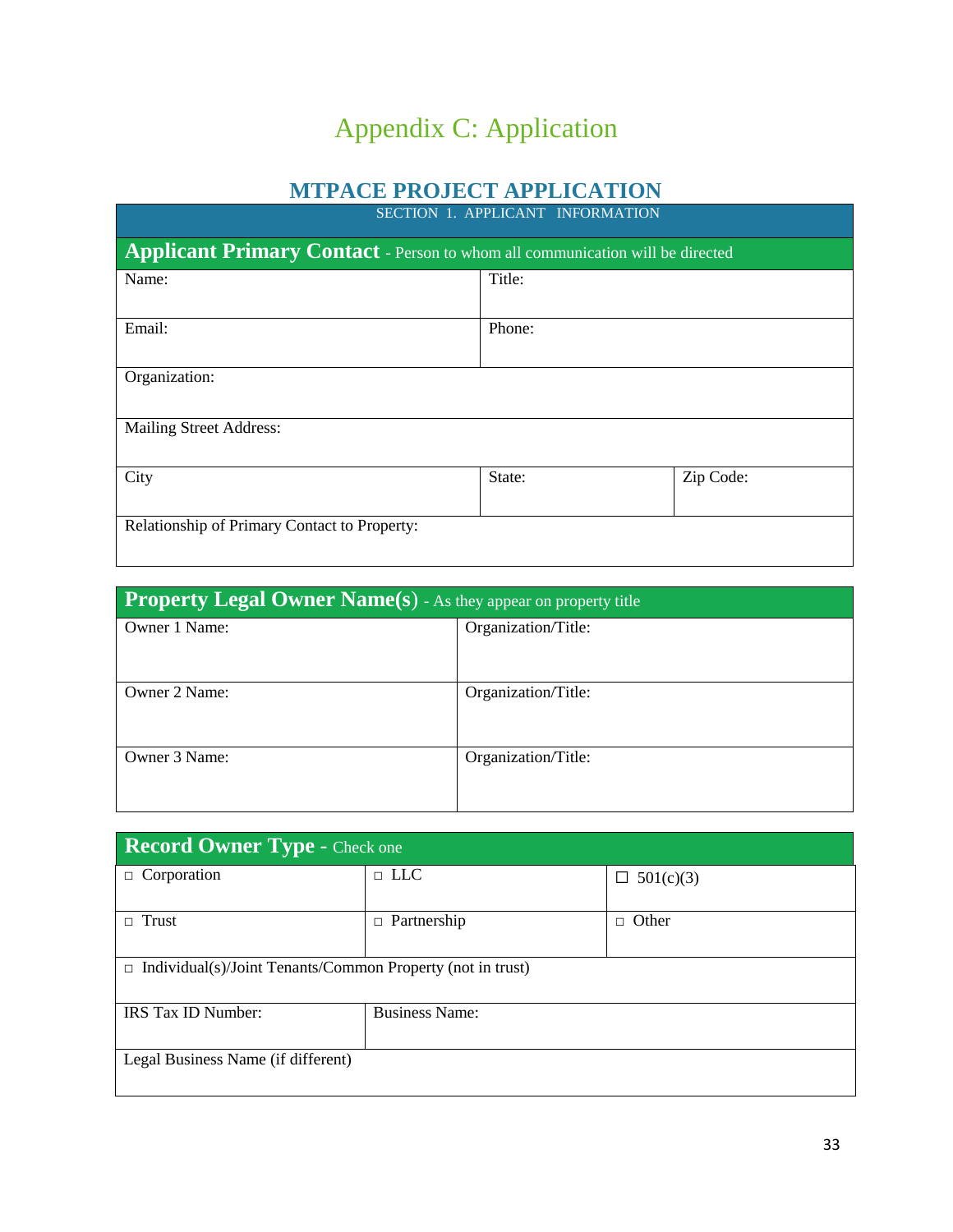| <b>SECTION 2. PROPERTY INFORMATION</b>                  |        |           |  |
|---------------------------------------------------------|--------|-----------|--|
| <b>Property Physical Address</b>                        |        |           |  |
| <b>Street Address:</b>                                  |        | County:   |  |
| City                                                    | State: | Zip Code: |  |
| Property Tax Assessor-Collector ID or Reference Number: |        |           |  |

| Property Type - Check one |                               |                   |  |  |  |
|---------------------------|-------------------------------|-------------------|--|--|--|
| $\Box$ Commercial         | $\Box$ Multifamily (>3 units) | $\Box$ Industrial |  |  |  |
| $\Box$ Other              |                               |                   |  |  |  |
|                           |                               |                   |  |  |  |
| Legal Description:        |                               |                   |  |  |  |
|                           |                               |                   |  |  |  |
|                           |                               |                   |  |  |  |
|                           |                               |                   |  |  |  |

| <b>Property Characteristics</b>                                |            |              |
|----------------------------------------------------------------|------------|--------------|
| Is there currently a mortgage on the property?                 | $\Box$ Yes | $\square$ No |
| If there is a mortgage, who currently holds it?                |            |              |
| What is the outstanding principal on the mortgage?             | \$         |              |
| What is the anticipated life of the proposed improvements?     |            |              |
| <b>SECTION 3. OWNER INFORMATION</b>                            |            |              |
| <b>Please Confirm the Following:</b>                           |            |              |
| Owner is not subject to any outstanding, unsatisfied judgment: |            |              |
| Owner is current with all taxes and assessments on property:   |            |              |
| Owner is current on all debts secured by the property:         |            |              |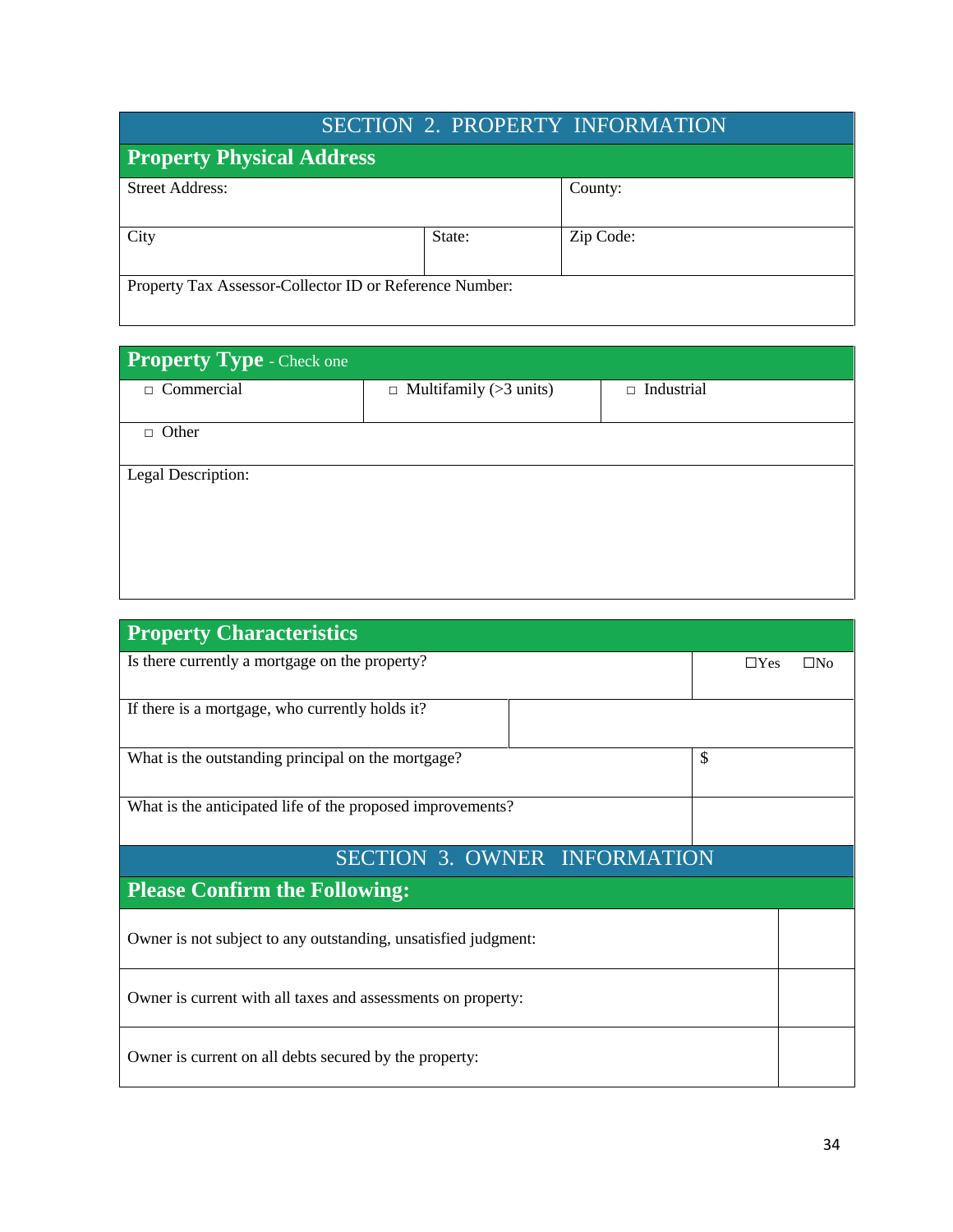| Owner has clear title to the property with no encumbrances:                 |  |
|-----------------------------------------------------------------------------|--|
| Property is not subject to any outstanding tax liens or notices of default: |  |
| The Owner is not delinquent on other C-PACE assessments                     |  |

### **Owner is able and willing to provide:**

Proof of Good Standing Status from the Secretary of State of Montana:

Current Title Report demonstrating property is free of all liens including mechanics liens:

Written consent to PACE lien from property Mortgagee, if applicable:

#### SECTION 4. PROPOSED PROJECT DETAILS

**Project Development Status:**

| Beginning investigation, <i>i.e.</i> unsure of which property improvements to pursue:                                            | $\Box$ Yes<br>$\Box$ No    |
|----------------------------------------------------------------------------------------------------------------------------------|----------------------------|
| Has a very specific set of desired property improvements:                                                                        | $\Box$ Yes<br>$\square$ No |
| Have had an energy audit conducted:                                                                                              | $\Box$ Yes<br>$\square$ No |
| Have identified a contractor to implement the property improvements:                                                             | $\Box$ Yes<br>$\square$ No |
| Have developed a detailed scope of work for the project:                                                                         | $\Box$ Yes<br>$\square$ No |
| Have identified what rebates or incentives are applicable to project:                                                            | $\Box$ Yes<br>$\square$ No |
| Have approached existing mortgage holder to inquire about obtaining written acknowledgement<br>for participation in the program: | $\Box$ Yes<br>$\square$ No |
| Have identified which project investor will provide capital for the project:                                                     | $\Box$ Yes<br>$\Box$ No    |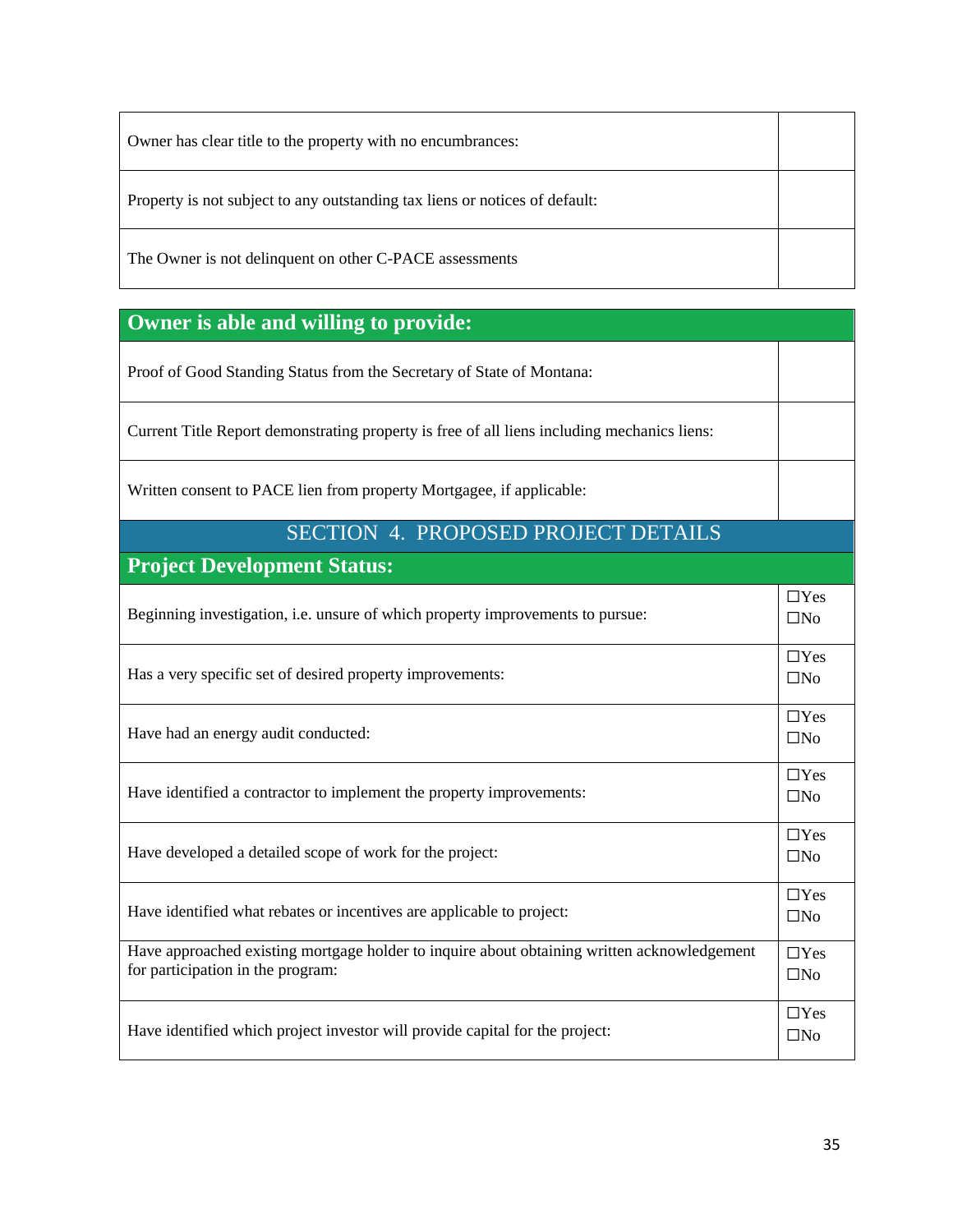### **Property Utility Information**

What is the name of property's electric provider?

What is the name of property's water provider?

What is the name of property's natural gas provider?

Most recent year's total utility cost?

| <b>SECTION 5. PROJECT FINANCIAL SUMMARY</b>       |    |  |  |
|---------------------------------------------------|----|--|--|
| <b>Total Project Cost</b>                         |    |  |  |
| <b>Total Estimate Project Costs</b>               | S  |  |  |
| Less: Preliminary Estimate of Rebates/Incentives: | \$ |  |  |
| Less: Record Owner Contribution:                  | \$ |  |  |
| <b>Total Estimated PACE Financing Amount:</b>     | \$ |  |  |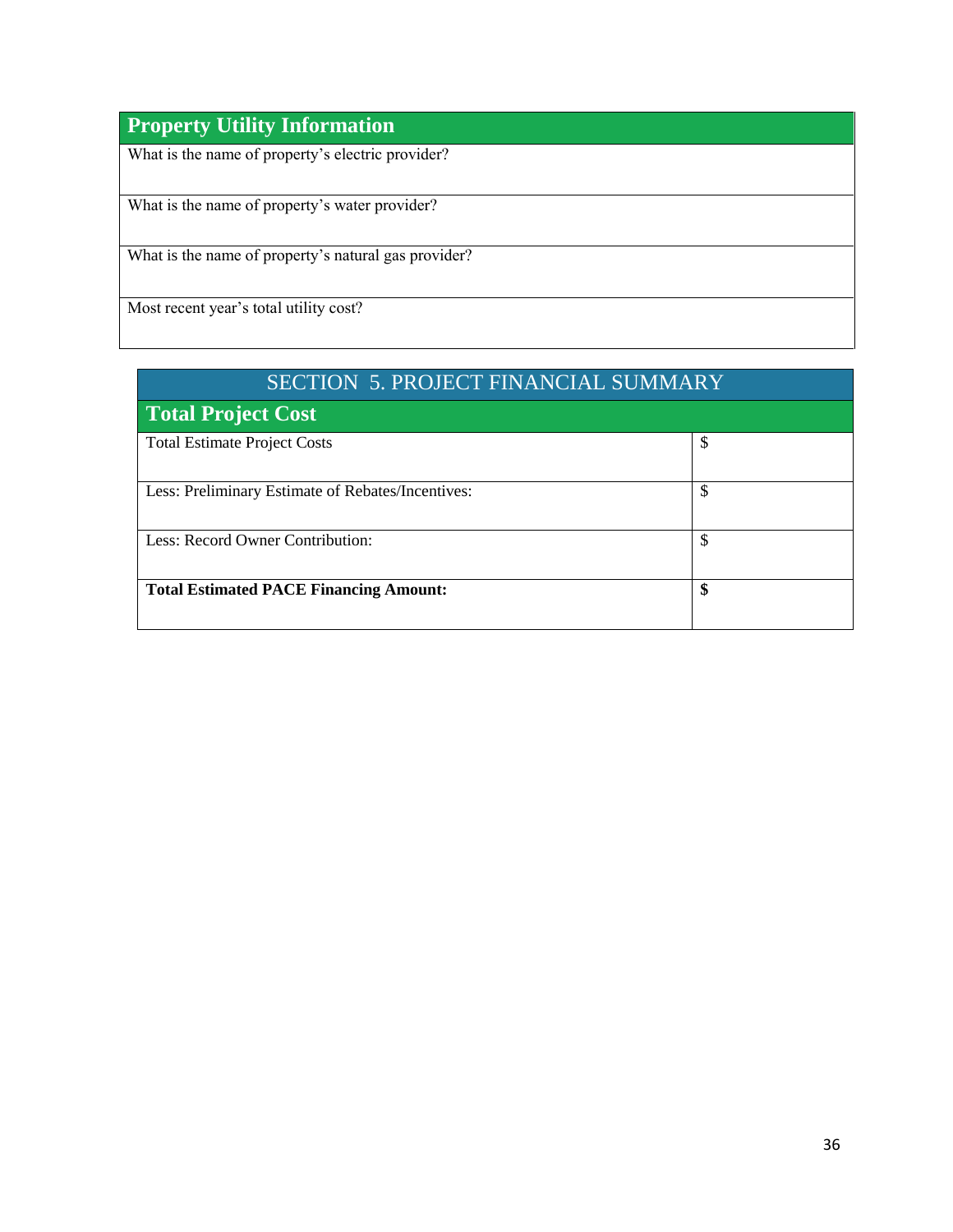## <span id="page-36-0"></span>Appendix D: Form Contract between Local Government and Record Owner

THIS COMMERCIAL PROPERTY ASSESSED CAPITAL ENHANCEMENT ("PACE") OWNER CONTRACT ("Owner Contract") is made as of the day of \_\_\_\_\_\_\_\_, \_\_\_\_\_\_\_, by and between \_\_\_\_\_\_\_\_\_\_\_\_\_\_\_\_\_\_\_, Montana ("Local Government"), and \_\_\_\_\_\_\_\_\_\_\_\_\_\_\_\_\_\_\_\_\_\_\_\_\_\_\_ ("Property Owner").

#### **RECITALS**

- I. The Commercial Property Assessed Capital Enhancement Act of Montana ("PACE Act"), Montana Code Annotated, Title 90, Chapter 13, Part 12, authorizes the governing body of a local government to establish a program and designate a District within the local government's jurisdiction within which an authorized representative of the local government may enter into written contracts with the record owners of commercial or industrial facility, covered multifamily housing accommodation as defined in 49-2- 305(6), MCA, or agricultural property to impose assessments on the property to finance the cost of permanent improvements fixed to the property intended to decrease water or energy consumption or demand.
- II. Local Government has established a program under the PACE Act pursuant to a Resolution No. <u>\_\_\_</u> dated \_\_\_\_\_\_\_\_\_\_\_\_\_\_\_\_\_\_\_, adopted by the \_\_\_\_\_\_\_\_\_\_\_\_\_\_\_\_\_\_\_\_\_\_\_\_\_\_\_ (the "PACE Program"), and has designated Montana Facility Finance Authority ("Authorized Representative") as the representative authorized to provide required notice of the Assessment and enter into the Owner Contract and Lender Contract described herein, and has designated the entire territory within **insert county or municipality** as a District ("District") within which the Authorized Representative and the record owners of such real property may enter into written contracts to impose assessments to repay the financing by owners of qualified improvements on the owner's property pursuant to the PACE Program.
- III. Property Owner is the legal and record owner of the qualified "real property," as defined in Section 90-4-1302(9) of the PACE Act, within the District located at \_\_\_\_\_\_\_\_\_\_\_\_\_\_\_\_\_\_, \_\_\_\_\_\_\_\_\_\_\_, Montana (the "Property").
- IV. Pursuant to Application number \_\_\_\_\_\_\_\_\_\_\_\_\_\_\_, Property Owner has applied to Local Government to participate in the PACE Program by installing "energy conservation measures" or a "renewable energy system" on existing or new buildings, as defined in Section 90-4-1302 of the PACE Act (the "Energy Conservation Project"). The installation or modification of such Energy Conservation Project on the Property will be an Energy Conservation Project which satisfies the requirements of Section 90-4- 1302(5) of the PACE Act (the "Project"). Property Owner has requested that Local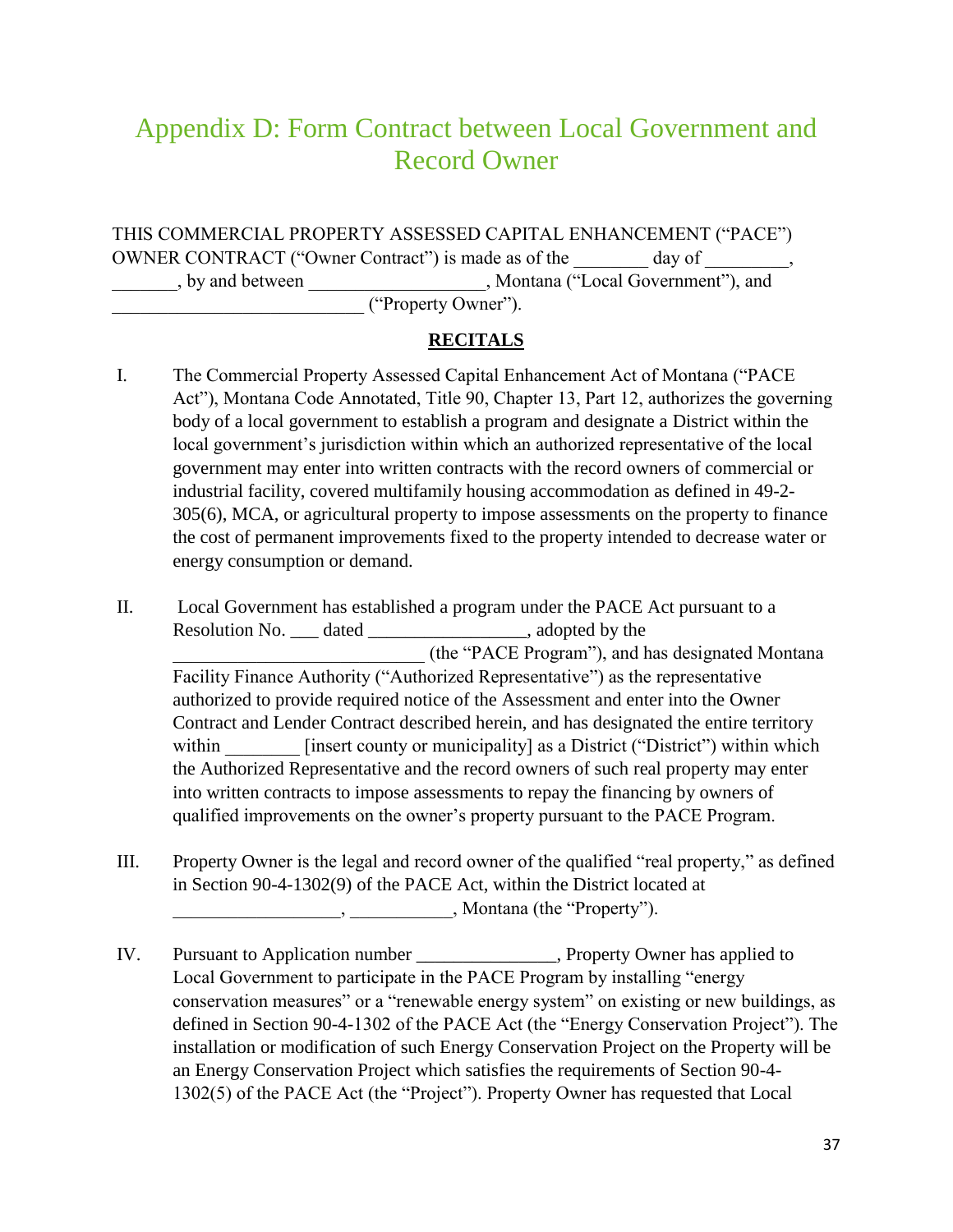Government enter into this Owner Contract pursuant to the PACE Act and the PACE Program and has requested Local Government to impose an assessment (the "Assessment") on the Property as set forth in the Notice Of Contractual Assessment Lien Pursuant To Commercial Property Assessed Capital Enhancement Act of Montana to be filed in the in the office of the Clerk and Recorder of , Montana (the "Notice of Contractual Assessment Lien"), a copy of which is attached hereto as Exhibit A and made a part hereof, to repay the financing of such Energy Conservation Project. The Property, Energy Conservation Project, and Assessment are more fully described in the Notice of Contractual Assessment Lien.

- V. The financing of such Energy Conservation project will be provided to Property Owner by  $("Lender"), a qualified lender selected by Property$ Owner, pursuant to a written contract executed by Lender and Local Government to provide for repayment of the Financing secured by the Assessment under Section 90-4- 1307 of the PACE Act and as by the PACE Program (the "Lender Contract"). The financing will include only those costs and fees for which an assessment may be imposed under the PACE Act. Local Government has agreed to levy and continue the Assessment for the benefit of Lender until such financing is repaid in full and to release the Assessment lien upon notice from Lender of such payment, and to foreclose the lien securing the Assessment for the benefit of Lender upon a default by Property Owner.
- VI. Semi-annual installments of the Assessment shall be collected by the Local Government at the same time and in the same manner as taxes collected under Title 15, Chapter 16, Montana Code Annotated. The Assessment installments will then be remitted by the Local Government to the Authorized Representative. The amounts due to the Authorized Representative identified in Exhibit B to the Lender Agreement shall be retained by the Authorized Representative and the Authorized Representative shall then remit the remaining proceeds of the Assessment installments to the Lender for payment of debt service due on the loan(s) secured by the Assessment.
- VII. As required by Section 90-4-1305(3)(b)(i) of the PACE Act, the written consent of holder(s) of any mortgage liens on the Property to subordinate the mortgage lien to the Assessment lien was obtained at least three months prior to the date of Property Owner's application for this Owner Contract and is attached hereto as Exhibit B and made a part hereof.
- VIII. Local Government has verified that delinquent taxes, special assessments, water or sewer charges, or delinquent assessments on the real property under a commercial propertyassessed capital enhancements program are not due on the Property.
- IX. As required by Section 90-4-1305(4) of the PACE Act, the Authorized Representative has obtained independent verification from the Property Owner that the Property Owner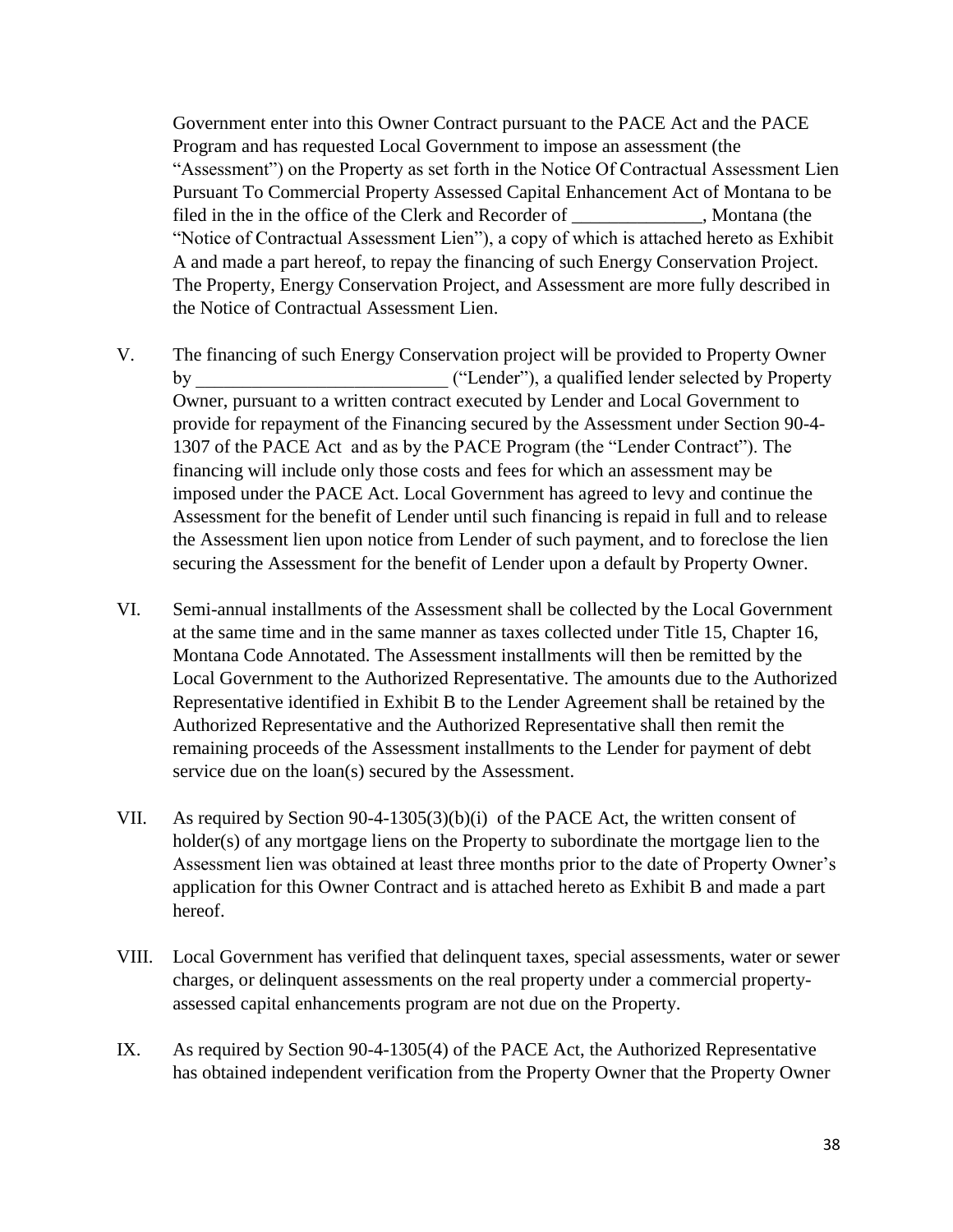understands and accepts the terms of the Owner Contract and has made the verification available to the Local Government.

#### **AGREEMENT**

The parties agree as follows:

Section 1. Levying of Assessment. In consideration for the financing advanced or to be advanced to Property Owner by Lender for the Project under the PACE Program pursuant to the Lender Contract, Property Owner hereby requests and agrees to the levying by Local Government of the Assessment in the amount of \$  $\qquad \qquad$  to be collected with taxes by semi-annual payments of \$\_\_\_\_\_ as set forth in the Notice of Contractual Assessment Lien, including all interest, fees, penalties, costs, and other sums due under and/or authorized by the PACE Act, PACE Program and the financing documents between Property Owner and Lender (the "Financing Documents") which are described or listed on Exhibit C attached hereto and made a part hereof by reference. Property Owner promises and agrees to pay such amount and interest to Local Government, in care of or as directed by Lender, in satisfaction of the Assessment imposed pursuant to the Owner Contract and the PACE Act. Accordingly, Local Government hereby imposes the Assessment on the Property to secure the payment of such amount, in accordance with the requirements of the PACE Program and the provisions of the PACE Act.

Section 2. Maintenance and Enforcement of Assessment. In consideration for Lender's agreement to advance financing to Property Owner for the Project pursuant to the Financing Documents, Local Government agrees to levy and continue the Assessment on the Property for the benefit of Lender until the Assessment, including all interest, fees, penalties, costs, and other sums due under and/or authorized by the PACE Act, PACE Program and the Financing Documents are paid in full, and to release the Assessment lien upon notice to the Authorized Representative from Lender of such payment. Local Government agrees , that installments of the Assessment due shall be included in each tax bill issued under 15-16-101, MCA, and shall be collected at the same time and in the same manner as taxes collected under Title 15, Chapter 16, MCA.

Section 3. Installments. The Assessment, including the amount financed and contractual interest, is due and payable in installments as set forth in the Notice of Contractual Assessment Lien and the Financing Documents. The Assessment shall include: (1) an application fee paid by Property Owner to Authorized Representative at loan closing, and (2) a recurring administration fee paid by Property Owner to the Authorized Representative. Semi-annual installments of the Assessment shall be collected by the Local Government at the same time and in the same manner as taxes collected under Title 15, Chapter 16, Montana Code Annotated. The Assessment installments will then be remitted by the Local Government to the Authorized Representative. The amounts due to the Authorized Representative identified in Exhibit C hereto shall be retained by the Authorized Representative and the Authorized Representative shall then remit the remaining proceeds of the Assessment installments to the Lender for payment of debt service due on the loan(s) secured by the Assessment. As required by Section \_\_\_\_\_\_\_ of the PACE Act, the period during which such installments are payable does not exceed the useful life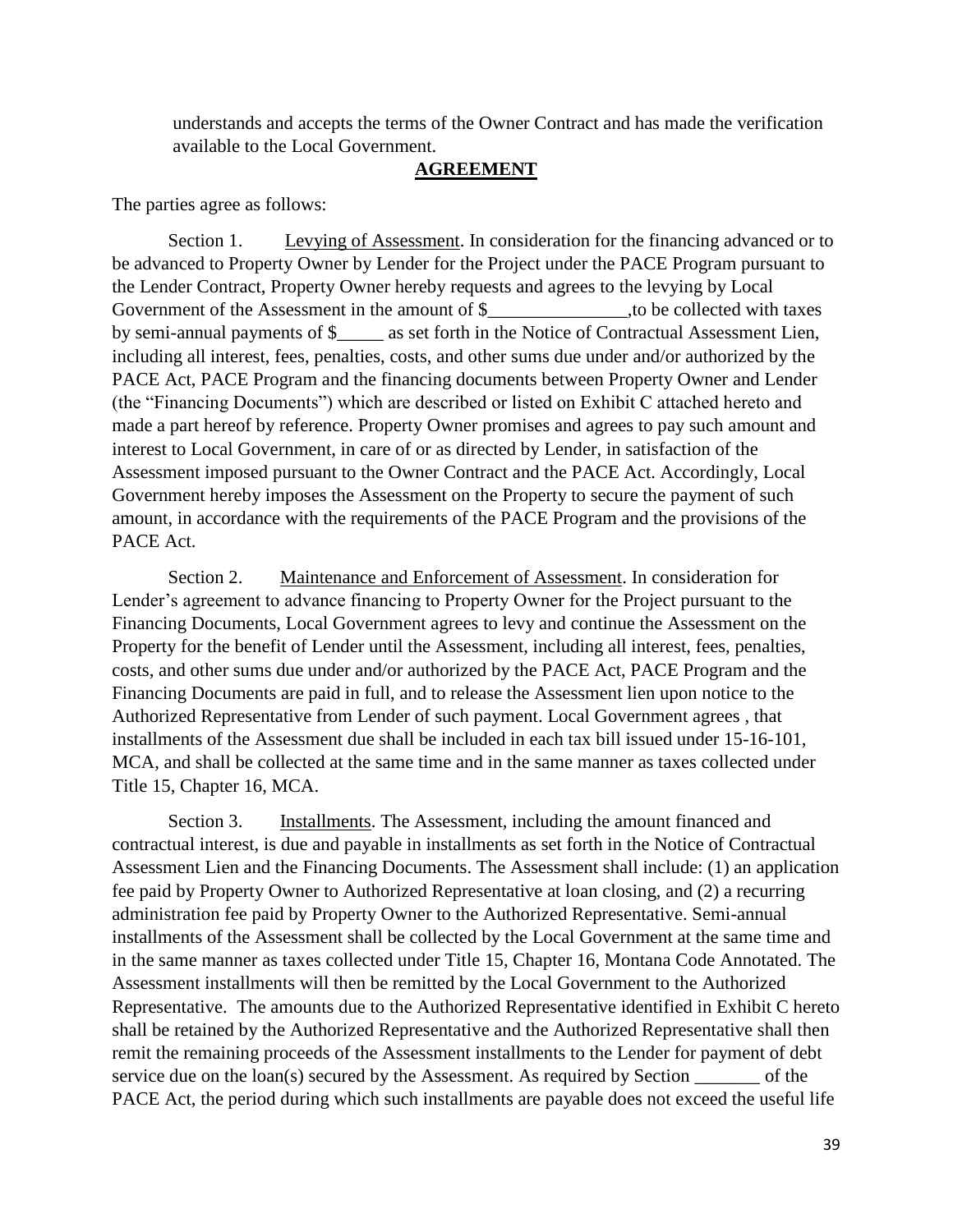of the Project. When the Assessment together with any prepayment premium, and/or default penalties and interest, if any, has been paid in full, Local Government's rights under this Owner Contract will cease and terminate upon notice from Lender to the Authorized Representative that all amounts owing have been paid in full, Local Government will execute a release of the Assessment and this Owner Contract and deliver the release to the Authorized Representative. Thereafter, the Authorized Representative will record the release.

Section 4. Assignment of Right to Receive Installments. Lender will have the right to assign or transfer the right to receive the installments of the financing secured by the Assessment, provided all of the following conditions are met:

- 1. The assignment or transfer is made to a qualified lender as defined in the Lender Contract:
- 2. Property Owner and Authorized Representative are notified in writing of the assignment or transfer and the address to which payment of the future installments should be mailed at least 30 days before the next installment is due according to the payment schedule included in the Notice of Contractual Assessment Lien and the Financing Documents; and
- 3. The assignee or transferee of the right to receive the payments executes an explicit written assumption of all of Lender's obligations under Lender Contract.

Upon written notice to Property Owner and Authorized Representative of an assignment or transfer of the right to receive the installments that meets all of these conditions, the assignor shall be released of all of the obligations of the Lender under such Lender Contract accruing after the date of the assignment assumed by and transferred to such assignee or transferee and all of such obligations shall be assumed by and transferred to the assignee. Any attempt to assign or transfer the right to receive the installments that does not meet all of these conditions is void.

Section 5. Lien Priority and Enforcement. Pursuant to Section 90-4-1307 of the PACE Act, delinquent installments of the Assessment will incur interest and penalties in the same manner and in the same amount as delinquent property taxes, viz., a delinquent installment draws interest at the rate of 5/6 of 1% a month from and after the delinquency until paid and 2% must be added to the delinquent taxes as a penalty. Statutory penalties and statutory interest payable under this paragraph will be retained by Local Government to compensate it for the cost of enforcing the Assessment. Additional interest at any default rate imposed by Lender pursuant to the Financing Documents, along with any other fees and charges that become due pursuant to the Financing Documents may be assessed by Lender and retained by Lender.

The Assessment, together with any penalties and interest thereon, is a first and prior lien against the Property from the date on which the Notice of Contractual Assessment Lien is filed in the Office of the Clerk and Recorder of  $\qquad$  until the Assessment and any penalties and interest are paid; and such lien has the same priority and status as other property tax and assessment liens, pursuant to Section 90-4-1307(3)(a) of the PACE Act. The lien created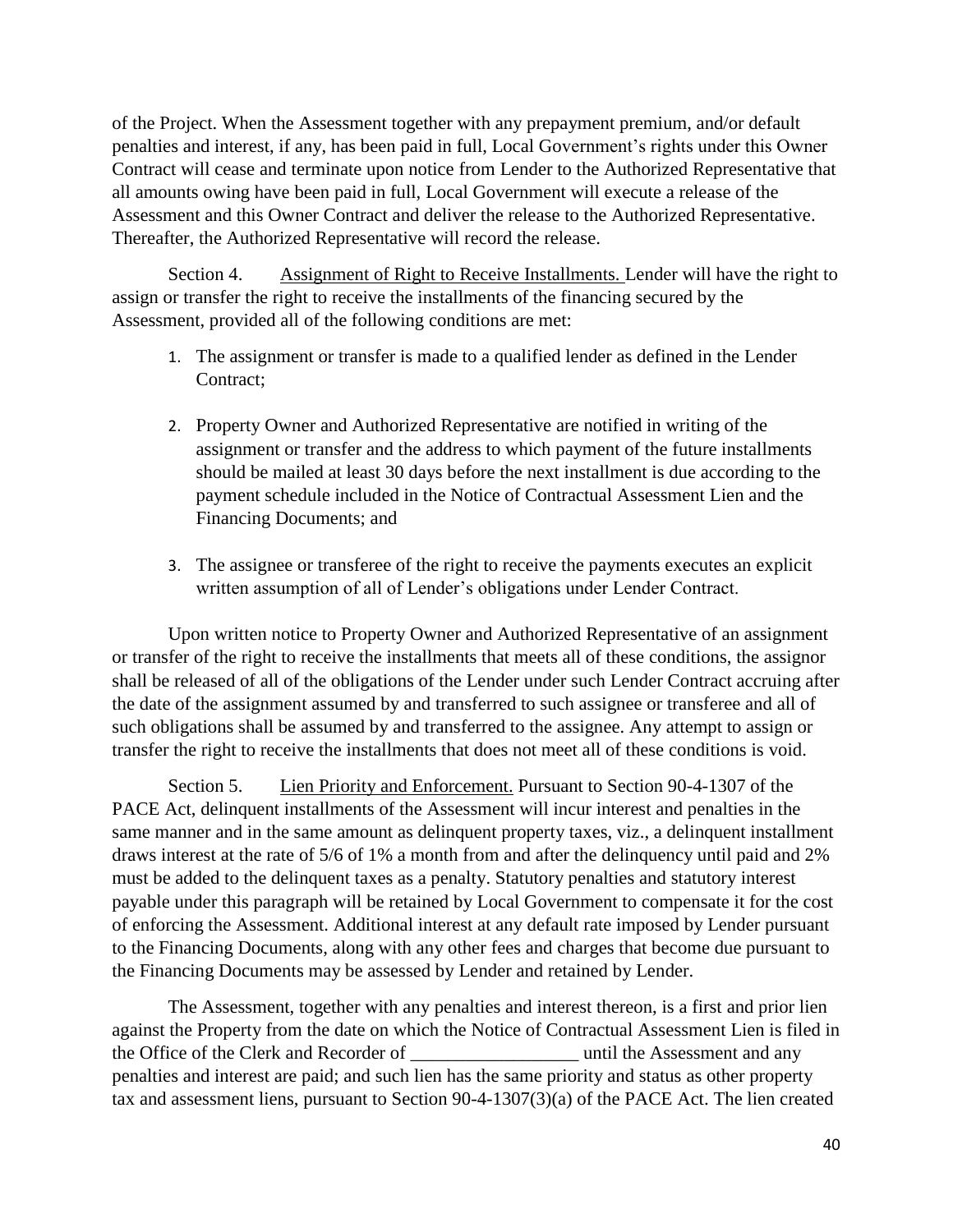by the Assessment runs with the land, and any portion of the Assessment that has not yet become due is not eliminated by foreclosure of: (i) a property tax lien, or (ii) the lien for any past due portion of the Assessment. *Id.*

In the event of a sale or transfer of the Property by Property Owner, the obligation for the Assessment and the Property Owner's obligations under the Financing Documents will be transferred to the succeeding owner without recourse on Local Government and with recourse on Property Owner only for any unpaid installments of the Assessment that became due during Property Owner's period of ownership.

In the event of a default by Property Owner in payment of the Assessment installments called for by the Financing Documents, the Assessment lien will be enforced by Local Government in the same manner according to Montana Code Annotated, Title 15, Chapter 16 that a property tax lien against real property may be enforced.

In a suit to collect a delinquent installment of the Assessment, Local Government will be entitled to recover costs and expenses, including attorney's fees, penalties, and interest due, in the same manner according to Section 15-16-506, MCA, as in a suit to collect a delinquent property tax. Lender shall be entitled to any additional sums due to it under the Financing Documents in connection with a suit to collect a delinquent installment of the Assessment.

Section 6. Written Contract Required by PACE Act. This Owner Contract constitutes a written contract for the Assessment between the Property Owner and Local Government as required by Section \_\_\_\_\_ of the PACE Act. The Notice of Contractual Assessment Lien will be recorded in the Office of the Clerk and Recorder of  $\qquad$  as notice of the contractual Assessment, in accordance with the requirements of Section \_\_\_\_\_\_\_ of the PACE Act. Pursuant to Section 90-4-1305(4)(b) of the PACE ACT, this Owner Contract maybe cancelled by the Property Owner within three (3) business days of signing the contract.

Section 7. Energy Conservation Project. Property Owner agrees that all energy conservation measures or renewable energy systems purchased, constructed, and/or installed through financing obtained pursuant to this Owner Contract shall be permanently affixed to the Property and will transfer with the Property to the transferee in the event of a sale or assignment of the Property.

Section 8. Preference for Montana Labor. Property Owner agrees that the Project shall comply with Section 90-4-1305(5) of the PACE Act. Property Owner agrees that contractors and any subcontractors working on the Project shall use a skilled and trained workforce. Property Owner Agrees that all contracts signed related to the Project shall require contractors and subcontractors to give preference to the employment of bona fide Montana residents, as defined in 18-2-401, MCA, in the performance of the projects, if the Montana residents have substantially equal qualifications to those of nonresidents.

Section 9. Construction and Definitions. This Owner Contract is to be construed in accordance with and with reference to the PACE Program and PACE Act. Terms used herein,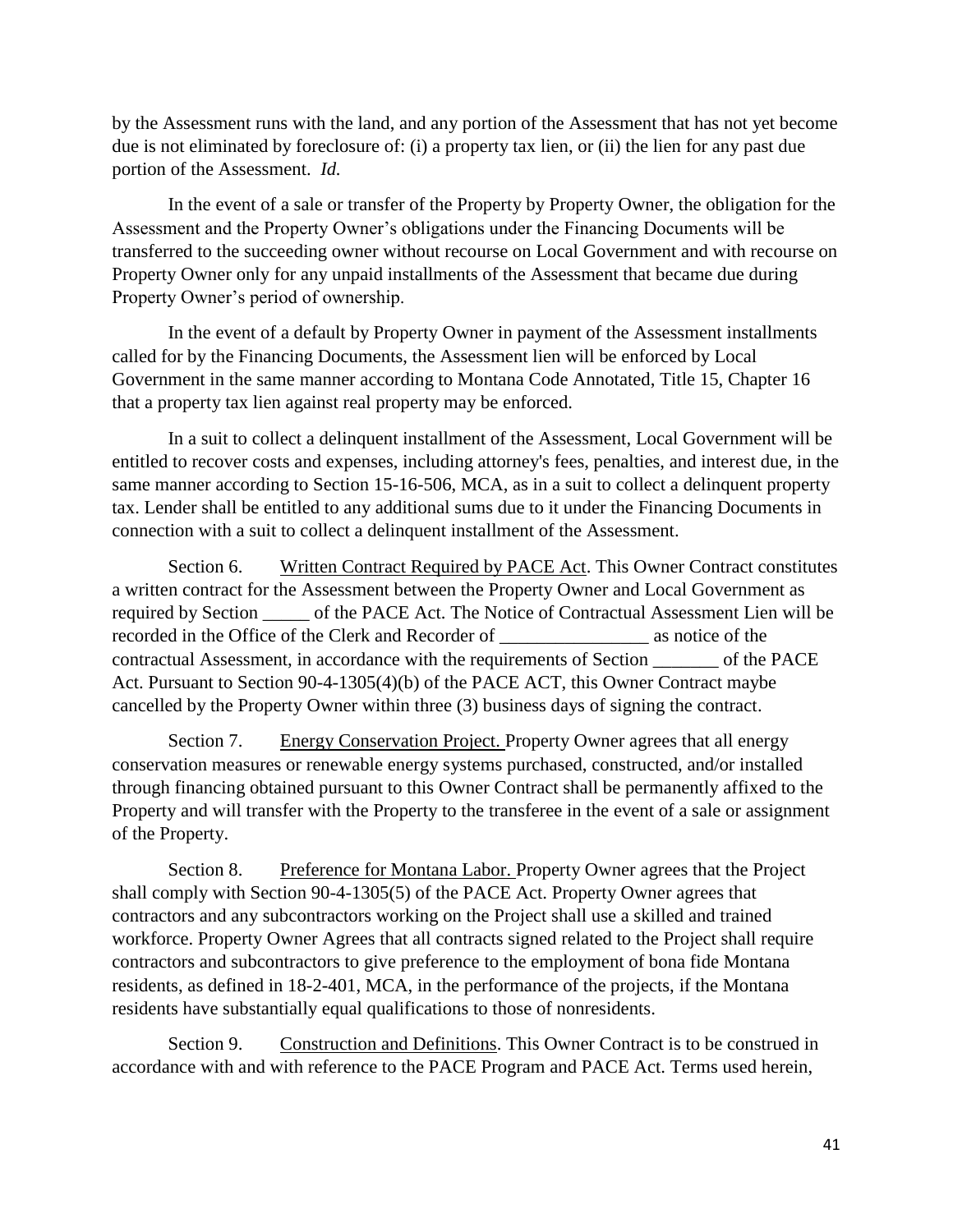and not otherwise defined herein, shall have the meanings ascribed to them in: (1) the PACE Program, and/or (2) the PACE Act.

Section 10. Binding Effect. This Owner Contract inures to the benefit of Local Government and is binding upon Property Owner, its heirs, successors, and assigns.

Section 11. Notices. All notices and other communications required or permitted by this Owner Contract shall be in writing and mailed by certified mail, return receipt requested, addressed to the other party at its address shown below the signature of such party or at such other address as such party may from time to time designate in writing to the other party, and shall be effective from the date of receipt.

Section 12. Governing Law and Venue. This Owner Contract shall in all respects be governed by and construed in accordance with the laws of the State of Montana. Venue shall be exclusively with the [insert number] Judicial District Court,[insert County], Montana.

Section 13. Entire Agreement. This Owner Contract constitutes the entire agreement between Local Government and Property Owner with respect to the subject matter hereof and may not be amended or altered in any manner except by a document in writing executed by both parties.

Section 14. Further Assurances. Property Owner further covenants and agrees to do, execute and deliver, or cause to be done, executed, and delivered all such further acts for implementing the intention of this Owner Contract as may be reasonably necessary or required.

Section 15. Counterparts. This Owner Contract may be executed in any number of counterparts, each counterpart may be delivered originally or by electronic transmission, all of which when taken together shall constitute one agreement binding on the parties, notwithstanding that all parties are not signatories to the same counterpart.

Section 16. Costs. No provisions of this Owner Contract will require Local Government to expend or risk its own funds or otherwise incur any financial liability in the performance of any of its duties hereunder.

Section 17. Construction Terms. If the Lender Contract includes requirements related to construction of the Project and disbursement of Financing, such requirements are set forth in Exhibit D attached hereto and incorporated herein by reference. Such requirements may include, among other things, (1) the disbursement schedule and (2) any holdback amount to be funded following verification of final project completion.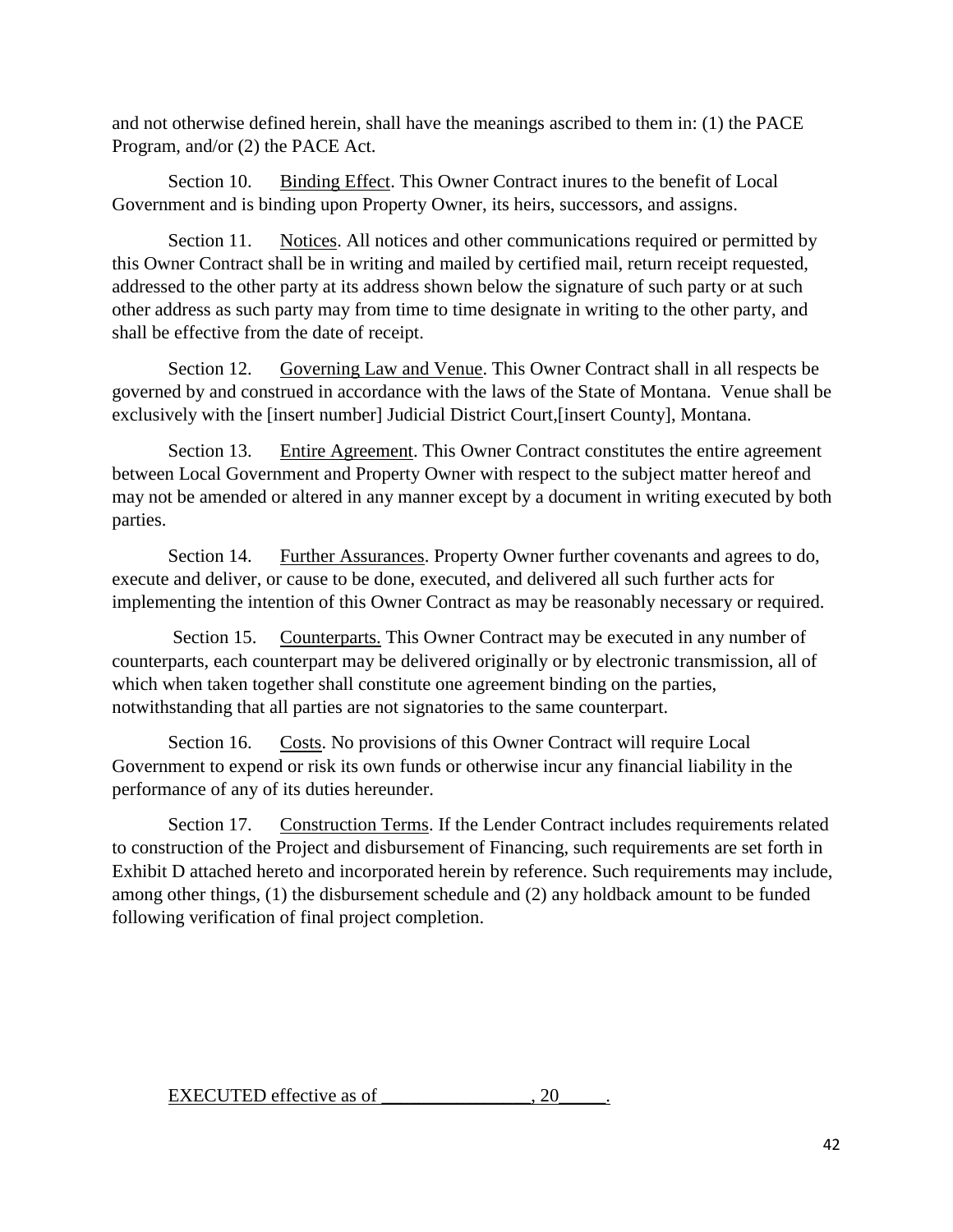#### PROPERTY OWNER:

\_\_\_\_\_\_\_\_\_\_\_\_\_\_\_\_\_\_\_\_\_\_\_\_\_\_\_\_\_\_\_\_\_\_\_\_

\_\_\_\_\_\_\_\_\_\_\_\_\_\_\_\_\_\_\_\_\_\_\_\_\_\_\_\_\_\_\_\_\_\_\_\_

By:

Name:

Title:

Address:

EXECUTED effective as of \_\_\_\_\_\_\_\_\_\_\_\_\_\_, 20\_\_\_\_\_.

LOCAL GOVERNMENT:

By:

Name:

Title:

Address: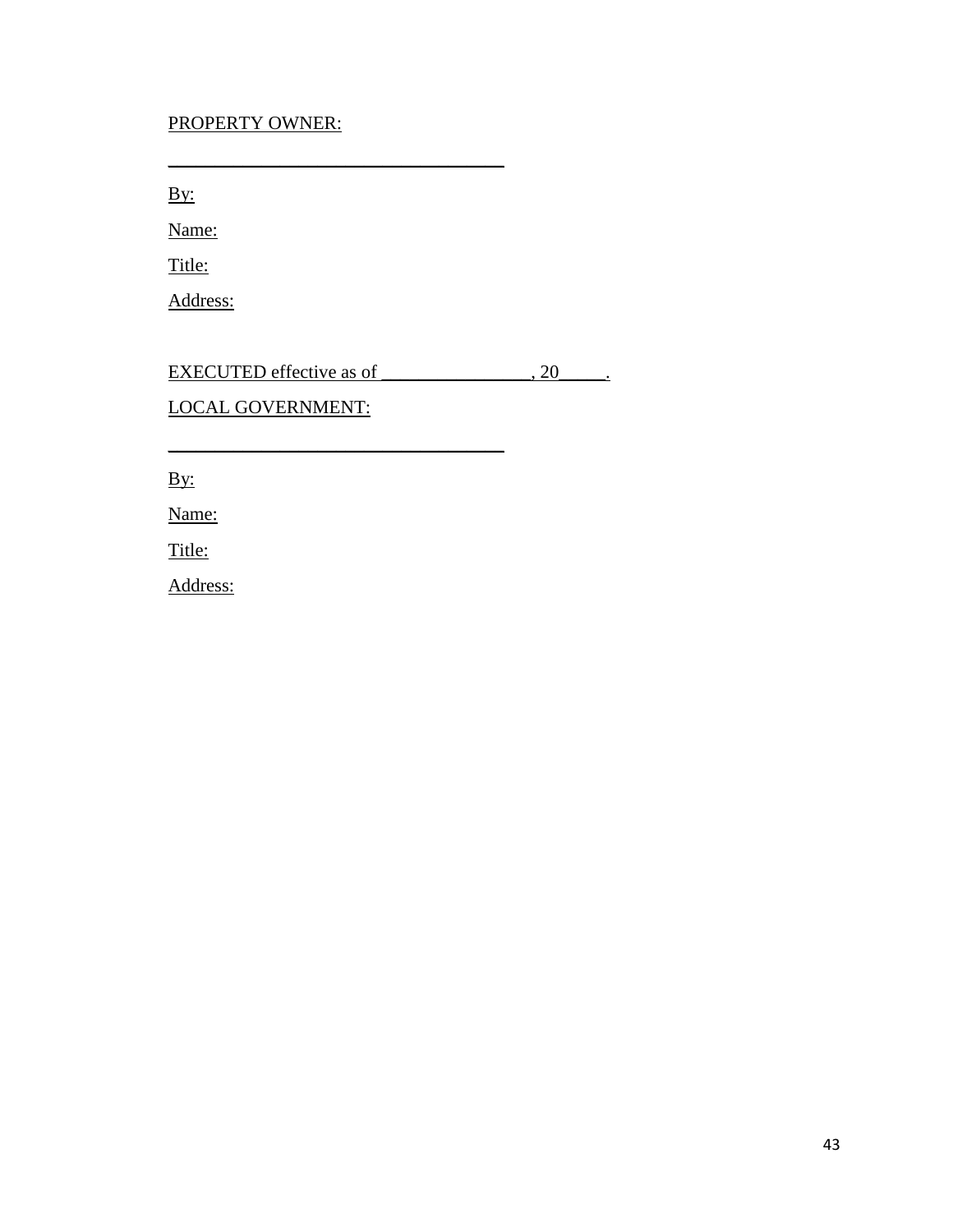## <span id="page-43-0"></span>Appendix E: Form Contract between Local Government and Lender

THIS COMMERCIAL PROPERTY ASSESSED CAPITAL ENHANCEMENT ("PACE") LENDER CONTRACT (the "Lender Contract") is made as of the day of \_\_\_\_\_\_\_\_\_\_\_, \_\_\_\_\_\_\_\_, by and between \_\_\_\_\_\_\_\_\_\_\_\_\_ ("Local Government") and  $\qquad \qquad$  ("Lender").

#### **RECITALS**

A. The Commercial Property-Assessed Enhancements Act of Montana ("PACE Act"), Montana Code Annotated, Title 90, Chapter 13, Part 12, authorizes the governing body of a local government to establish a program and designate a region within the local government's jurisdiction within which an authorized representative of the local government may enter into written contracts with the record owners of a privately owned commercial or industrial facility, covered multifamily housing accommodation as defined in 49-2-305(6), MCA, or agricultural property to impose assessments on the property to finance the cost of permanent improvements fixed to the property intended to decrease water or energy consumption or demand.

B. Local Government has established a program under the PACE Act pursuant to a Resolution No. \_\_\_ dated \_\_\_\_\_\_\_\_\_\_\_\_\_\_, adopted by the \_\_\_\_\_\_\_\_\_\_\_\_\_\_\_\_\_\_\_\_\_\_\_\_\_\_\_\_\_ (the "PACE Program"), and has designated Montana Facility Finance Authority ("Authorized Representative") as the representative authorized to provide required notice of the Assessment and enter into the Owner Contract and Lender Contract described herein, and has designated the entire territory within the \_\_\_\_\_\_\_\_\_\_ of \_\_\_\_\_\_\_\_\_ jurisdiction as a District ("District") within which the Authorized Representative and the record owners of such real property may enter into written contracts to impose assessments to repay the financing by owners of qualified improvements on the owner's property pursuant to the PACE Program.

C. Pursuant to Application number \_\_\_\_\_\_\_\_\_\_\_\_\_\_\_\_, \_\_\_\_\_\_\_\_\_\_\_\_\_\_\_\_\_\_\_\_\_\_ ("Property Owner") has applied to Local Government to participate in the PACE Program with respect to certain real property located at \_\_\_\_\_\_\_\_\_\_\_\_\_\_\_\_\_\_\_\_\_, \_\_\_\_\_\_\_\_\_, Montana (the "Property") by installing or modifying on the Property certain permanent improvements which are intended to decrease water or energy consumption or demand, and which are or will be fixed to the Property as [ select "energy conservation measure" or "renewable energy system"], as defined in Section 90-4-1302 of the PACE Act (the "Energy Conservation Measure" or "Renewable Energy Project"). The installation or modification of such [Energy Conservation Measure or Renewable Energy Project] on the Property will be a "Energy Conservation Project" as defined in Section 90-4-1302(5)of the PACE Act (the "Project").

D. Property Owner and Local Government have entered into a written contract as required by Section 90-4-1304 of the PACE Act, a copy of which is attached hereto as Exhibit A and made a part hereof (the "Owner Contract"), in which Property Owner has requested that Local Government impose an assessment (the "Assessment") on the Property as set forth in the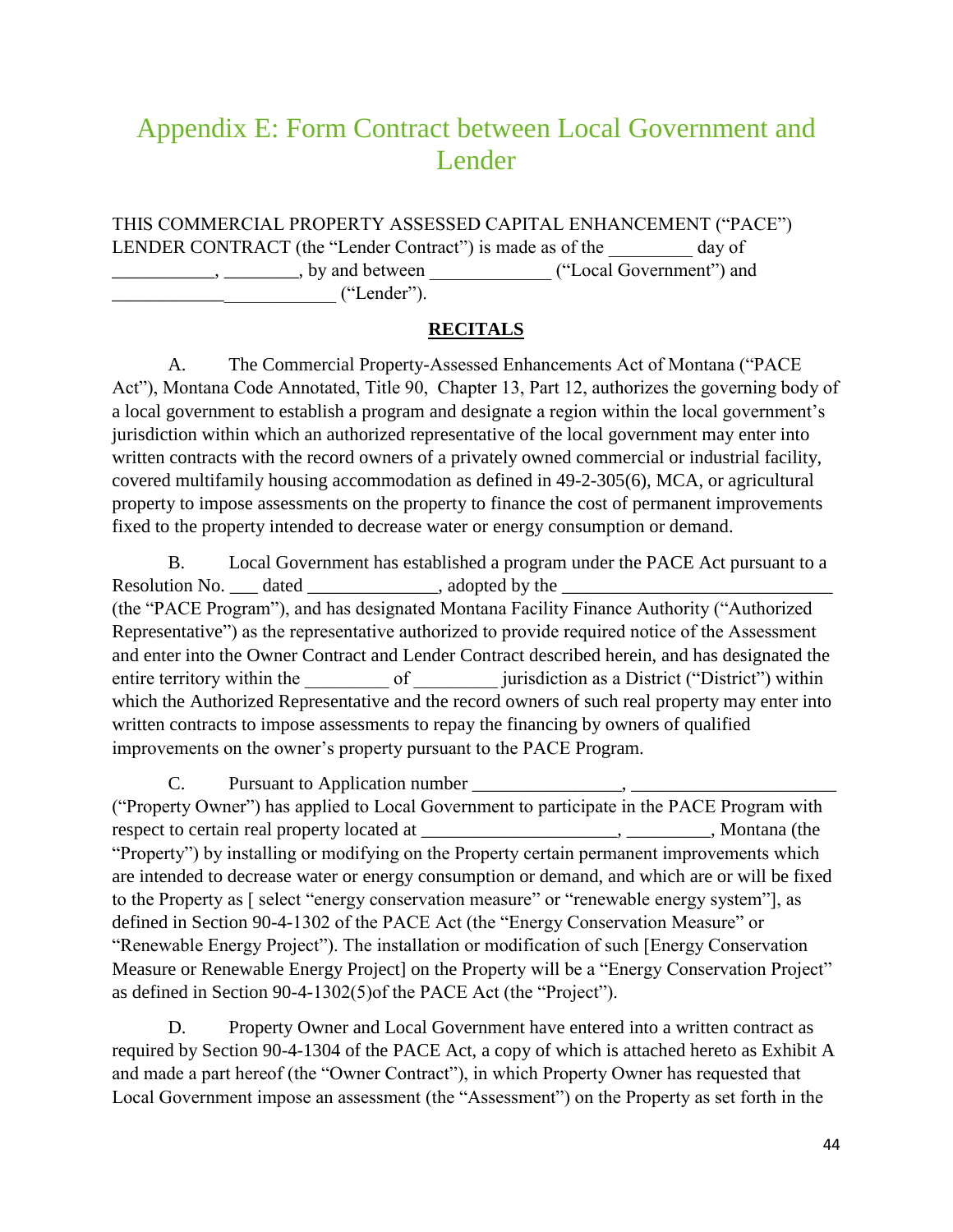Notice Of Contractual Assessment Lien Pursuant To Commercial Property Assessed Capital Enhancement Act of Montana to be filed in the in the Office of the Clerk and Recorder of

\_\_\_\_\_\_\_\_\_\_\_\_\_\_\_\_\_, Montana (the "Notice of Contractual Assessment Lien"), a copy of which is attached to the Owner Contract as Exhibit A, to repay the financing of such Qualified Improvements. The Property, Qualified Improvements, and Assessment are more fully described in the Notice of Contractual Assessment Lien.

E. Financing for the Project (the "Financing") will be provided to Property Owner by Lender in accordance with financing documents described in, or copies of which are included as, Exhibit B attached hereto and made a part hereof (the "Financing Documents"). Such Financing includes only those costs and fees for which an assessment may be imposed under the PACE Act. This Lender Contract is entered into between Local Government and Lender to provide for repayment of the Financing secured by the Assessment under Section 90-4-1307 of the PACE Act

F. As required by Section 90-4-1305(3)(b)(i) of the PACE Act, the written consent of each mortgage lien holder to the Assessment was properly notarized and executed within 3 months prior to the application for a contract, as shown by the copy of such consent(s) attached as Exhibit B to the Owner Contract.

#### NOW THEREFORE, THE PARTIES AGREE AS FOLLOWS:

Section 1. Maintenance and Enforcement of Assessment. Lender agrees to provide the Financing for the Project in the total amount of \$\_\_\_\_\_\_\_\_\_\_\_, according to the terms set out in the Financing Documents attached hereto as Exhibit B. In consideration for the Financing provided or to be provided by Lender for the Project, and subject to the terms and conditions of this Lender Contract, Local Government agrees to levy and continue the Assessment for the benefit of Lender until the Financing, all contractual interest, any prepayment premium, additional penalties and interest imposed by the Lender under the Financing Documents according to the Financing Documents, and any statutory penalties, interest, attorney's fees, or costs accrued in the event of default are paid in full. Pursuant to 90-4-1307, of the PACE Act, installments of the Assessments due must be included in each tax bill issued under 15-16-101, MCA, and must be collected at the same time and in the same manner as taxes collected under Title 15, chapter 16. Local Government shall have no obligation to pay the assessment and no liability to Lender should there be a default or an event of default in the payment thereof or should there be any other loss or expense suffered by Lender or under any other circumstances.

Section 2. Installments. The Assessment, including the amount financed and contractual interest, is due and payable to Lender in installments as set forth in the Notice of Contractual Assessment Lien and Financing Documents. The Assessment shall include: (1) an application fee paid by Property Owner to Authorized Representative at loan closing, and (2) a recurring administration fee paid by Property Owner to the Authorized Representative. Semiannual installments of the Assessment shall be collected by the Local Government at the same time and in the same manner as taxes collected under Title 15, Chapter 16, Montana Code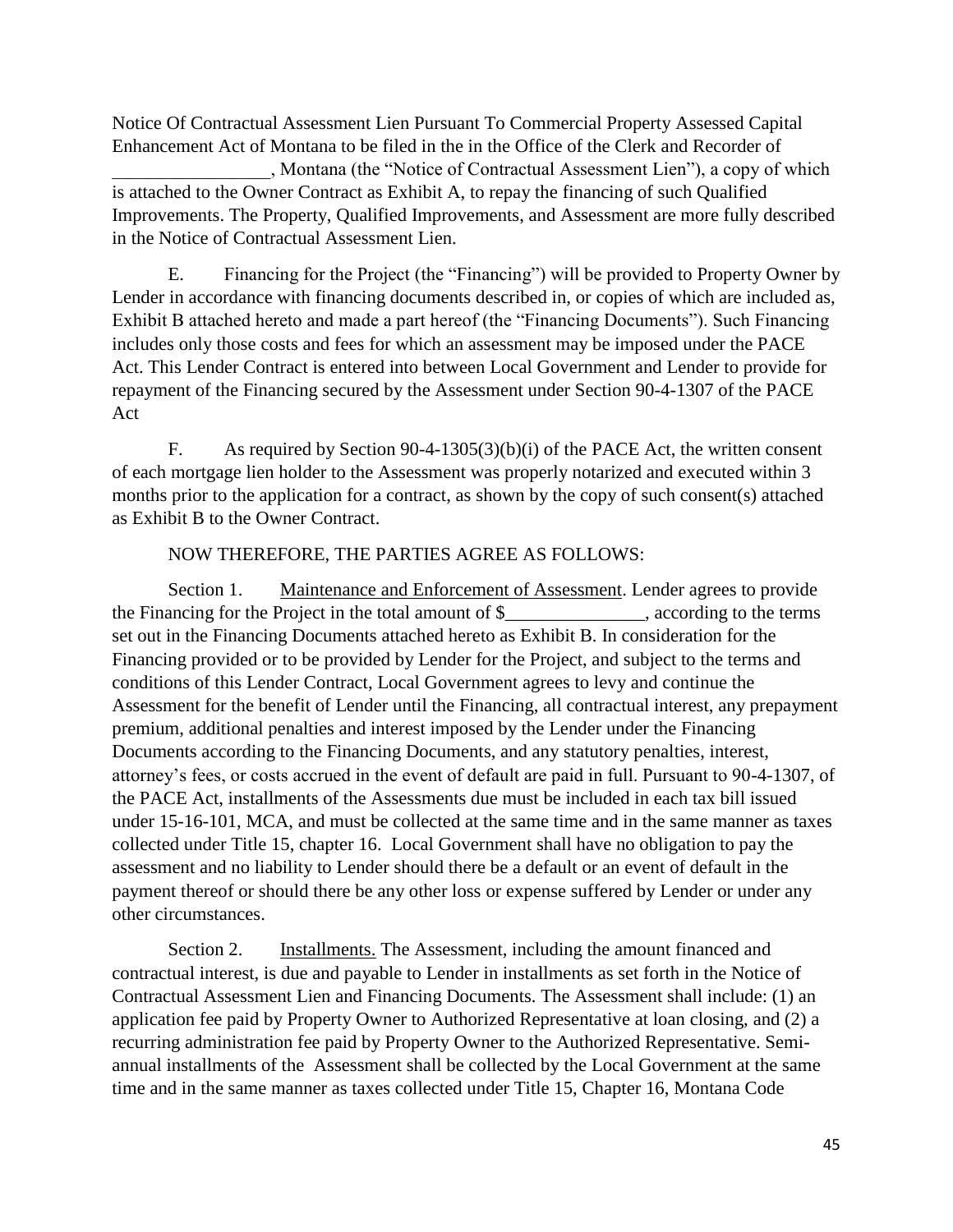Annotated. The Assessment installments will then be remitted by the Local Government to the Authorized Representative. The amounts due to the Authorized Representative identified in Exhibit B hereto shall be retained by the Authorized Representative and the Authorized Representative shall then remit the remaining proceeds of the Assessment installments to the Lender for payment of debt service due on the loan(s) secured by the Assessment. As required by Section 90-4-1307(1)(b) of the PACE Act, the period during which such installments are payable does not exceed the useful life of the Project. When the Assessment together with any prepayment premium, and/or default penalties and interest, if any, has been paid in full, Local Government's rights under this Lender Contract will cease and terminate upon notice from Lender that all amounts owing have been paid in full, Local Government will execute a release of the Assessment and this Lender Contract. Thereafter, the Authorized Representative will record the release.

Section 3. Assignment of Right to Receive Installments. Lender will have the right to assign or transfer the right to receive the installments of the Assessment, provided all of the following conditions are met:

- 1. The assignment or transfer is made to a qualified lender, which may be one of the following:
	- a. Any federally insured depository institution such as a bank, savings bank, savings and loan association and federal or state credit union;
	- b. Any insurance company authorized to conduct business in one or more states;
	- c. Any registered investment company, registered business development company, or a Small Business Administration small business investment company;
	- d. Any publicly traded entity; or
	- e. Any private entity that: (i) Has a minimum net worth of \$5 million; (ii) Has at least three years' experience in business or industrial lending or commercial real estate lending (including multifamily lending), or has a lending officer that has at least three years' experience in business or industrial lending or commercial real estate lending; (iii) Can provide independent certification as to availability of funds; and (iv) Has the ability to carry out, either directly or through a servicer, the bookkeeping and customer service work necessary to manage the assessment accounts.;
- 2. Property Owner and Authorized Representative are notified in writing of the assignment or transfer and the address to which payment of the future installments should be mailed at least 30 days before the next installment is due according to the payment schedule included in the Financing Documents; and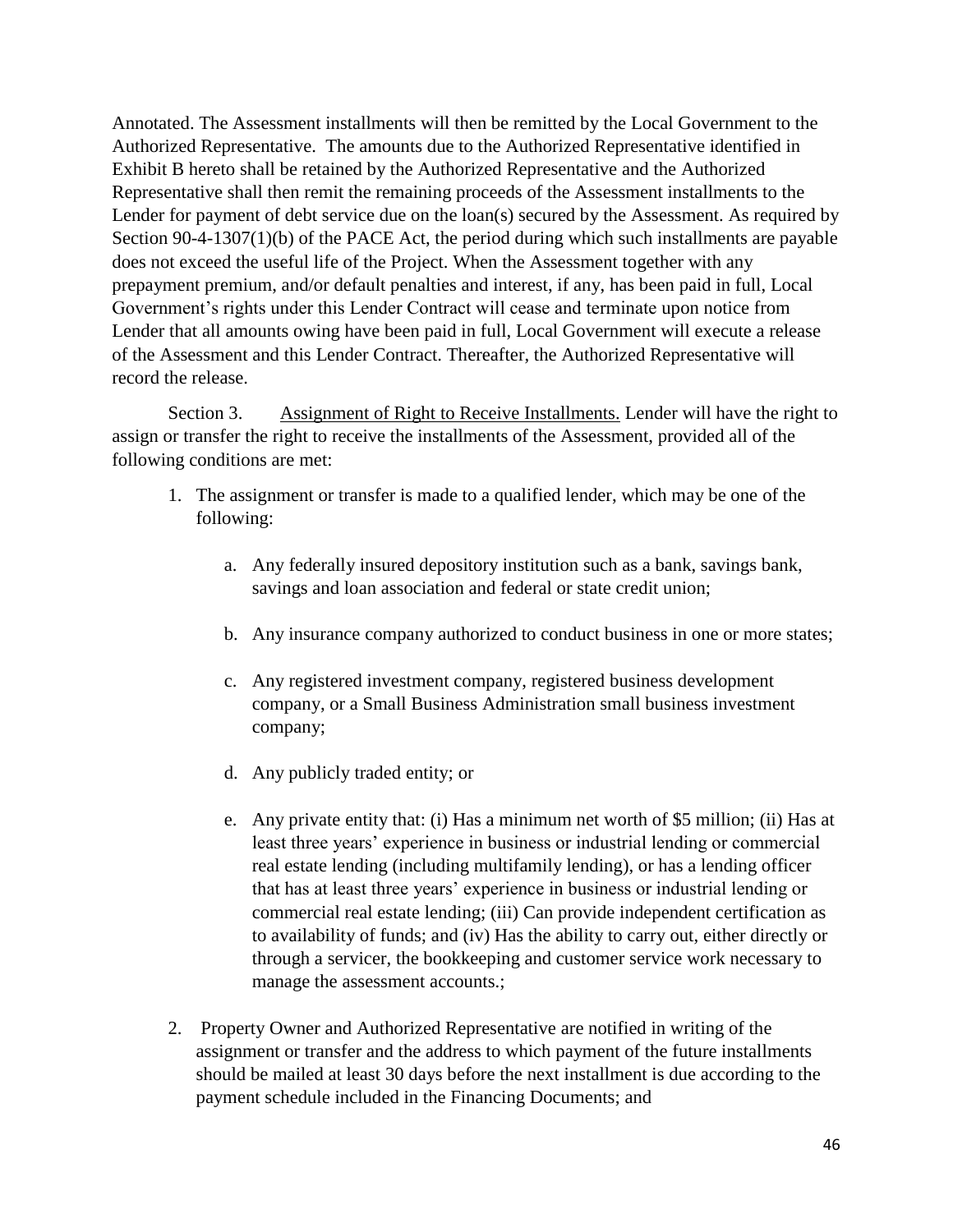3. The assignee or transferee of the right to receive the installments executes an explicit written assumption of all of Lender's obligations under this Lender Contract.

Upon written notice to Property Owner and Authorized Representative of an assignment or transfer of the right to receive the installments that meets all of these conditions, the assignor shall be released of all of the obligations of the Lender under this Lender Contract accruing after the date of the assignment and all of such obligations shall be assumed by and transferred to the assignee. Any attempt to assign or transfer the right to receive the installments of the Assessment that does not meet all of these conditions is void.

Section 4. Financing Responsibility. Lender assumes full responsibility for determining the financial ability of the Property Owner to repay the Financing and for advancing the funds as set forth in the Financing Documents and performing Lender's obligations and responsibilities thereunder.

Section 5. Lien Priority and Enforcement. As provided in the Owner Contract and Section 90-4-1307 of the PACE Act: Delinquent installments of the Assessment incur interest and penalties in the same manner and in the same amount as delinquent property taxes, viz., a delinquent installment draws interest at the rate of 5/6 of 1% a month from and after the delinquency until paid and 2% must be added to the delinquent taxes as a penalty. Statutory penalties and statutory interest payable under this paragraph will be paid to the Lender. The Assessment, together with any penalties and interest thereon, is a first and prior lien against the Property from the date on which the Notice of Contractual Assessment Lien is filed in the Office of the County Clerk & Recorder until the Assessment and any penalties and interest are paid; and such lien has the same priority and status as other property tax and assessment liens, pursuant to Section 90-4-1307(3)(a) of the PACE Act. The lien created by the Assessment runs with the land, and any portion of the Assessment that has not yet become due is not eliminated by foreclosure of: (i) a property tax lien, or (ii) the lien for any past due portion of the Assessment. *Id.* .

In the event of a sale or transfer of the Property by Property Owner, the obligation for the Assessment and the Property Owner's obligations under the Financing Documents will be transferred to the succeeding owner without recourse on Local Government or the Authorized Representative and with recourse on Property Owner only for any unpaid installments of the Assessment that became due during Property Owner's period of ownership.

In the event the Property is subdivided or otherwise split the Assessment shall continue to be levied upon the new parcel on which the [ select "energy conservation measure" or "renewable energy system"], is located.

In the event of a default by Property Owner in payment of the Assessment installments called for by the Financing Documents, the Assessment lien will be enforced by Local Government in the same manner according to Montana Code Annotated, Title 15, Chapter 16 that a property tax lien against real property may be enforced.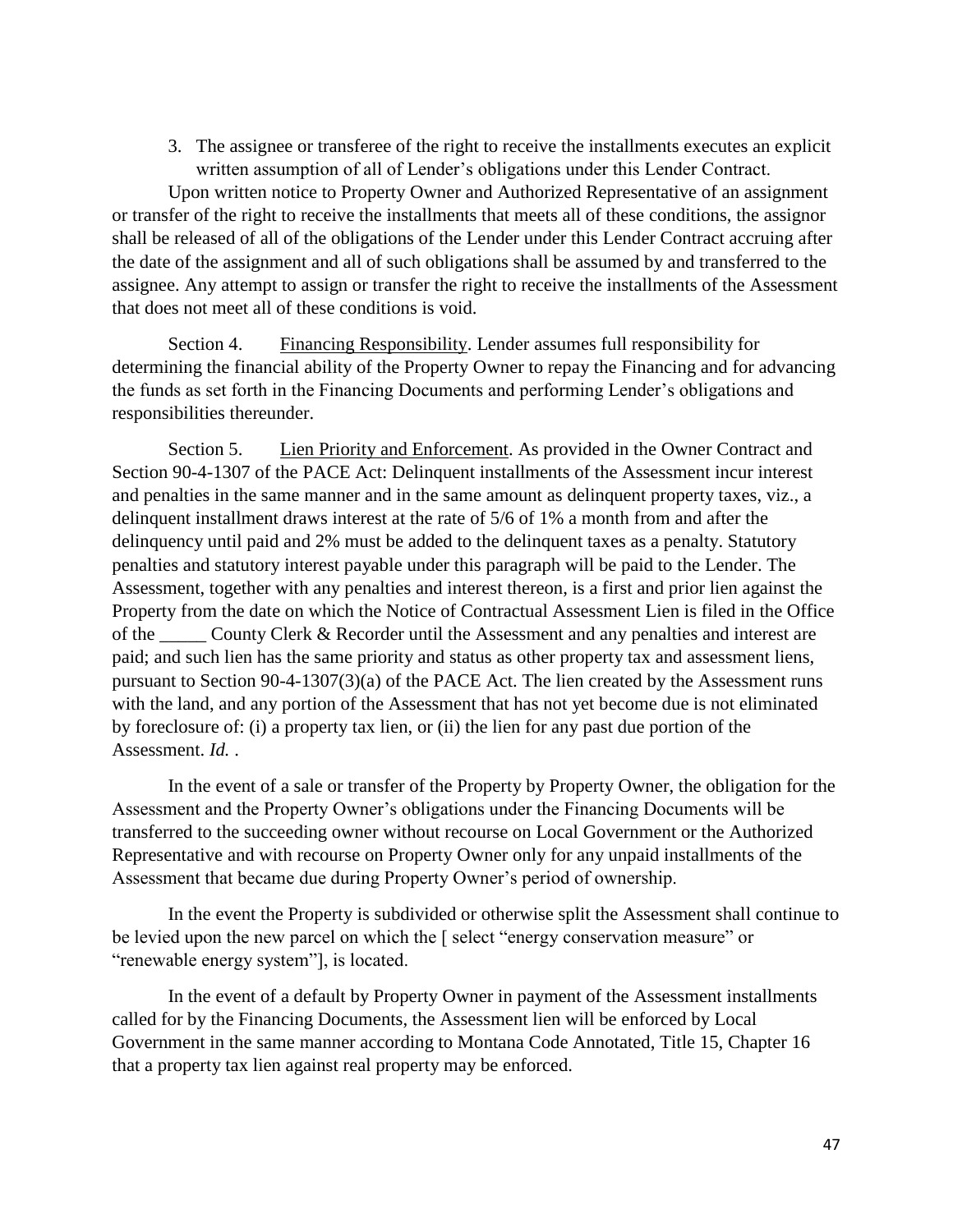In a suit to collect a delinquent installment of the Assessment, Local Government will be entitled to recover costs and expenses, including attorney's fees, penalties, and interest due, in the same manner according to Section 15-16-506, MCA, as in a suit to collect a delinquent property tax. In the event such a suit includes collection of other delinquent assessments and property taxes, Lender shall be entitled to receive its pro rata share of any settlement or judgment entered in such suit to pay delinquent installments of the Assessment.

Section 6. Final Payment. When the Assessment has been satisfied and paid in full, together with all interest and prepayment premiums, if any, provided under the Financing Documents and all costs, fees, penalties, and interest applicable under the PACE Act and payable to Lender or Local Government, Local Government's rights under the Owner Contract will cease and terminate and the Local Government will no longer report the Assessments for collection with property taxes due on the Property.

Section 7. Limitations of Local Government's Obligations. Local Government undertakes to perform only such duties as are specifically set forth in this Lender Contract, and no implied duties on the part of Local Government are to be read into this Lender Contract. Local Government will not be deemed to have a fiduciary or other similar relationship with Lender. Local Government may request written instructions for action from Lender and refrain from taking action until it receives satisfactory written instructions. Local Government will have no liability to any person for following such instructions, regardless of whether they are to act or refrain from acting.

Section 8. Costs. No provisions of this Lender Contract will require Local Government to expend or risk its own funds or otherwise incur any financial liability in the performance of any of its duties hereunder, other than as is contemplated for expenditure and reimbursement under Section 5 above.

Section 9. Lender's Warranties and Representations. With respect to this Lender Contract, Lender hereby warrants and represents that on the date on which Lender executes this Lender Contract:

- 1. Lender is a qualified lender under the PACE Program, as defined in Section 3.1 above, and is fully qualified under the PACE Program to enter into this Lender Contract and the Financing Documents;
- 2. Lender has independently and without reliance upon Local Government conducted its own credit evaluation, reviewed such information as it has deemed adequate and appropriate, and made its own analysis of the Owner Contract, the Project, and Property Owner's financial ability to perform the financial obligations set out in the Financing Documents; and
- 3. Lender has not relied upon any investigation or analysis conducted by, advice or communication from, or any warranty or representation by Local Government or any agent or employee of Local Government, express or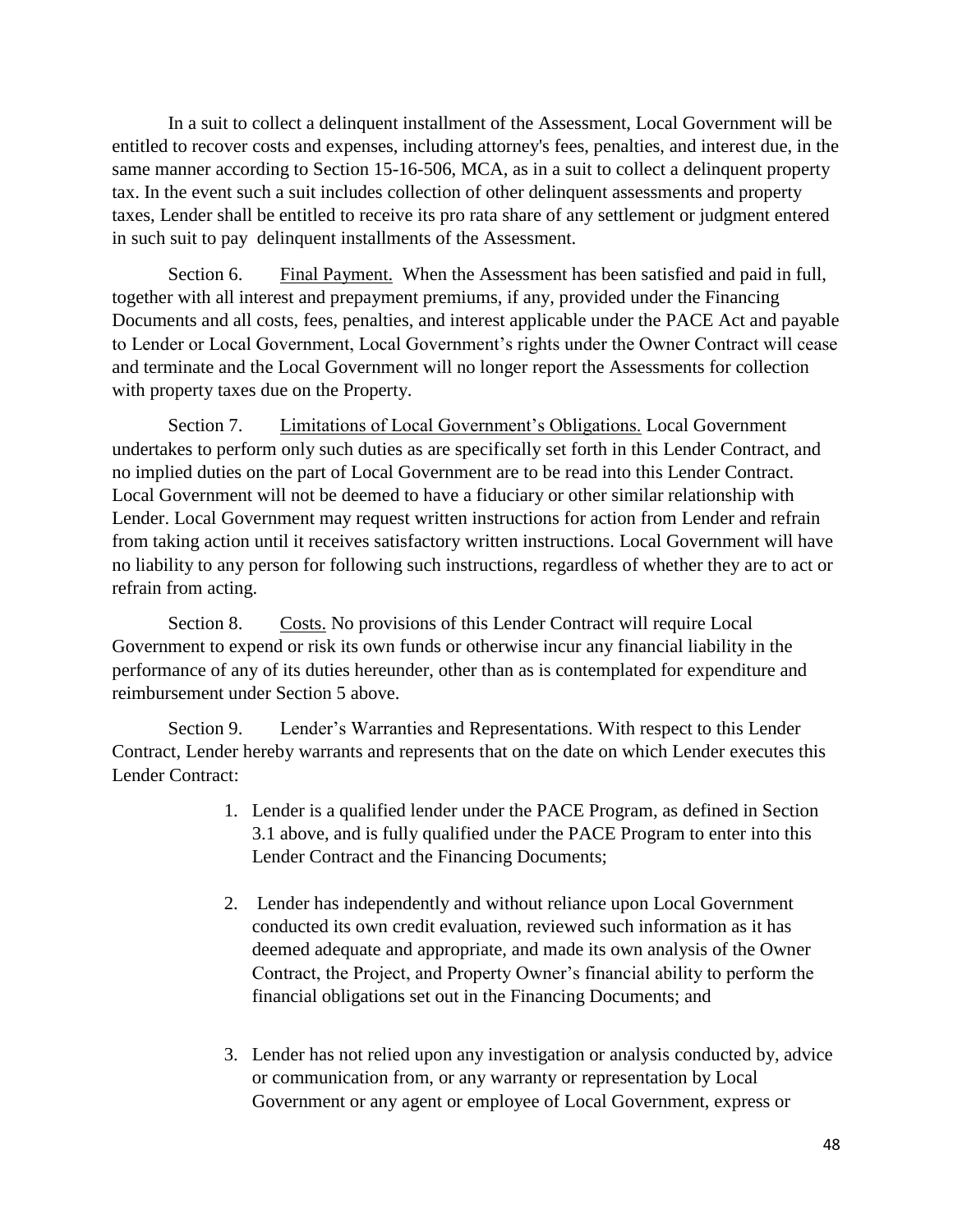implied, concerning the financial condition of the Property Owner or the tax or economic benefits of an investment in the Assessment.

Section 10. Third-Party Lending Required by the PACE Act. This Lender Contract constitutes a written contract between Local Government and Lender and Lender constitutes a third-party financer as required under Section 90-4-1304(2)(b) of the PACE Act.

Section 11. Construction and Definitions. This Lender Contract is to be construed in accordance with and with reference to the PACE Program and PACE Act. Terms used herein, and not otherwise defined herein, shall have the meanings ascribed to them in: (1) the Notice of Contractual Assessment Lien, (2) the Owner Contract, (3) the PACE Program, and/or (4) the PACE Act.

Section 12. Binding Effect. This Lender Contract is binding upon and shall inure to the benefit of the parties hereto and their respective heirs, representatives, successors, and assigns.

Section 13. Notices. All notices and other communications required or permitted hereunder shall be in writing and mailed by certified mail, return receipt requested, addressed to the other party at the address stated below the signature of such party or at such other address as such party may from time to time designate in writing to the other party, and shall be effective from the date of receipt.

Section 14. Governing Law and Venue. This Lender Contract shall in all respects be governed by and construed in accordance with the laws of the State of Montana. Venue shall be exclusively with the [insert number] Judicial District Court in and for [insert County], Montana.

Section 15. Entire Agreement. This Lender Contract constitutes the entire agreement between the parties with respect to the subject matter hereof and shall not be amended or altered in any manner except by a document in writing executed by both parties.

Section 16. Counterparts. This Lender Contract may be executed in any number of counterparts, each counterpart may be delivered originally or by electronic transmission, all of which when taken together shall constitute one agreement binding on the parties, notwithstanding that all parties are not signatories to the same counterpart.

Section 17. Certification. Local Government certifies that the PACE Program has been duly adopted and is in full force and effect on the date of this Lender Contract. Property Owner has represented to Lender and Local Government that the Project is a "energy conservation project" as defined in the PACE Program and Section 90-4-1302(5) of the PACE Act. The Assessment has been imposed on the Property as a lien in accordance with the PACE Owner Contract and the PACE Act. Local Government has not assigned or transferred any interest in the Assessment or the PACE Owner Contract.

Section 18. Construction Terms. If this Lender Contract includes requirements related to construction of the Project and disbursement of Financing, such requirements are set forth in Exhibit C attached hereto and incorporated herein by reference. Such requirements may include,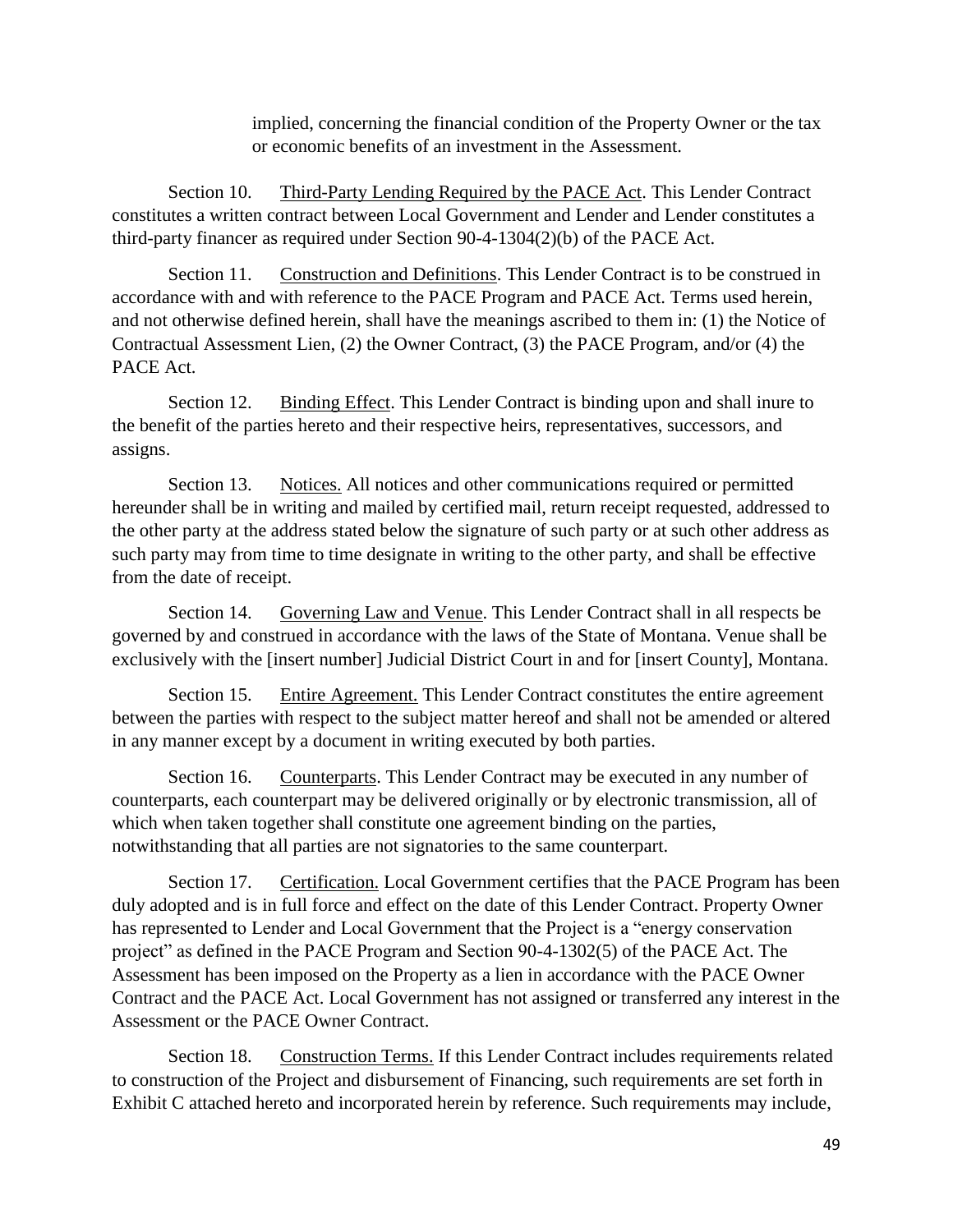among other things, (1) the disbursement schedule and (2) any holdback amount to be funded following verification of final project completion.

EXECUTED effective as of  $\_\_\_\_\_\_\_\$ , 20 $\_\_\_\_\_\$ .

LENDER:

\_\_\_\_\_\_\_\_\_\_\_\_\_\_\_\_\_\_\_\_\_\_\_\_\_\_\_\_\_\_\_\_\_\_\_\_

\_\_\_\_\_\_\_\_\_\_\_\_\_\_\_\_\_\_\_\_\_\_\_\_\_\_\_\_\_\_\_\_\_\_\_\_

By:

Name:

Title:

Address:

MONTANA FACILITY FINANCE AUTHORITY AS AUTHORIZED REPRESENTATIVE FOR LOCAL GOVERNMENT:

By:

Name:

Title:

Address: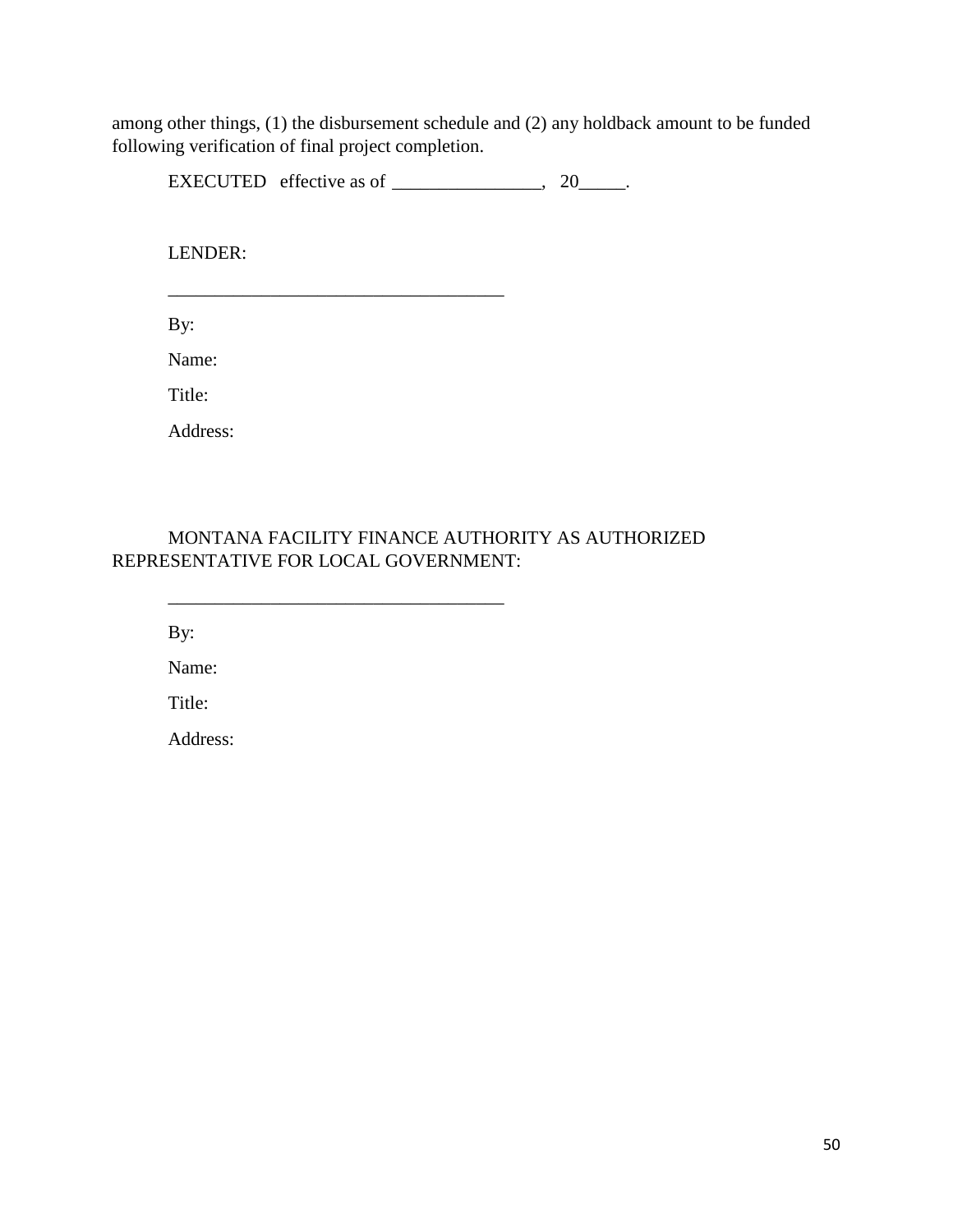### **EXHIBIT A**

**OWNER CONTRACT**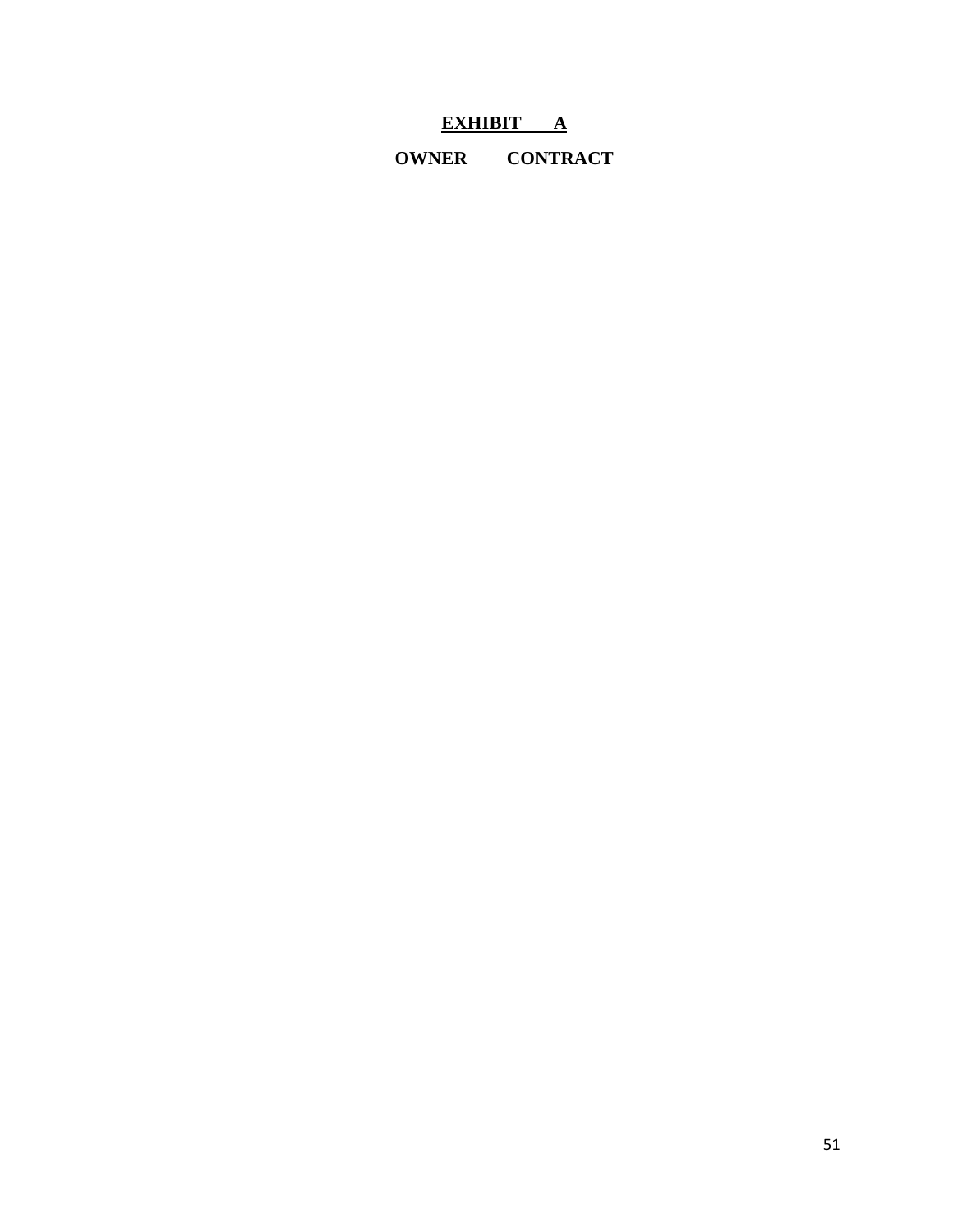#### **EXHIBIT B**

#### **FINANCING DOCUMENTS**

Assessment Payment Schedule

Assessment Total:

Payment Schedule:

Project Completion Date:

| <b>Payment</b><br><b>Date</b> | <b>Total</b><br><b>Payment</b> | Principal<br>Paid | <b>Interest</b><br>Paid | Administration<br>Fee | <b>Remaining</b><br><b>Balance</b> |
|-------------------------------|--------------------------------|-------------------|-------------------------|-----------------------|------------------------------------|
|                               |                                |                   |                         |                       |                                    |
|                               |                                |                   |                         |                       |                                    |
|                               |                                |                   |                         |                       |                                    |
|                               |                                |                   |                         |                       |                                    |
|                               |                                |                   |                         |                       |                                    |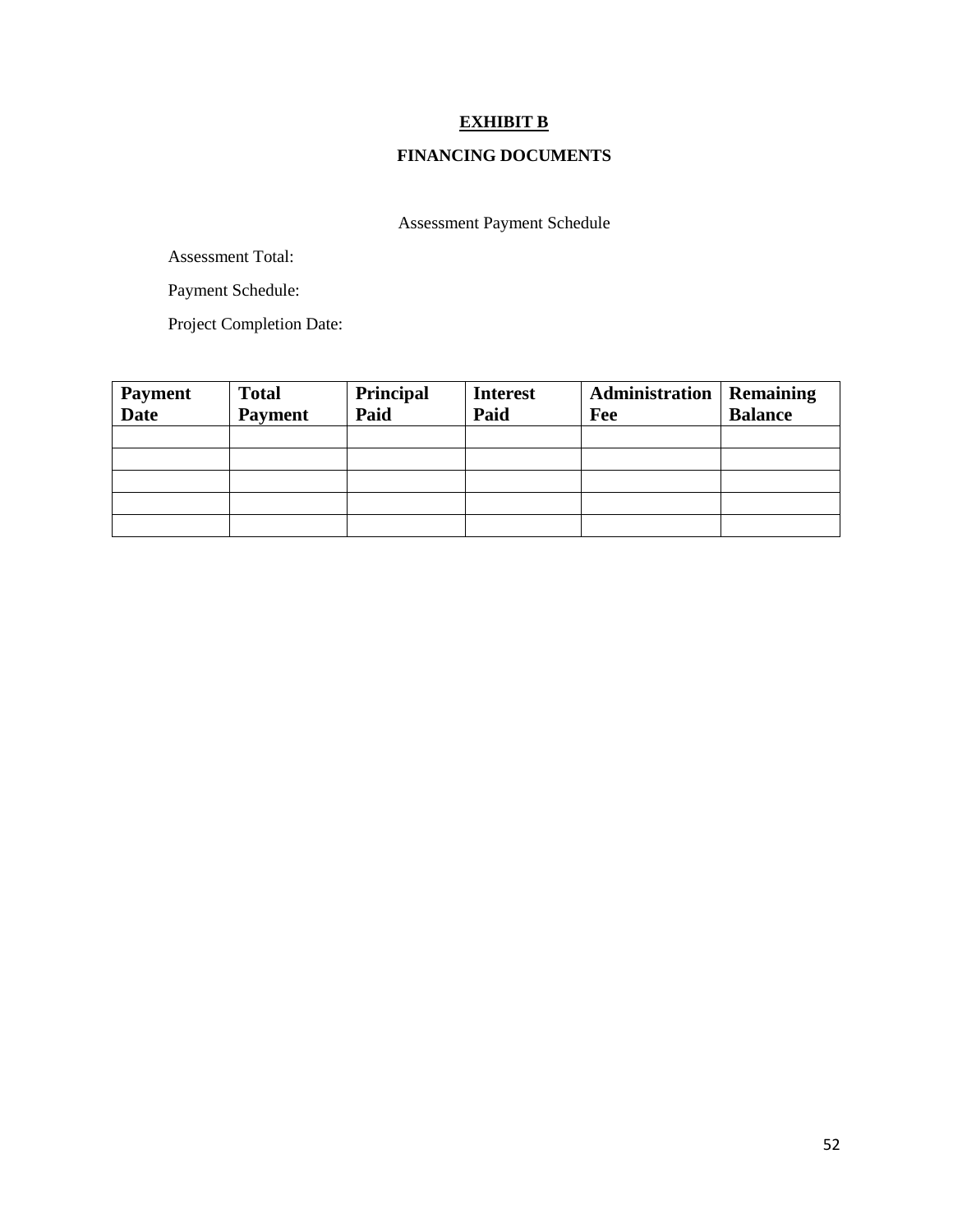### **Exhibit C**

#### Construction Terms

[if applicable]

| Date | Draw down Amount | Purpose |
|------|------------------|---------|
|      |                  |         |
|      |                  |         |
|      |                  |         |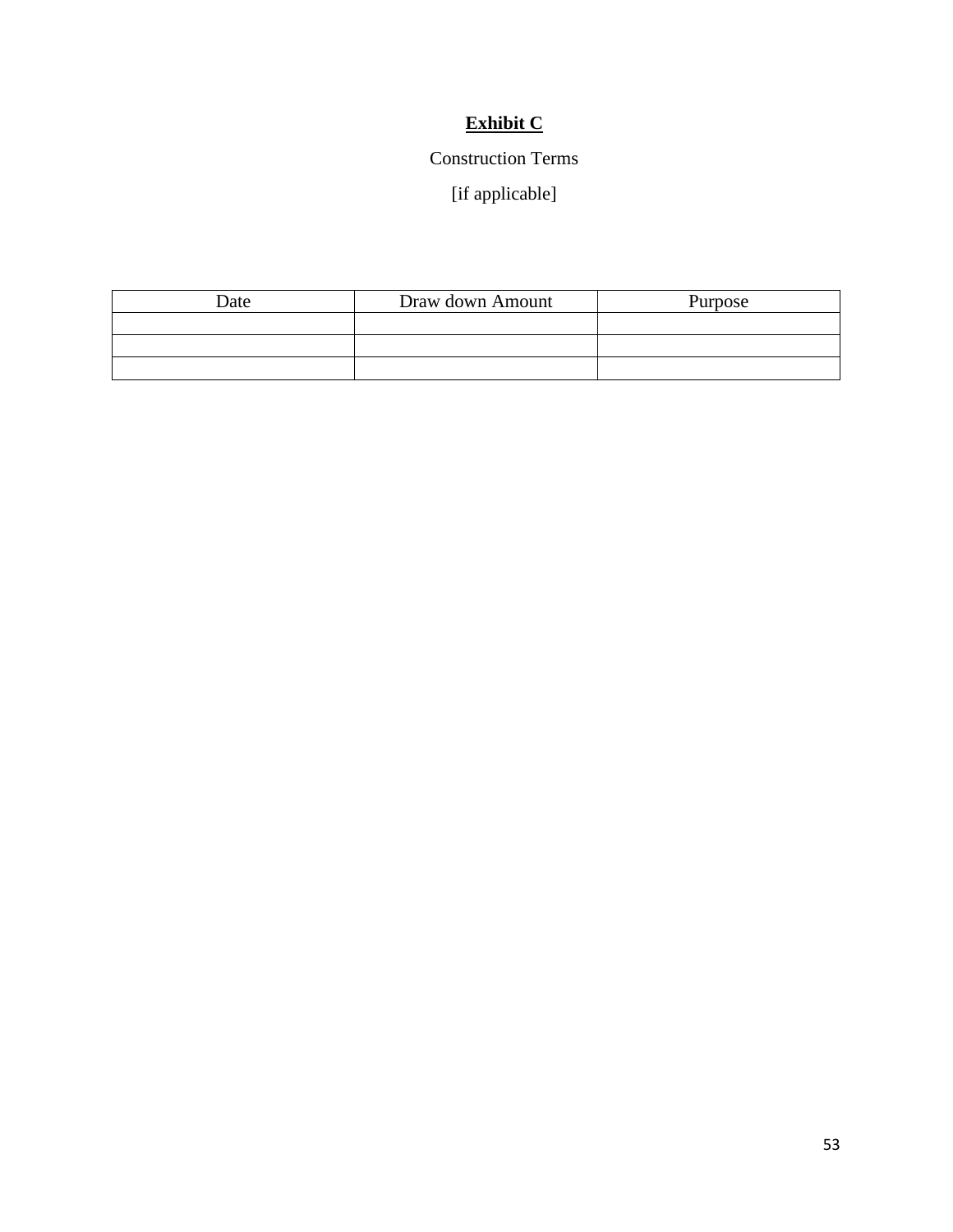## Appendix F: Model PACE Assessment Lien

#### <span id="page-53-0"></span>**NOTICE OF CONTRACTUAL ASSESSMENT LIEN PURSUANT TO COMMERCIAL PROPERTY ASSESSED CAPITAL ENHANCEMENT ACT OF MONTANA**

#### **RECITALS**

- I. The Commercial Property Assessed Capital Enhancement Act of Montana ("PACE Act"), Montana Code Annotated, Title 90, Chapter 4, Part 13, authorizes the governing body of a local government to establish a program and designate a region within the local government's jurisdiction within which an authorized representative of the local government may enter into written contracts with the record owners of a privately owned commercial or industrial facility, covered multifamily housing accommodation as defined in 49-2-305(6), MCA, or agricultural property to impose assessments on the property to finance the cost of energy conservation measures or a renewable energy system on existing or new buildings. Unless otherwise expressly provided herein, all terms used herein have the same meanings ascribed to them in the PACE Act.
- II. \_\_\_\_\_\_\_\_\_\_\_\_\_\_\_\_\_ ("Local Government") has established a program under the PACE Act pursuant to Resolution No. dated a set adopted by the set of  $\mathbb{R}^2$ . \_\_\_\_\_\_\_\_\_\_\_\_\_\_\_\_\_\_\_ (the "PACE Program"), and has designated the Montana Facility Finance Authority ("Authorized Representative") as the representative authorized to provide notice of the Assessment and enter into the Owner Contract and Lender Contract described herein, and has designated the entire territory within the of **interest in the unitary is a district** ("District") within which the Authorized Representative and the record owners of such real property may enter into written contracts to impose assessments to repay the financing by owners of qualified improvements on the owner's property pursuant to the PACE Program.
- III. **III.** ("Property Owner") is the legal and record owner of the qualified "real property," as defined in Section 90-4-1302(9) of the PACE Act, within the District located at \_\_\_\_\_\_\_\_\_\_\_\_, \_\_\_\_\_\_\_\_, Montana, and more fully described in Exhibit A attached hereto and made a part hereof (the "Property").
- IV. Property Owner has applied to Local Government to participate in the PACE Program by installing or modifying on the Property certain permanent improvements described in Exhibit B attached hereto and made a part hereof, which are intended to decrease water or energy consumption or demand, and which are or will be fixed to the Property as a "energy conservation measure" or "renewable energy system, as defined in Section 90-4-1302(4)  $\&$  (12) of the PACE Act (the "Qualified Improvements"). The installation or modification of such Qualified Improvements on the Property will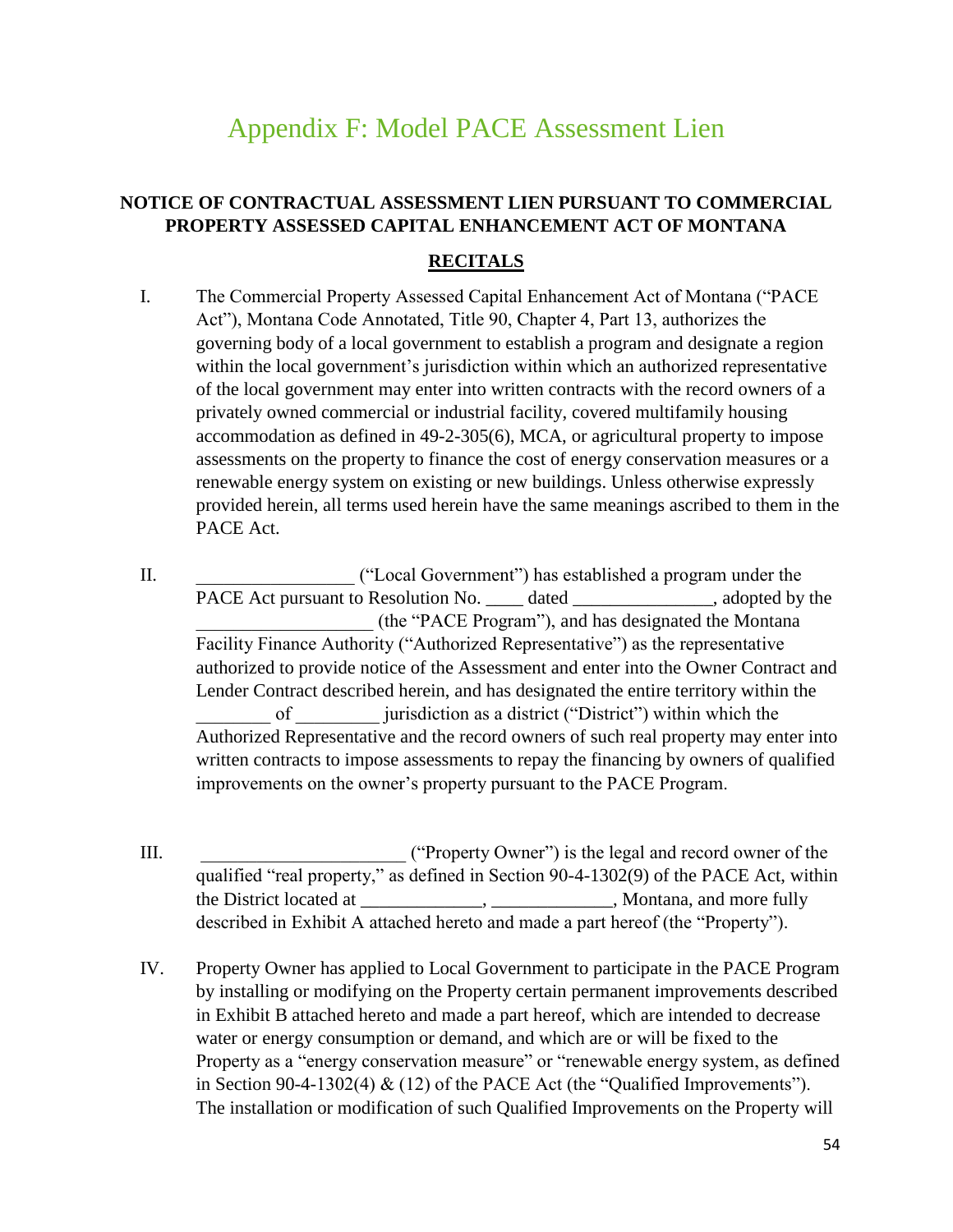be a "energy conservation project" as defined in Section 90-4-1302(5) of the PACE Act. Property Owner has entered into a written contract (the "Owner Contract") with Local Government pursuant to the PACE Act and the PACE Program and has requested Local Government to impose an assessment on the Property to repay the financing of such Qualified Improvements.

V. The financing of such Qualified Improvements will be provided to Property Owner by ("Lender"), a third-party lender selected by Property Owner, pursuant to a written contract executed by Lender and Local Government as required by Section 90-4-1304(2)(b) of the PACE Act and by the PACE Program (the "Lender Contract"). Lender will be responsible for all servicing duties other than those specifically undertaken by Local Government in the Lender Contract.

#### **NOW, THEREFORE:**

Section 1. Local Government hereby gives notice to the public that it has imposed an assessment on the Property in the amount of \$ . payable in semi-annual installments of principal and interest as set forth on Exhibit C attached hereto, which together with all interest, fees, penalties, costs and other sums due under and/or authorized by the PACE Act, PACE Program, and the financing documents between Property Owner and Lender (the "Financing Documents") is herein referred to as the "Assessment".

Section 2. Pursuant to Section 90-4-1307 of the PACE Act, the Assessment, including interest and any penalties, costs, or fees accrued thereon:

(i) is a first and prior lien on the Property from the date that this Notice of Contractual Assessment Lien is recorded in the office of the Clerk and Recorder of \_\_\_\_\_\_\_\_\_\_\_\_\_\_\_, Montana, until such Assessment, interest, penalties, costs, and fees are paid in full; and

(ii) such lien shall be included in each tax bill issued under 15-16-101, MCA, and must be collected at the same time and in the same manner as taxes collected under Title 15, Chapter 16, MCA. Local Government has the same rights in the case of delinquency in the payment of such Assessment instalments described in Exhibit C as it does with respect to delinquent property taxes.

The lien created by the Assessment runs with the land, and according to Section 90-4- 1307(3) of the PACE Act, any portion of the Assessment that has not yet become due is not eliminated by foreclosure of: (i) a property tax lien, or (ii) the lien for any past due portion of the Assessment. In the event of a sale or transfer of the Property by Property Owner (including, without limitation, a foreclosure sale for a past due portion of the Assessment), the obligations under the Financing Documents (including, without limitation, the portion of the Assessment that has not yet become due) will be transferred to the succeeding owner without recourse on Local Government or the Authorized Representative and with recourse on Property Owner only for any unpaid installments of the Assessment that became due during Property Owner's period of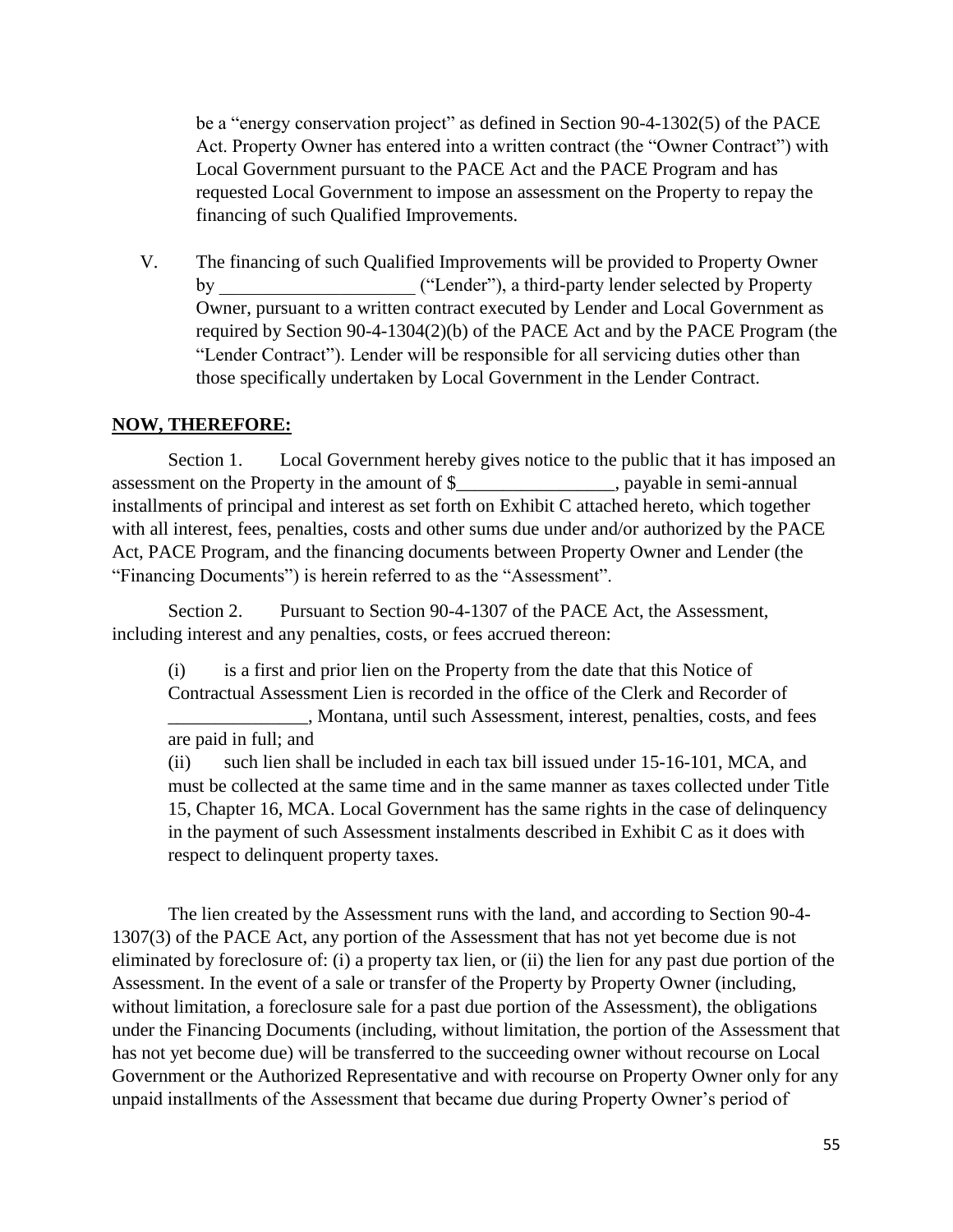ownership. In the event the Property is subdivided or otherwise split the Assessment shall continue to be levied upon the new parcel on which the Qualified Improvements are located.

EXECUTED on \_\_\_\_\_\_\_\_\_\_\_\_\_\_\_\_\_\_\_\_\_, \_\_\_\_\_\_\_\_.

#### LOCAL GOVERNMENT:

By:

Name:

Title:

STATE OF MONTANA (1)

) ss.

County of \_\_\_\_\_\_\_\_\_\_\_\_ )

\_\_\_\_\_\_\_\_\_\_\_\_\_\_\_\_\_\_\_\_\_\_\_\_.

Signed and sworn to (or affirmed) before me this  $\_\_\_\_$  day of  $\_\_\_\_\_\_\_\_$  by  $\_\_\_\_\_$ , as-

Signature of Notary

(Montana notaries must complete the following if not part of stamp at left)

\_\_\_\_\_\_\_\_\_\_\_\_\_\_\_\_\_\_\_\_\_\_\_\_\_\_\_\_\_\_\_

\_\_\_\_\_\_\_\_\_\_\_\_\_\_\_\_\_\_\_\_\_\_\_\_\_\_\_\_\_\_

(SEAL) (Print Name of Notary)

Notary Public for the State of Montana

Residing at \_\_\_\_\_\_\_\_\_\_\_\_\_\_, Montana

My commission expires: \_\_\_\_\_\_\_\_\_\_\_\_\_\_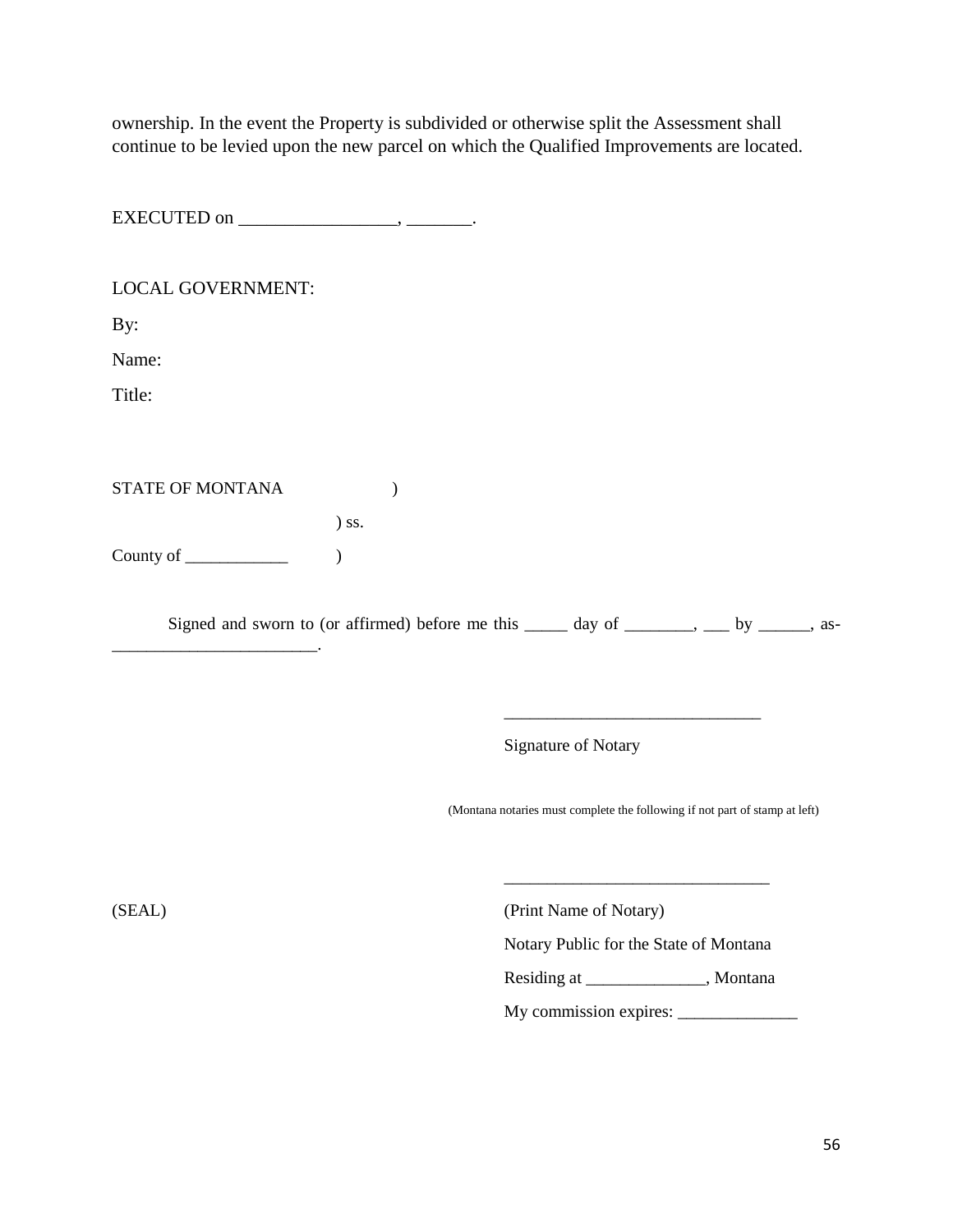#### **EXHIBIT A**

#### **PROPERTY DESCRIPTION**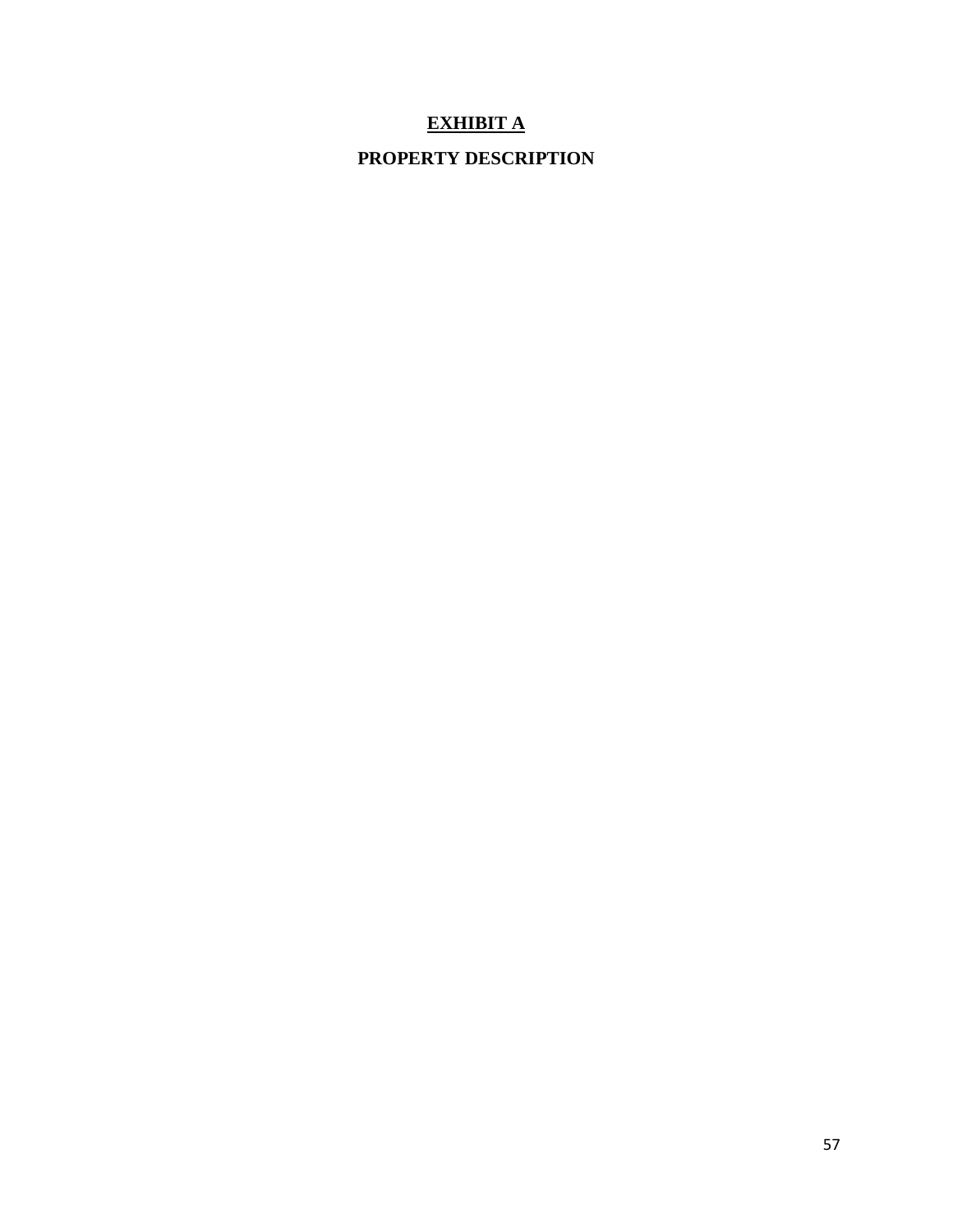#### **EXHIBIT B**

### **QUALIFIED IMPROVEMENTS**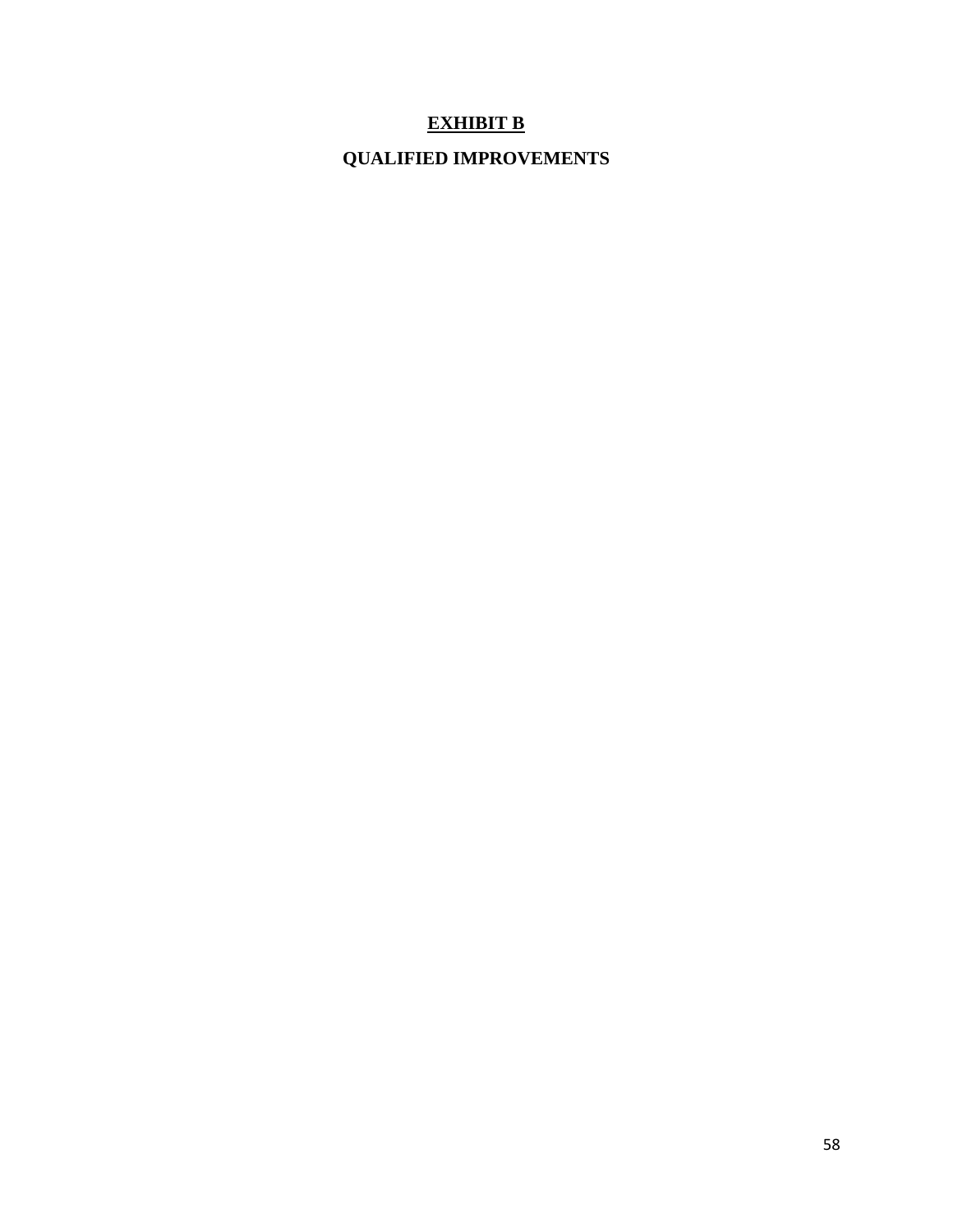### **EXHIBIT C**

#### Assessment Payment Schedule

Assessment Total:

Payment Schedule:

Project Completion Date:

Total

Payment Date

Payment Paid

Principal

Fee

Interest Paid Administration Remaining Balance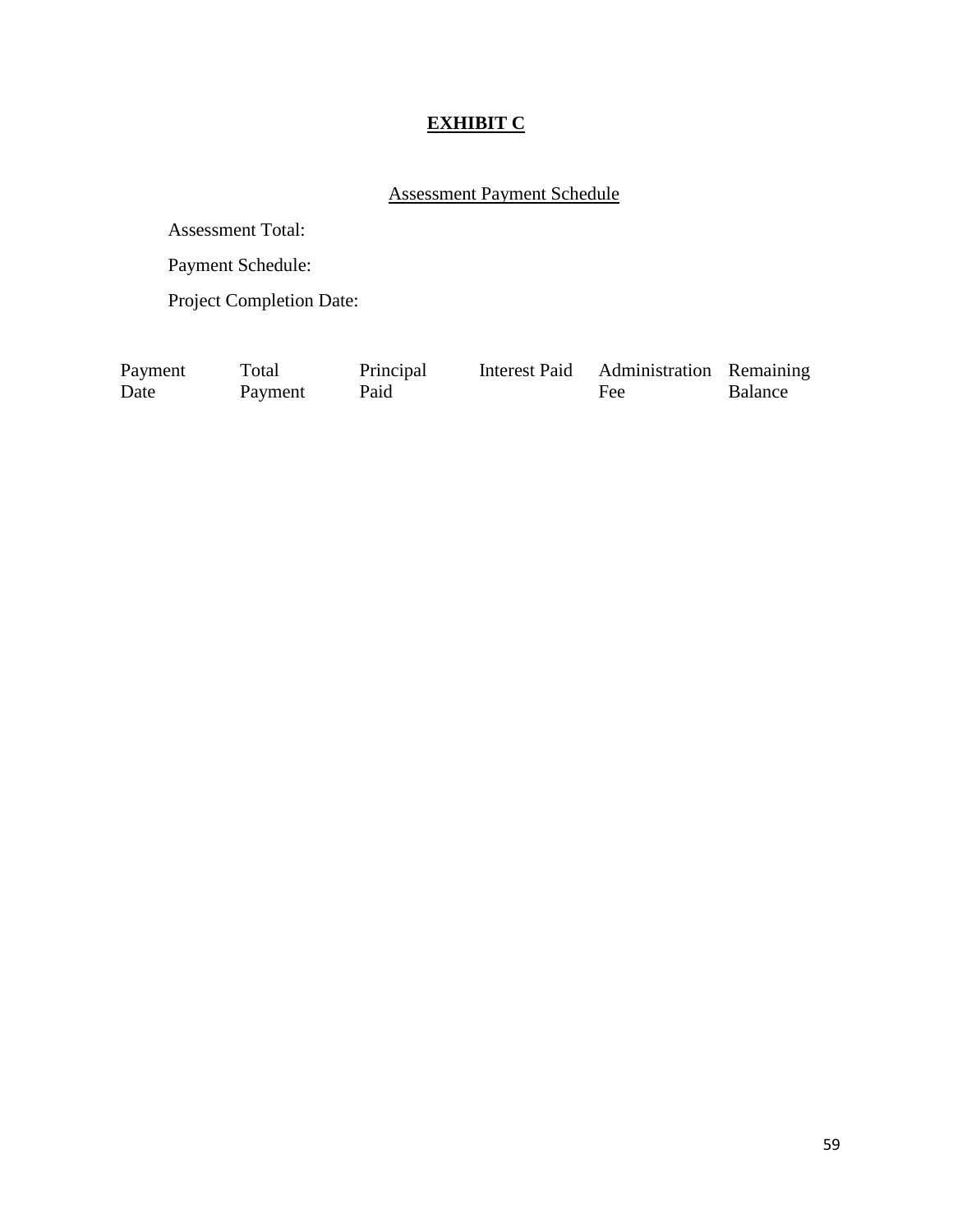# Appendix G: Model Consent Agreement

#### **LENDER CONSENT TO PACE ASSESSMENT**

<span id="page-59-0"></span>Property Owner:\_\_\_\_\_\_\_\_\_\_\_\_\_\_\_\_ Mailing address:

| Lender:          |  |
|------------------|--|
| Mailing Address: |  |

Property: the Real Property described in \_\_\_\_\_\_\_\_County, Montana, more fully described in Exhibit A.

Street Address of Property:\_\_\_\_\_\_\_\_\_\_\_\_\_\_\_\_\_\_\_\_\_\_\_\_\_\_

#### **RECITALS**

WHEREAS, Lender has made one or more loans to Property Owner secured by that Deed of Trust or Security Agreement (the "Deed of Trust") dated recorded in Book \_\_, Page \_\_, under Instrument No. \_\_\_\_\_\_\_\_\_\_ of the Real Property Records of \_\_\_\_\_\_\_\_\_\_\_\_\_\_\_\_\_\_ County securing the indebtedness described therein. The Deed of Trust, promissory note, or the notes creating the debt secured by the Deed of Trust, and all other loan agreements and other documents relating to the debt and Deed of Trust are referred to as the "Loan Documents."

WHEREAS, Property Owner desires to enter into an agreement (the "PACE Agreement") with the Local Government to impose an assessment (the "Assessment") to repay the financing of a Energy Conservation Project under Section 90-4-1307, Montana Code Annotated (the "PACE Act"). The terms of the Assessment are set out in the PACE Agreement between the Local Government and Property Owner and are summarized in Exhibit B attached hereto and made a part hereof by reference. The Assessment will constitute a lien against the Property with the same priority status as taxes collected under Title 15, Chapter 16, Montana Code Annotated..

WHEREAS, the PACE ACT requires that the Lender provide written consent to the Assessment prior to the Property Owner and Local Government executing the PACE Agreement.

WHEREAS, as certified in the Certificate of Authority attached hereto as Exhibit C, \_\_\_\_\_ as "Lender Representative" is authorized to execute this Lender Consent to PACE Assessment on behalf of the Lender.

#### **AGREEMENT**

Section 1. Lender hereby consents to the Assessment and the PACE Agreement and agrees, for purposes of § 90-4-1305(b)(i), Montana Code Annotated, that Property Owner shall not be in default under the Loan Documents because it enters into the PACE Agreement or the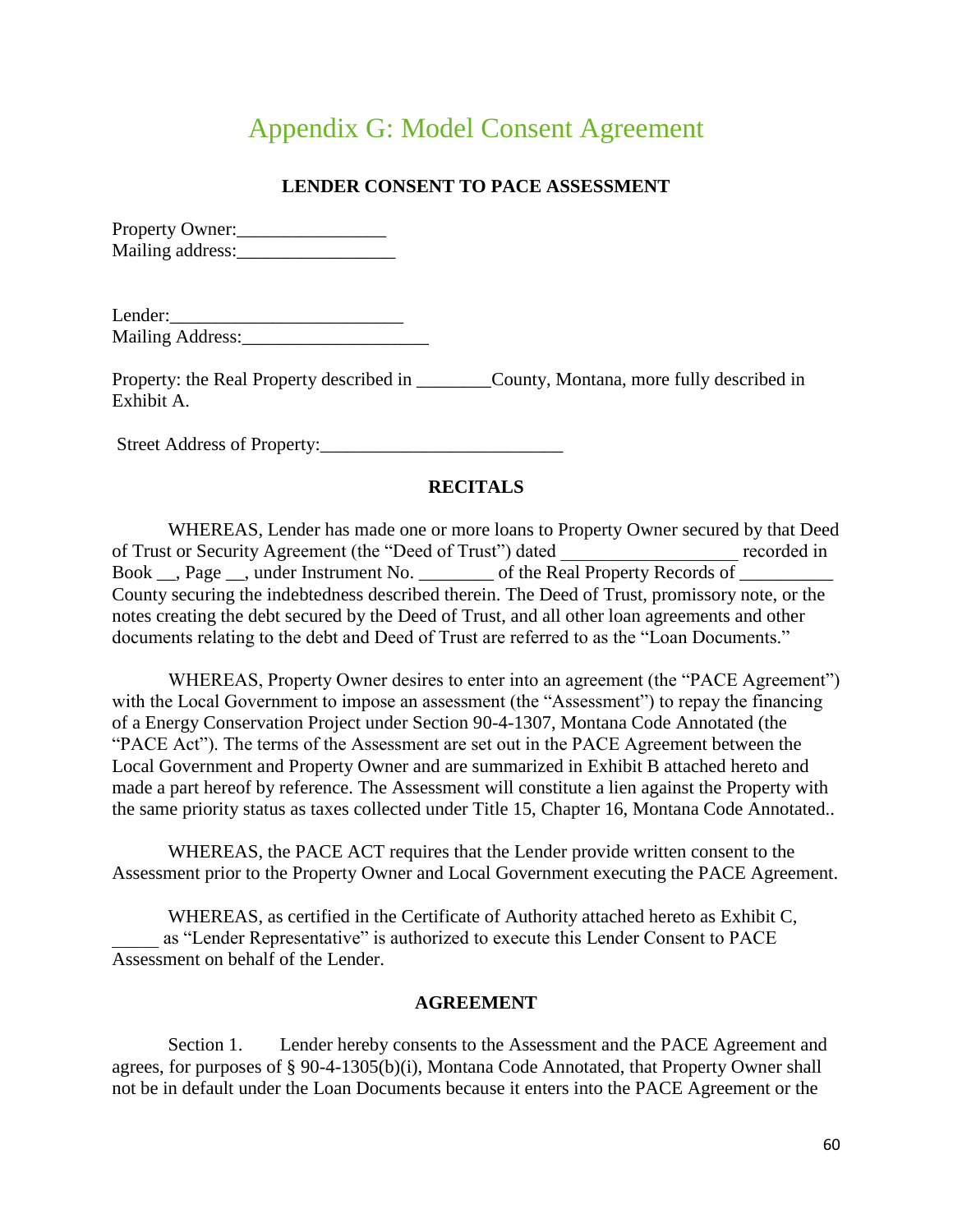financing documents referenced therein, or because the Property is subject to the Assessment imposed against the Property pursuant to the PACE Agreement.

Section 2. This Lender consent is granted on the condition that Property Owner agrees that the amount of the Assessment shall not increase above the maximum amount specified in Exhibit B hereto without the consent of Lender.

Section 3. Except for the express agreement of the Lender contained in this Consent, Lender is not waiving any other right under the Loan Documents. Nothing contained in this Consent shall be construed to modify or amend any of the provisions of the Loan Documents.

[SIGNATURE LINES AND NOTARY BLOCK FOR LENDER AND PROPERTY OWNER ]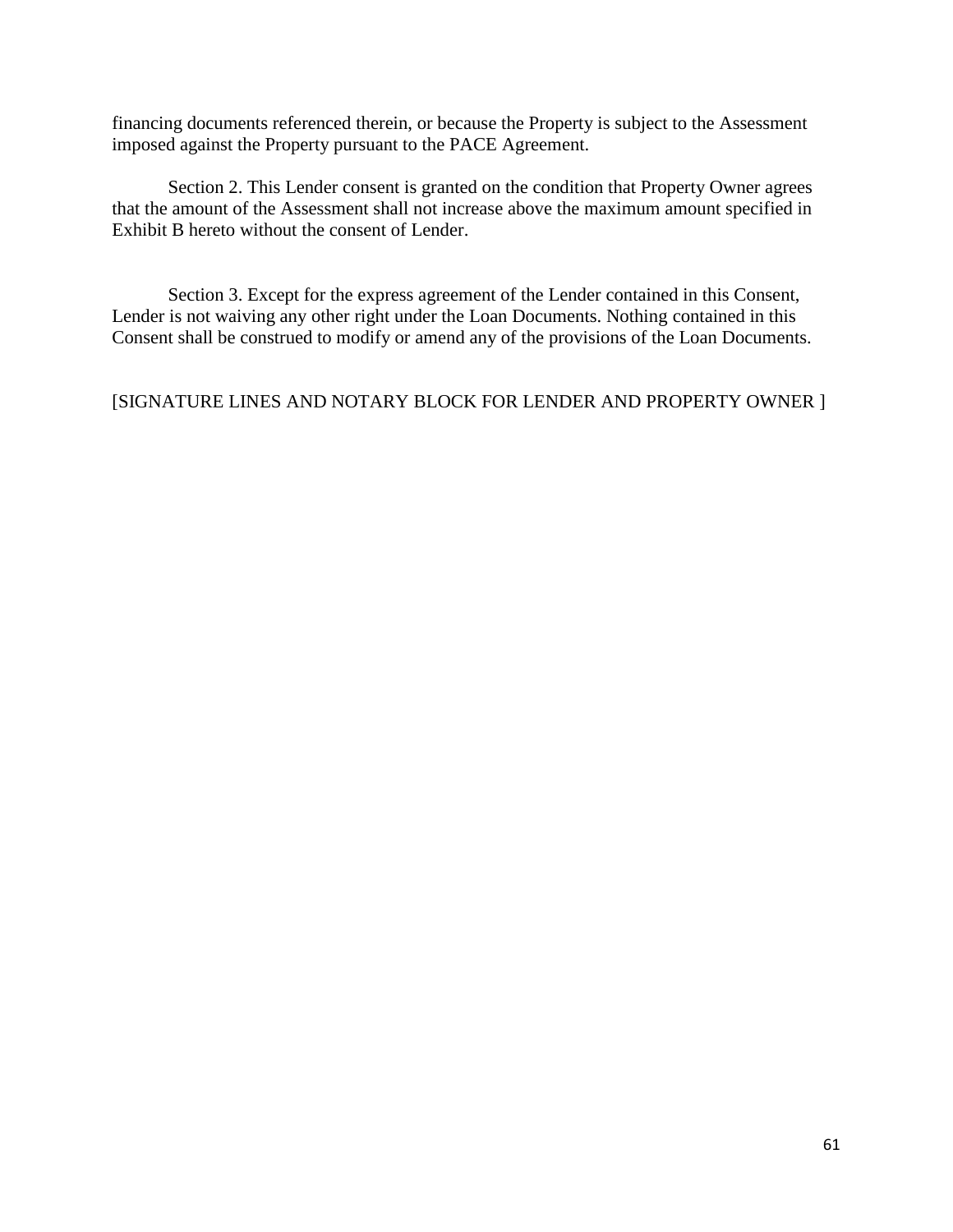#### EXHIBIT A

[Description of real property]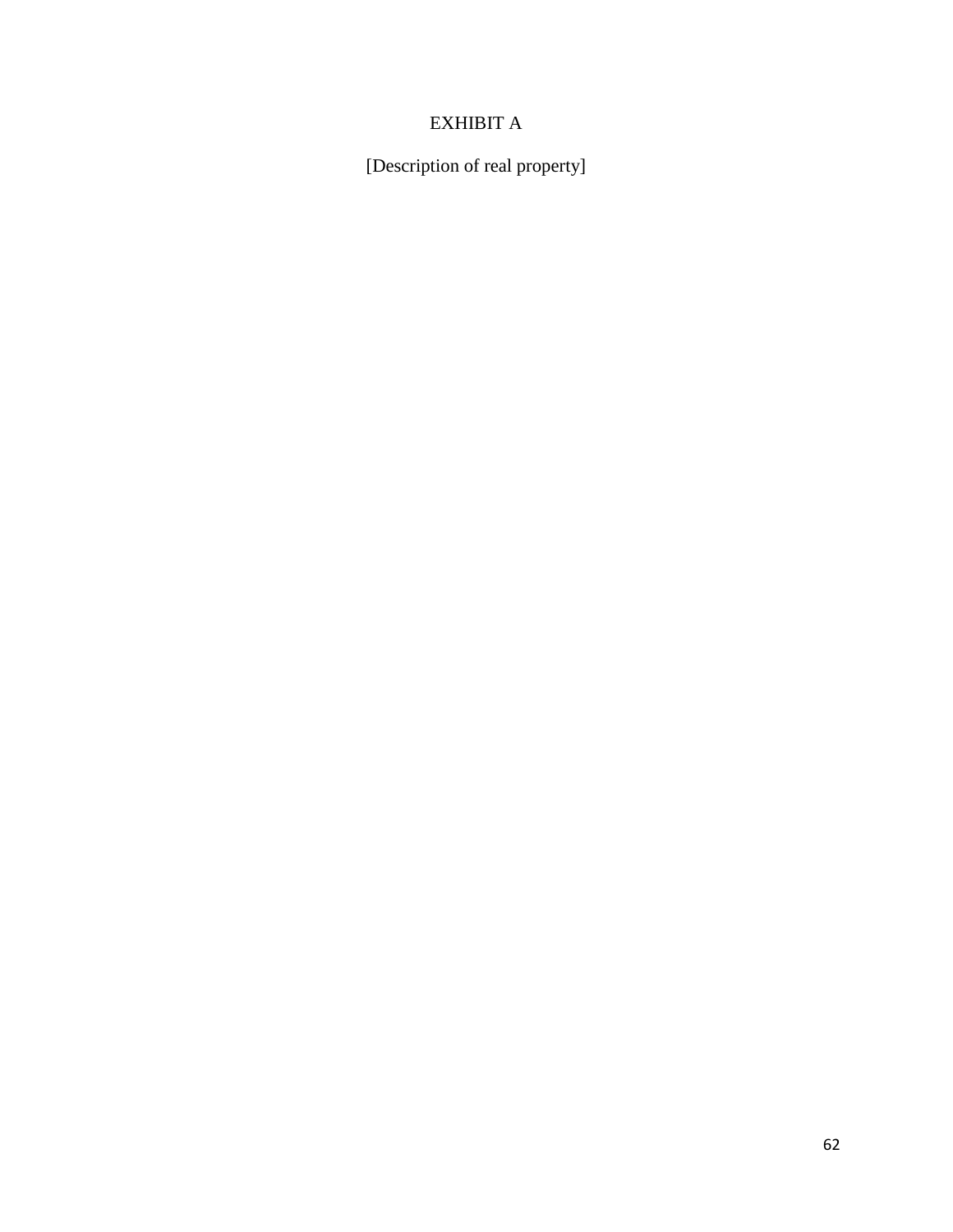#### EXHIBIT B

Assessment Payment Schedule

Assessment Total:

Payment Schedule:

Project Completion Date:

| Payment | Total          | <b>Principal</b> | <b>Interest</b> | <b>Administration Remaining</b> |                |
|---------|----------------|------------------|-----------------|---------------------------------|----------------|
| Date    | <b>Payment</b> | Paid             | Paid            | <b>Fee</b>                      | <b>Balance</b> |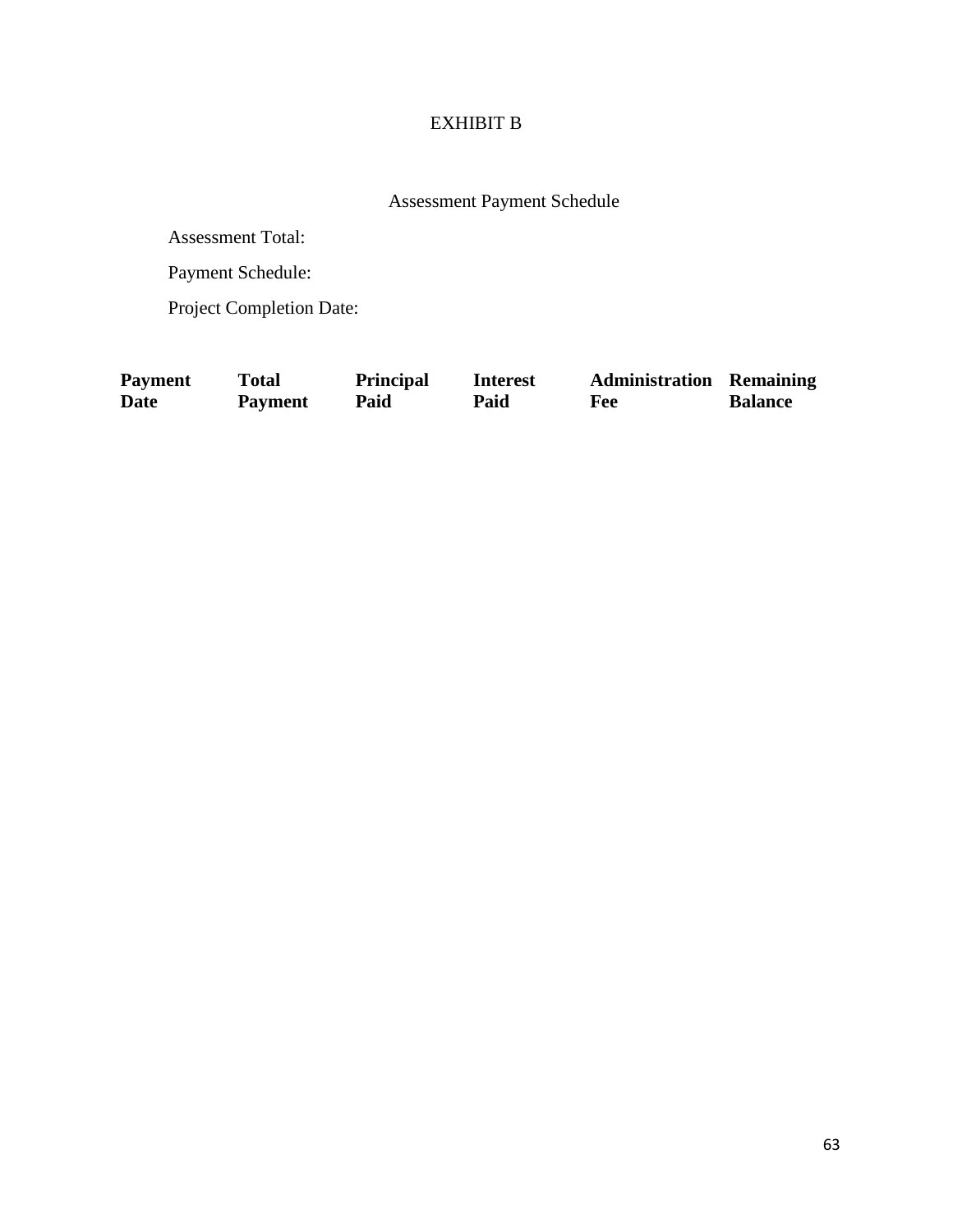#### EXHIBIT C

#### [FORM OF CERTIFICATE OF AUTHORITY]

[Insert Lender's Letterhead]

Date \_\_\_\_\_\_\_

Re: Certificate of Authority for Execution of Lender Consent to PACE Assessment.

I, \_\_\_\_\_\_, am the [insert title] at [insert Lender]. I do hereby attest that [insert name of Lender representative who will execute Lender Consent] holds the position of [insert position title] at [insert Lender name] and in her/his capacity as [insert title] is authorized to enter into a Lender Consent to PACE Assessment as required by Section 90-4-1305(3)(b)(i), Montana Code Annotated.

[INSERT SIGNATURE LINE AND NOTARY BLOCK FOR SIGNATORY].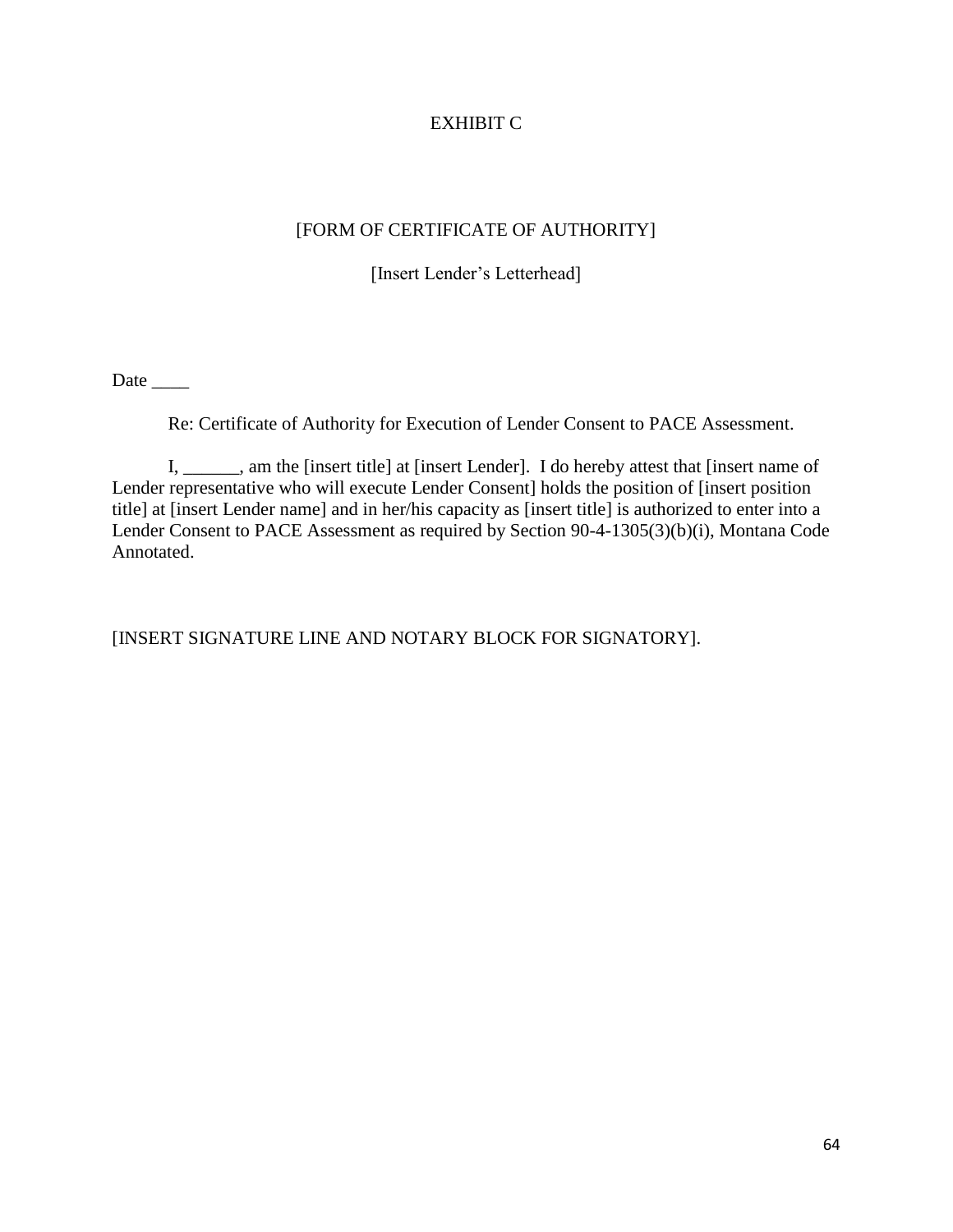## <span id="page-64-0"></span>Appendix H: Model Local Government Resolution of Intent

#### **Resolution No. \_\_\_\_**

#### [NAME CITY/NAME COUNTY] RESOLUTION OF INTENT TO ESTABLISH A [CITY/COUNTY] PACE PROGRAM

WHEREAS, The 67th Regular Session of the Montana Legislature enacted the Commercial Property Assessed Capital Enhancement Act of Montana, Montana Code Annotated, Title 90, Chapter 4, Part 13 (the "PACE Act"), which allows the governing body of a local government, including a [City/County], to designate an area of the territory of the local government as a district within which an authorized local government official and the record owners of a privately owned commercial or industrial facility, covered multifamily housing accommodation as defined in 49-2-305(6), MCA, or agricultural property may enter into written contracts to impose assessments on the property to repay the financing by the owners of Energy Conservation Projects as defined in Section 90-4-1302(5), MCA; and

WHEREAS, the installation or modification by property owners of qualified Energy Conservation Projects in [City/County] will further the goals of increasing economic efficiency and energy conservation without cost to the public; and

WHEREAS, the [City Council/Commissioners Court] finds that financing Energy Conservation Projects through contractual assessments ("PACE financing") furthers essential government purposes, including but not limited to, economic development, reducing energy consumption and costs, and conserving natural resources; and

WHEREAS, the PACE Act designates the Montana Facility Finance as state-wide administrator of projects utilizing PACE financing; and

WHEREAS, the [City Council/Commissioners Court], subject to the public hearing scheduled as provided below, at which the public may comment on the proposed program and the report issued contemporaneously with this resolution, finds that it is convenient and advantageous to establish a program under the PACE Act and designate the entire geographic area within the [City/County]'s jurisdiction as a district within which a designated [City/County] representative and the record owners of qualified real property may enter into PACE financing arrangements.

THEREFORE, be it resolved by the [City Council/Commissioners Court] of [City/ County] that:

Section 1. [City/County] intends to make contractual assessments to repay PACE financing for qualified Energy Conservation Projects available to owners of a commercial or industrial facility, covered multifamily housing accommodation as defined in 49-2-305(6), MCA, or agricultural property. The program is to be called [City/County] Commercial Property Assessed Capital Enhancement ("[City/County] PACE").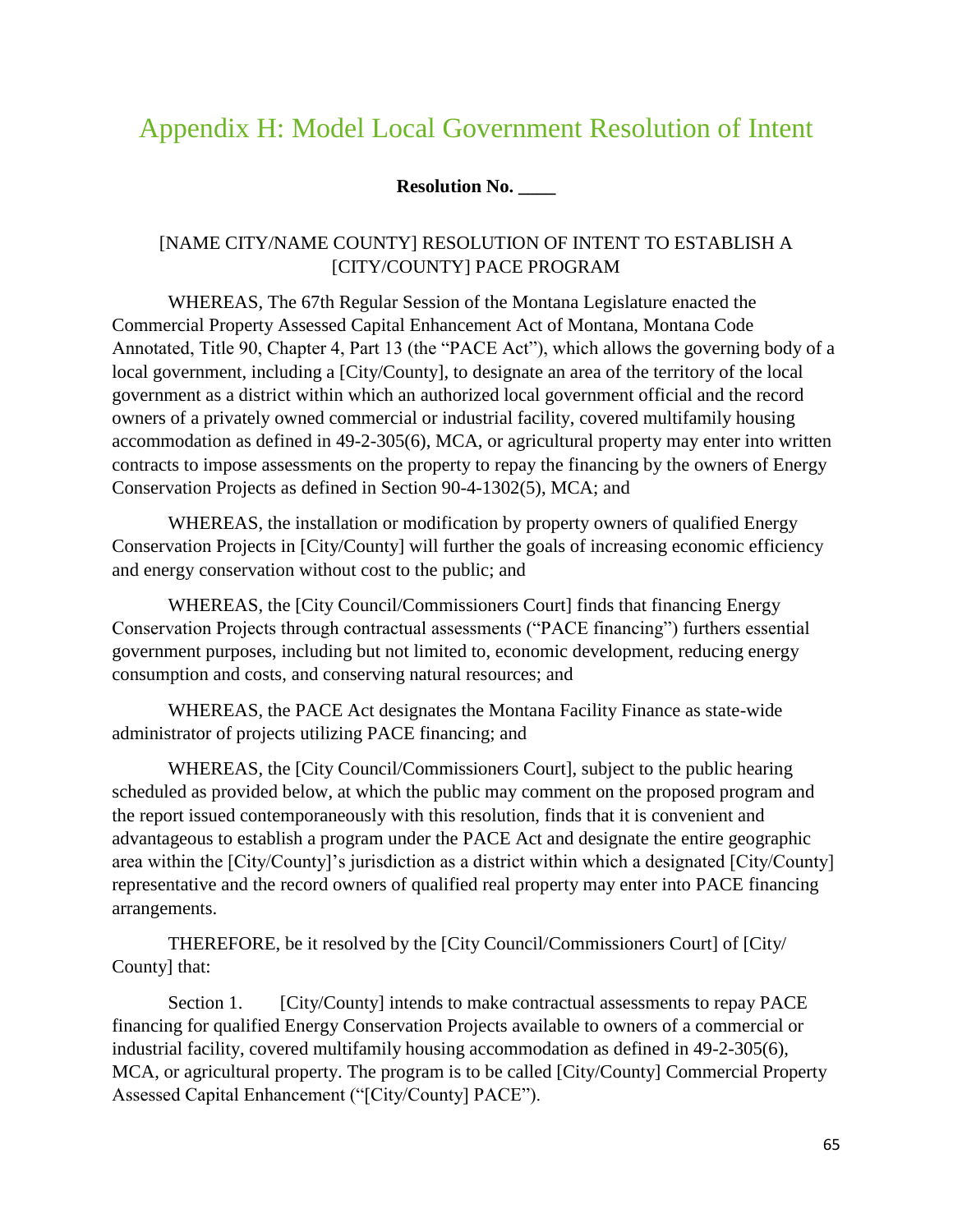Section 2. The following two types of projects are qualified projects for PACE financing that may be subject to such contractual assessments:

- 1. "Energy conservation measures": means a permanent cost-effective energy improvement fixed to real property, including new construction, and intended to decrease energy or water consumption and demand, including a product, device, or interacting group of products or devices on the customer's side of the meter that uses energy technology to generate electricity, provide thermal energy, or regulate temperature. The exemplary list of energy conservation measures codified at Section \_\_\_, MCA, is incorporated by refence herein.
- 2. "Renewable Energy System": means a fixture, product, device, or interacting group of fixtures, products, or devices on the customer's side of the meter that uses one or more forms of renewable energy to generate electricity or to reduce the use of nonrenewable energy. The term includes a biomass stove but does not include an incinerator or a digester. "Renewable energy" has the meaning provided in 15-24- 3102, MCA.

Section 3. The boundaries of the entire geographic area within [City/County]'s jurisdiction are the boundaries of the district where PACE financing and assessments can occur.

Section 4. Financing for qualified projects under the PACE program will be provided by qualified third-party lenders chosen by the owners. Such lenders will execute written contracts with [City/County]'s representative to service the assessments, as required by the PACE Act. The contracts will provide for the lenders to determine the financial ability of owners to fulfill the financial obligations to be repaid through assessments, advance the funds to owners on such terms as are agreed between the lenders and the owners for the installation or modification of qualified projects, and service the debt secured by the assessments, directly or through a servicer, by collecting payments from the owners pursuant to contracts executed between the lenders and the owners. The lender contracts will provide that [City/County] will maintain and continue the assessments for the benefit of such lenders and enforce the assessment lien for the benefit of a lender in the event of a default by an owner. [City/County] will not, at this time, provide financing of any sort for the PACE program.

Section 5. The Montana Facility Finance Authority will serve as an independent third party Program Administrator on the behalf of [City/County] pursuant to its Montana Commercial Property Assessed Capital Enhancements Program Guidelines available for inspection at [insert website] (hereinafter the "MFFA CPACE Program Guidelines"). The MFFA CPACE Program Guidelines are incorporated in this resolution and made a part hereof for all purposes.

Section 6. The [City Council/County Commissioners] will hold a public hearing on the proposed PACE program and report on [date] at \_\_\_\_\_\_\_\_\_\_\_.m. in the [City Council Room/County Commissioners Room], [address].

Adopted this  $\qquad \qquad \text{day of} \qquad \qquad .20 \qquad .$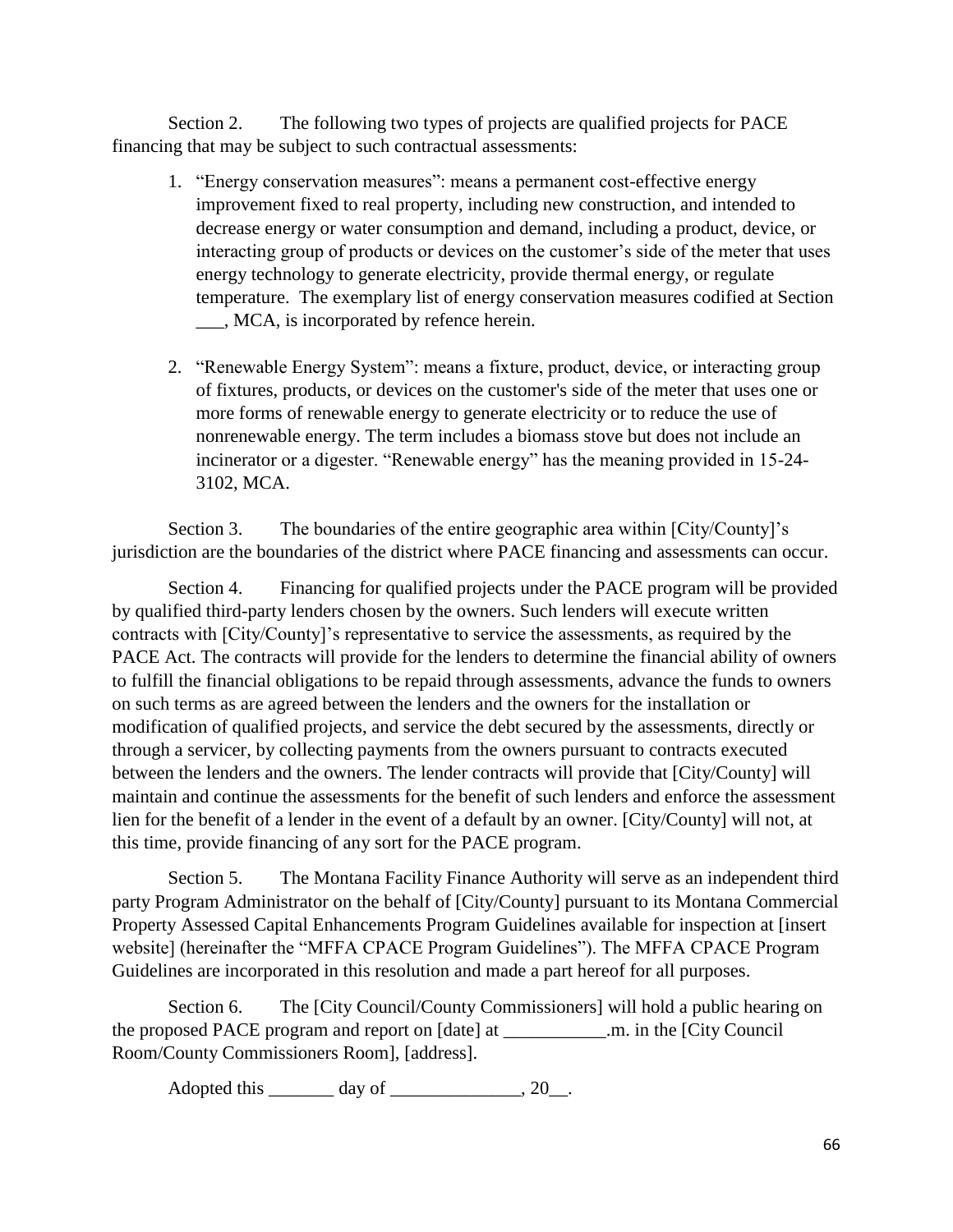## <span id="page-66-0"></span>Appendix I: Model Local Government Resolution Establishing a PACE District

#### **Resolution No. \_\_\_\_**

#### [NAME CITY/NAME COUNTY] RESOLUTION ESTABLISHING A [CITY/COUNTY] PACE PROGRAM

WHEREAS, The 67th Regular Session of the Montana Legislature enacted the Commercial Property Assessed Capital Enhancement Act of Montana, Montana Code Annotated, Title 90, Chapter (the "PACE Act"), which allows the governing body of a local government, including a [City/County], to designate an area of the territory of the local government as a district within which an authorized local government official and the record owners of a privately owned commercial or industrial facility, covered multifamily housing accommodation as defined in 49-2-305(6), MCA, or agricultural property may enter into written contracts to impose assessments on the property to repay the financing by the owners of Energy Conservation Projects as defined in Section \_\_\_\_\_, MCA; and

WHEREAS, the installation or modification by property owners of qualified Energy Conservation Projects in [City/County] will further the goals of increasing economic efficiency and energy conservation without cost to the public; and

WHEREAS, the [City Council/Commissioners Court] finds that financing Energy Conservation Projects through contractually agreed to special assessments ("PACE financing") furthers essential government purposes, including but not limited to, economic development, reducing energy consumption and costs, and conserving natural resources; and

WHEREAS, the [City Council/Commissioners Court] adopted a Resolution of Intent to establish a PACE program for [City/County] on [Date], including a reference to the MFFA Program Guidelines prepared as required by Section of the PACE Act and made the report available to the public via a link to the MFFA website;

WHEREAS, the public hearing required by Section of the PACE Act at which the public could comment on the proposed program, including the MFFA Program Guidelines available for public inspection as mentioned above occurred [date and location] for [City/County]; and

WHEREAS, pursuant to the PACE Act, the [City Council/Commissioners Court] will delegate the administration of the [City/County] PACE program to the Montana Facility Finance Authority (the "MFFA") (the "Authorized Representative") that can administer the program at no cost to the [City/County]. Administration by the AUTHORITY will enable the program to be administered without use of [City/County] resources, will assure the objectives of impartiality and confidentiality of owner information, and will be convenient and advantageous to [City/County].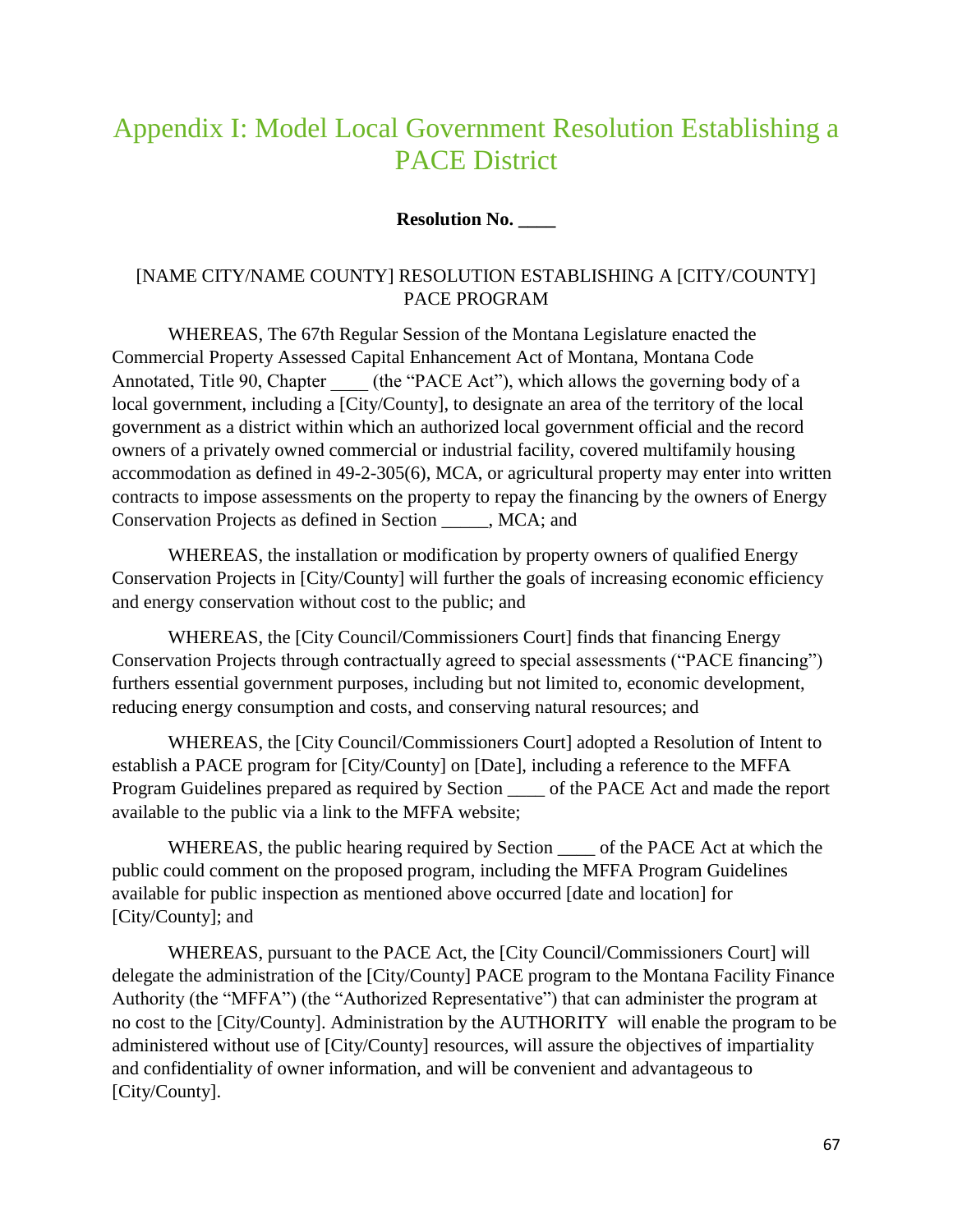NOW THEREFORE, be it resolved by the [City Council of NAME/Commissioners of NAME County] that:

Section 1. Establishment of Program. [City/County] hereby adopts this Resolution Establishing the [City/County] PACE Program and finds that financing qualified projects through contractual assessments pursuant to the PACE Act is a valid public purpose and is convenient and advantageous to [City/County] and its citizens. The program will be called [City/County] Commercial Property Assessed Capital Enhancement ([City/County] PACE") and is herein called "the Program."

Section 2. Assessments. [City/County] will, at the property owner's request, impose contractually agreed to special assessments on the property to repay PACE financing for Energy Conservation Projects available to the record owners of a privately owned commercial or industrial facility, covered multifamily housing accommodation as defined in 49-2-305(6), MCA, or agricultural property.

Section 3. Qualified Projects. The following two types of projects are qualified Energy Conservation Projects for PACE financing that may be subject to such assessments:

- 3. "Energy conservation measures": means a permanent cost-effective energy improvement fixed to real property, including new construction, and intended to decrease energy or water consumption and demand, including a product, device, or interacting group of products or devices on the customer's side of the meter that uses energy technology to generate electricity, provide thermal energy, or regulate temperature. The exemplary list of energy conservation measures codified at Section \_\_\_, MCA, is incorporated by refence herein.
- 4. "Renewable Energy System": means a fixture, product, device, or interacting group of fixtures, products, or devices on the customer's side of the meter that uses one or more forms of renewable energy to generate electricity or to reduce the use of nonrenewable energy. The term includes a biomass stove but does not include an incinerator or a digester. "Renewable energy" has the meaning provided in 15-24- 3102, MCA.

Section 4. District. The boundaries of the entire geographic area within [City/County]'s jurisdiction are included in the boundaries of the district where PACE financing and assessments can occur.

Section 5. Third- Party Financing. Financing for qualified projects under the Program will be provided by qualified third-party lenders chosen by the owners. Such lenders will execute written contracts with the Authority to service the debt through assessments, as required by the PACE Act. The contracts will provide for the lenders to determine the financial ability of owners to fulfill the financial obligations to be repaid through assessments, advance the funds to owners on such terms as are agreed between the lenders and the owners for the installation or modification of qualified projects, and service the debt secured by the assessments, directly or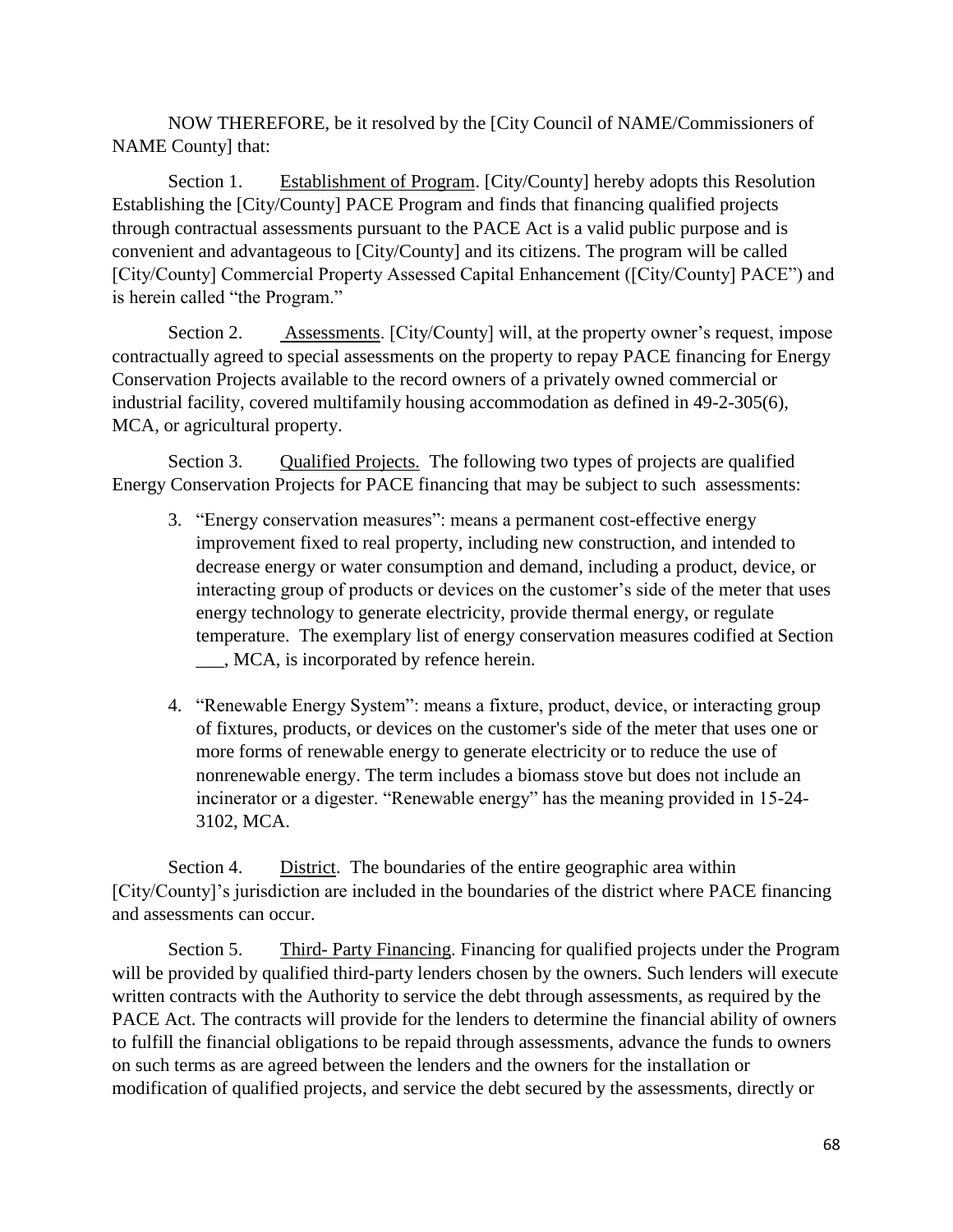through a servicer, by collecting payments from the owners pursuant to financing documents executed between the lenders and the owners. [City/County] will maintain and continue the assessments for the benefit of such lenders and will enforce the assessment lien for the benefit of a lender in the event of a default by an owner. [City/County] will not, at this time, provide financing of any sort for the PACE program.

Section 6. Authorized Representative. The Authority will be designated as the Authorized Representative with authority to enter into written contracts with the record owners of real property in [City/County], to provide notice of assessment levies imposed by the [City/County] to the County assessor pursuant to the PACE Act to repay the financing of qualified projects on the owners' property, enter into written contracts with the parties that provide third-party financing for such projects to service the debts through assessments, and to receive assessment funds from the [City/County] for the purpose of paying debt service due on such third-party financings secured by the assessments. The [City Manager/County Administrator] or his/her designee will be the liaison with the Authorized Representative.

Section 7. Enforcement. The [City/County] will enforce the collection of past due assessments and may contract with a qualified law firm to assist in collection efforts.

Section 8. Amendment of Program. The [City Council/County Commissioners] may amend the Program by resolution adopted after public comment at a properly noticed regular public meeting.

Adopted this \_\_\_\_\_\_\_\_ day of \_\_\_\_\_\_\_\_\_\_\_\_\_\_, 20 .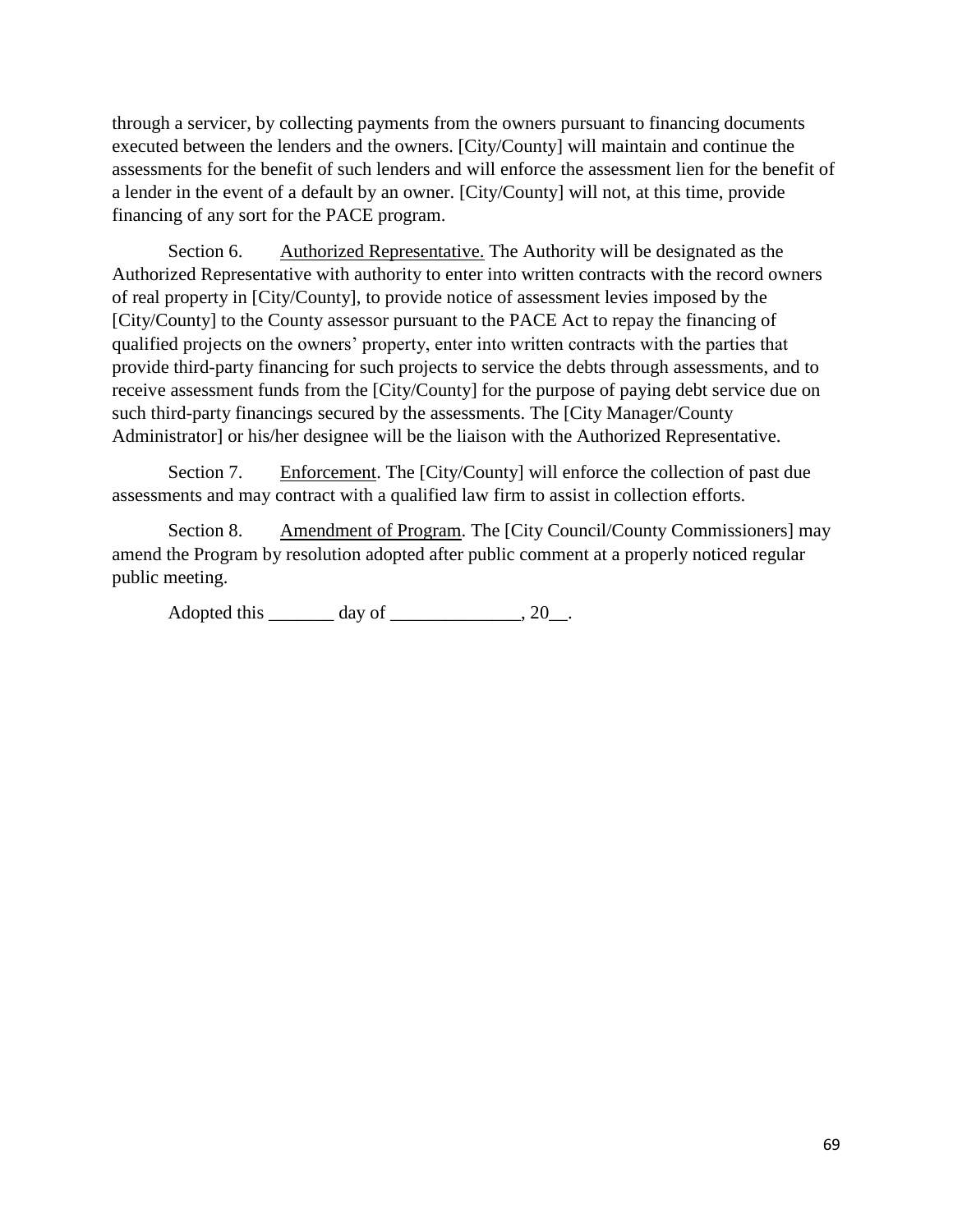## <span id="page-69-0"></span>Appendix J: Borrower Acknowledgement of Risk and Certification as to Montana CPACE Programmatic Requirements

I, \_\_\_\_\_\_\_\_\_\_\_ ("Property Owner"), do hereby acknowledge and certify as follows: 1) That I have read and understood the following legal documents and have had the opportunity to obtain independent legal counsel regarding the same:

- a. The COMMERCIAL PROPERTY ASSESSED CAPITAL ENHANCEMENT ("CPACE") OWNER CONTRACT ("Owner Contract") made as of the \_\_\_\_\_\_\_\_ day of  $\frac{1}{\sqrt{2}}$ ,  $\frac{1}{\sqrt{2}}$ , by and between  $\frac{1}{\sqrt{2}}$ , Montana ("Local Government"), and \_\_\_\_\_\_\_\_\_\_\_\_\_\_\_\_\_\_\_\_\_\_\_\_\_\_\_ ("Property Owner").
- b. THE COMMERCIAL PROPERTY ASSESSED CAPITAL ENHANCEMENT ("CPACE") LENDER CONTRACT (the "Lender Contract") made as of the \_\_\_\_\_\_\_\_\_ day of \_\_\_\_\_\_\_\_\_\_\_, \_\_\_\_\_\_\_\_, by and between \_\_\_\_\_\_\_\_\_\_\_\_\_ ("Local Government") and \_\_\_\_\_\_\_\_\_\_\_\_\_\_\_\_\_\_\_\_\_\_\_\_ ("Lender").
- c. NOTICE OF CONTRACTUAL ASSESSMENT LIEN PURSUANT TO COMMERCIAL PROPERTY ASSESSED CAPITAL ENHANCEMENT ACT OF MONTANA

2) That the energy conservation measures financed via a third-party financing pursuant to the legal documents enumerated in Section 1 (the "CPACE Loan") above do constitute permanent cost-effective energy improvements fixed to real property of which I am the record owner.

3) That the cost-effectiveness estimates of the financed energy conservation measures are based on current good faith estimates only and that the failure of such cost savings to materialize, in whole or in part, will in no way vitiate, void, annul, or mitigate my obligation to pay when due the semi-annual installments of the Assessments levied for purposes of repaying the CPACE Loan.

4) I understand that my only opportunity to cancel the Owner Contract was within three business days of signing the Owner Contract and do hereby represent that no such cancelation was intended by me nor did any such cancelation in fact occur. I acknowledge that the Owner Contract is now fully operative and binding on me.

5) I have had the opportunity to review and present any questions to staff of the Montana Facility Finance Authority (the "Authority") regarding the CPACE Program Plan and